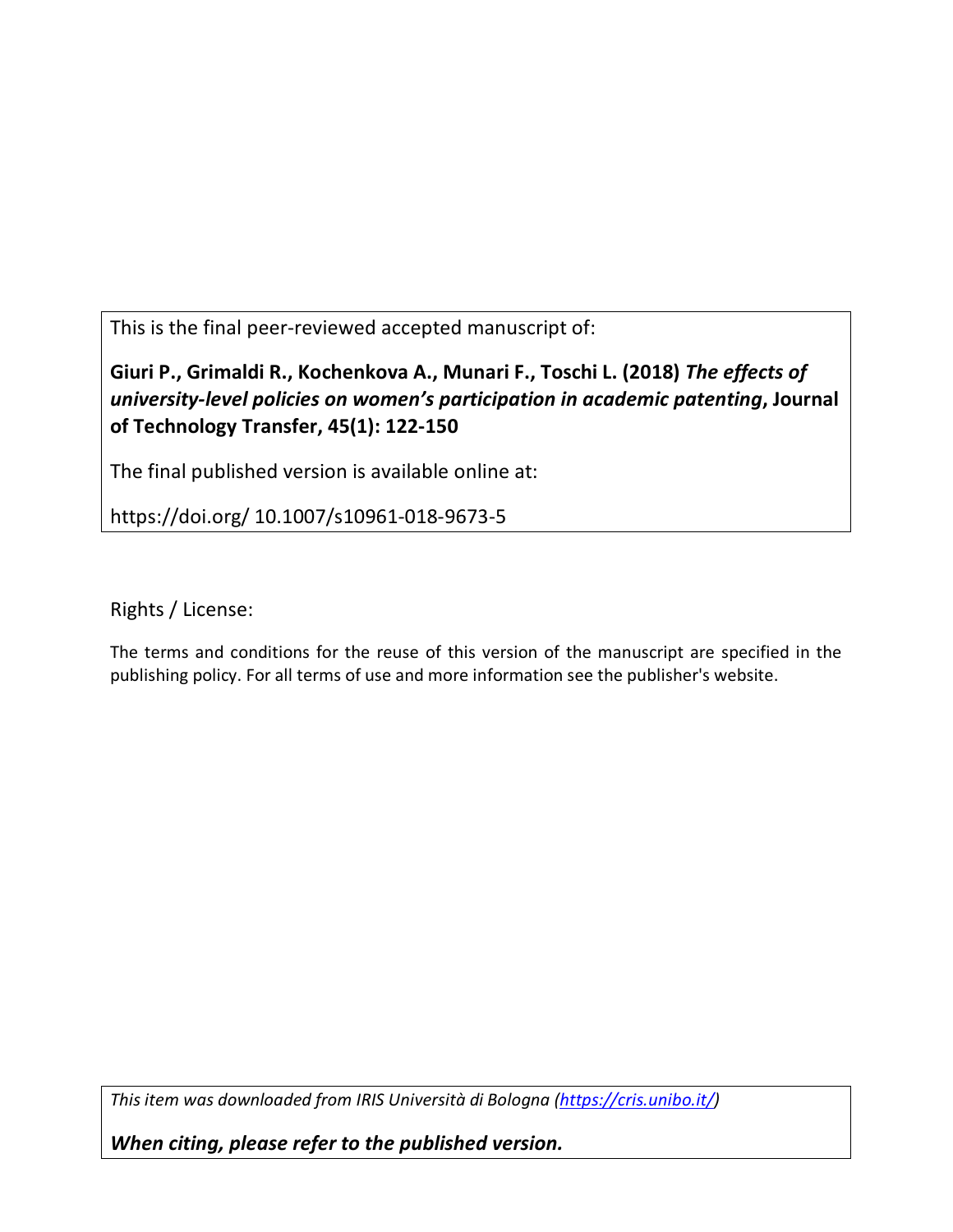# **THE EFFECTS OF UNIVERSITY-LEVEL POLICIES ON WOMEN'S PARTICIPATION IN ACADEMIC PATENTING IN ITALY**

Paola Giuri

*Department of Management Università degli Studi di Bologna Via Capo di Lucca 34 – 40126 Bologna, Italy*

Rosa Grimaldi *Department of Management Università degli Studi di Bologna Via Capo di Lucca 34 – 40126 Bologna, Italy*

Anna Kochenkova *Department of Management Università degli Studi di Bologna Via Capo di Lucca 34 – 40126 Bologna, Italy*

Federico Munari\* *Department of Management Università degli Studi di Bologna Via Capo di Lucca 34 – 40126 Bologna, Italy*

Laura Toschi

*Department of Management Università degli Studi di Bologna Via Capo di Lucca 34 – 40126 Bologna, Italy*

Keywords: gender differences; technology transfer; patenting; institutional policies

JEL Codes: O3

Financial support from the EC project 217299 InnoS&T, from the EIBURS programme of the European Investment Bank ("Financing Knowledge Transfer in Europe" – FiNKT project) and from the PRIN-MIUR project ("Market and non-market mechanisms for the exchange and diffusion of innovation: when do they work, when they do not work, and why should we care", CUP B41J12000160008) is gratefully acknowledged. Special acknowledgements go to Francesco Lissoni and Michele Pezzoni for kindly providing access to the APE-INV database (Academic Patenting in Europe), and to Riccardo Fini for kindly providing access to the TASTE database (Taking Stock: External Engagement by Academics).

\*Corresponding author: e-mail: federico.munari@unibo.it. Phone: +39 051 2090208. Fax: +39 051 2090222.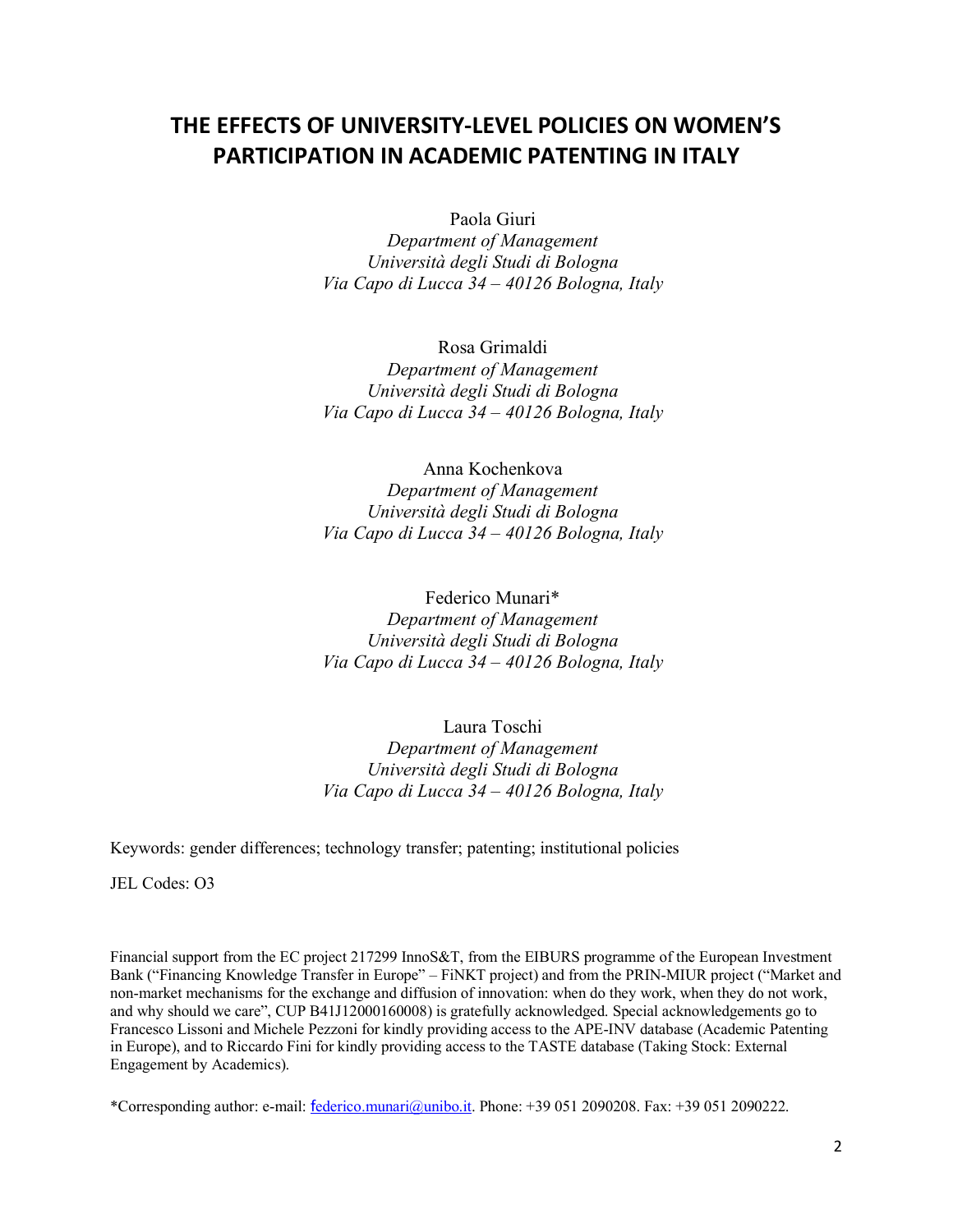# **THE EFFECTS OF UNIVERSITY-LEVEL POLICIES ON WOMEN'S PARTICIPATION IN ACADEMIC PATENTING IN ITALY**

#### **Abstract**

A growing stream of the academic literature has investigated the factors that hamper the participation of women researchers in patenting and commercialization activities; however, limited research has examined the policies that address these forms of the gender gap. In this paper, we explore whether the ownership arrangements of university patents and the presence of universitylevel support measures such as technology transfer offices (TTOs) and linkages with science and technology parks are positively associated with women's involvement in academic patenting. We test our hypotheses on a sample of 2538 academic patents by Italian inventors in the period 1996- 2007. The results of our analyses highlight a positive role of university policies in addressing the gender gap in technology transfer activities.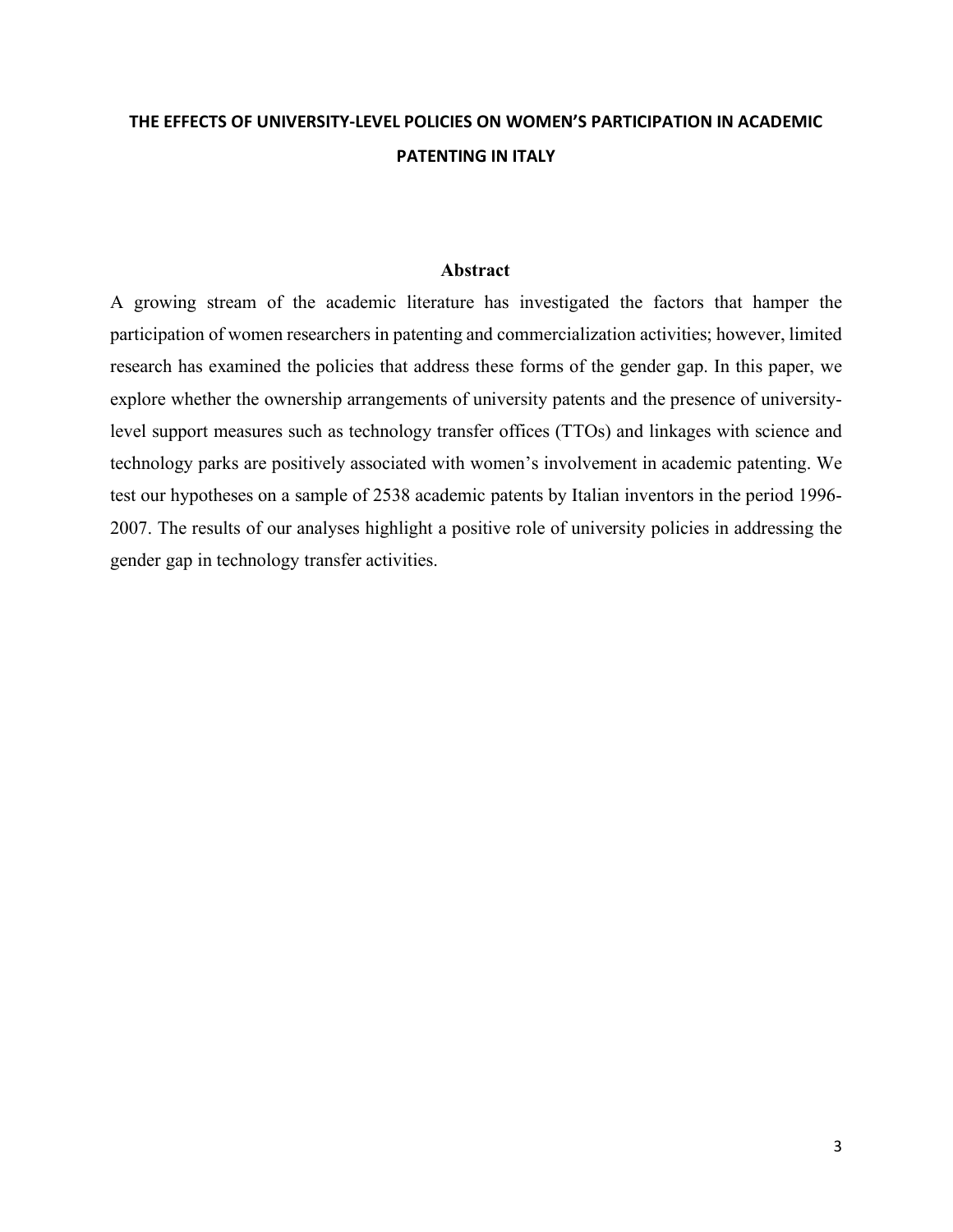# **INTRODUCTION**

Technological progress is a key driver of economic development and it depends upon the full participation of the scientific workforce (Hunt et al., 2013). As underscored by several scholars, however, gender disparities in the exploitation of human resources for innovation exist. This situation is generally known as *gender gap* and it occurs whenever women's involvement in the commercialization of science and technology is limited in respect to the male counterpart (Melo-Martin, 2013). This means that women scientists are less likely to disclose inventions, to patent, and to engage in entrepreneurial activities, as confirmed by the rapidly growing literature on gender gap in science, entrepreneurship and innovation (Ding et al., 2006; Ding et al., 2012; Giuri et al., 2007; Frietsch et al., 2009; Stephan & El-Ganainy, 2007; Sugimoto et al., 2015).

Starting from the premise that women represent a considerable unexploited source of entrepreneurship and innovation, equal participation in the production and diffusion of scientific knowledge has emerged as a major political, economic, and social issue and calls for additional research to explicitly address gender dynamics. As underscored by Ranga and Etzkowitz (2010: 9), the recent attempts to promote scientific excellence and innovation "can no longer ignore the gender aspects of research organizations, managers, programs, policies and outcomes".

An area in which the need to sustain a more inclusive participation of the whole scientific workforce is particularly pronounced is the academic sector (Ding et al., 2006). In this context, a series of legislative reforms, starting from the Bayh-Dole Act in the United States, and organizational infrastructures, like the creation of Technology Transfer Offices (TTOs) and science parks, have been implemented around the world to sustain academic technology transfer and entrepreneurship. The underlying reasoning is that Third Mission activities of universities have the potential to enhance economic growth, address societal challenges and generate financial rewards for scientists and their institutions and, therefore, it has to be formally supported.

As far as the gender gap in academia, there is a growing stream of academic literature that has investigated the factors that hamper the participation of women in academic patenting and commercialization activities (Ding et al., 2006, 2012; Hunt, Garant, Herman, & Munroe, 2012; Meng, 2016; Murray & Graham, 2007; Tartari & Salter, 2015; Whittington & Smith-Doerr, 2005, 2008). Most of these factors make women scientists less productive and less involved in commercial activities than male scientists because they experience fewer opportunities than men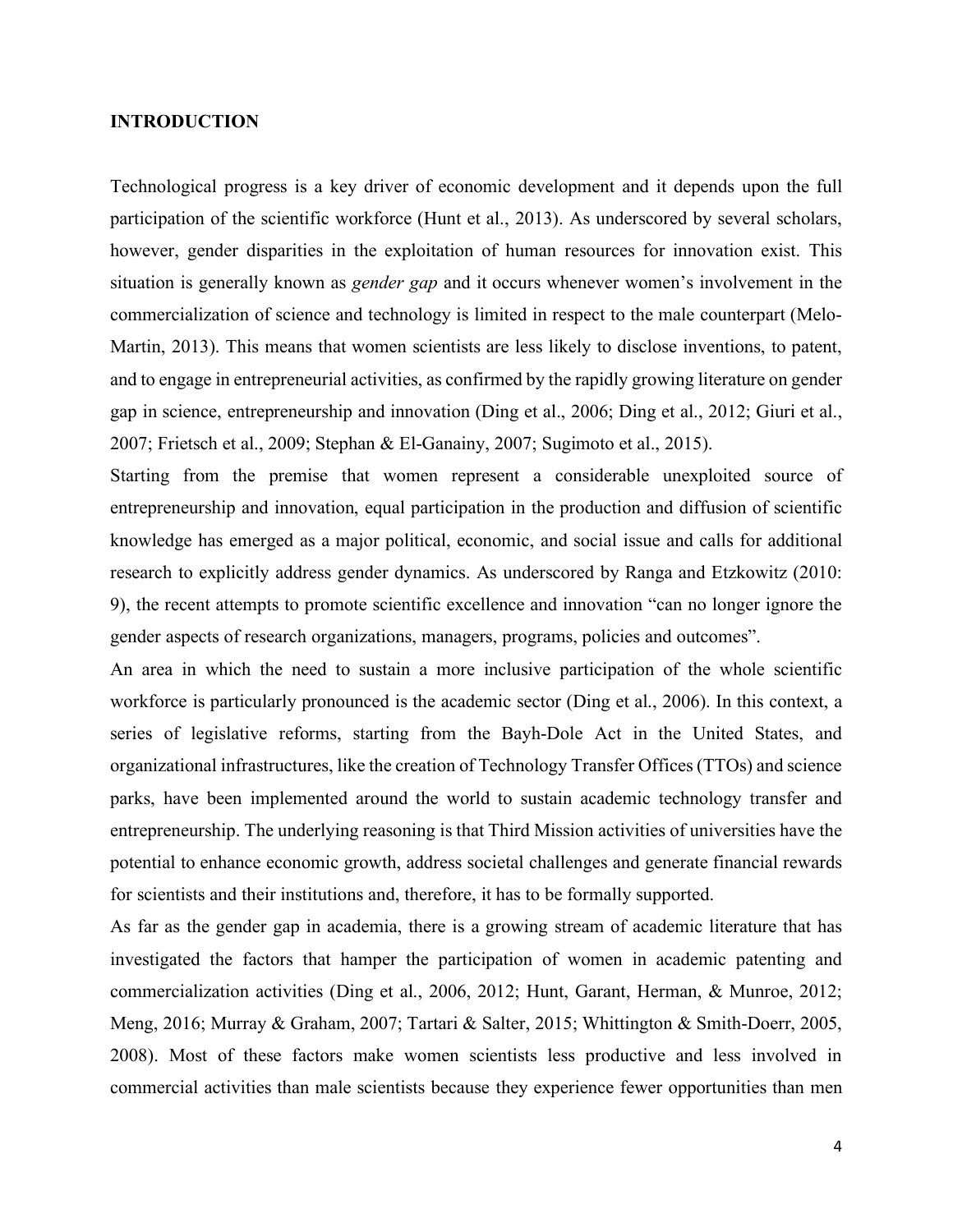throughout the course of their careers (Sonnert & Holton, 1996). According to this literature, the fewer opportunities are due to several determinants, including a hostile work environment, disproportionate domestic responsibilities, and a social capital deficit (GuMeng, 2016; Stephan, P.E. & El-Ganainy, A. 2007). However, to our knowledge, the extant literature has missed to investigate whether and how the presence of a strong and well defined institutional support for technology transfer activities within the university could also help addressing the gender issue in academia, in particular for what concern women's participation in academic patenting.

In order to address this issue, our study exploits a sample of 2538 patents produced by Italian academic inventors in the period 1996-2007 to explore the effect of (i) universities' policies concerning patent ownership and (ii) dedicated structures, both internal and external to universities, on the creation of a favorable environment for women scientists, able to foster their broader participation in patenting activities. More precisely, we address two main research questions. We first investigate whether the ownership arrangements of university patents are associated with women's participation in patenting, distinguishing between university-owned and universityinvented academic patents (Geuna & Nesta 2006; Lissoni, 2012; Lissoni, et al., 2013; Giuri et al., 2013). We hypothesize a positive effect of university ownership on the likelihood of women academics engaging in patenting activities. In addition, we investigate the role of university TTOs and science and technology parks (in which universities participate) as bridging institutions in support of women researchers in patenting. We argue that women researchers will be more "responsive" than their male counterparts to the presence of TTOs and science parks because such supportive structures may provide advice, industry contacts, encouragement and visibility to women scientists, thus addressing a set of barriers that they can experience in traditionally maledominated working environments (Murray & Graham, 2007; Roos & Gatta, 2009; Rosser, 2009; Stephan & El-Ganainy, 2007).

We contribute to the extant literature in at least two different ways: first, we provide an original improvement to the research on gender differences in innovation and entrepreneurship by focusing on the role of active policies that can be implemented to overcome the gender gap in the specific area of technology transfer. Second, we contribute to the growing literature on legislative changes that govern university intellectual property right (IPR) ownership (Geuna & Rossi, 2011; Grimaldi et al., 2011). In this regard, to date, the existing literature has examined: legislative changes that govern university IPR ownership in different countries (Mowery & Ziedonis, 2002); the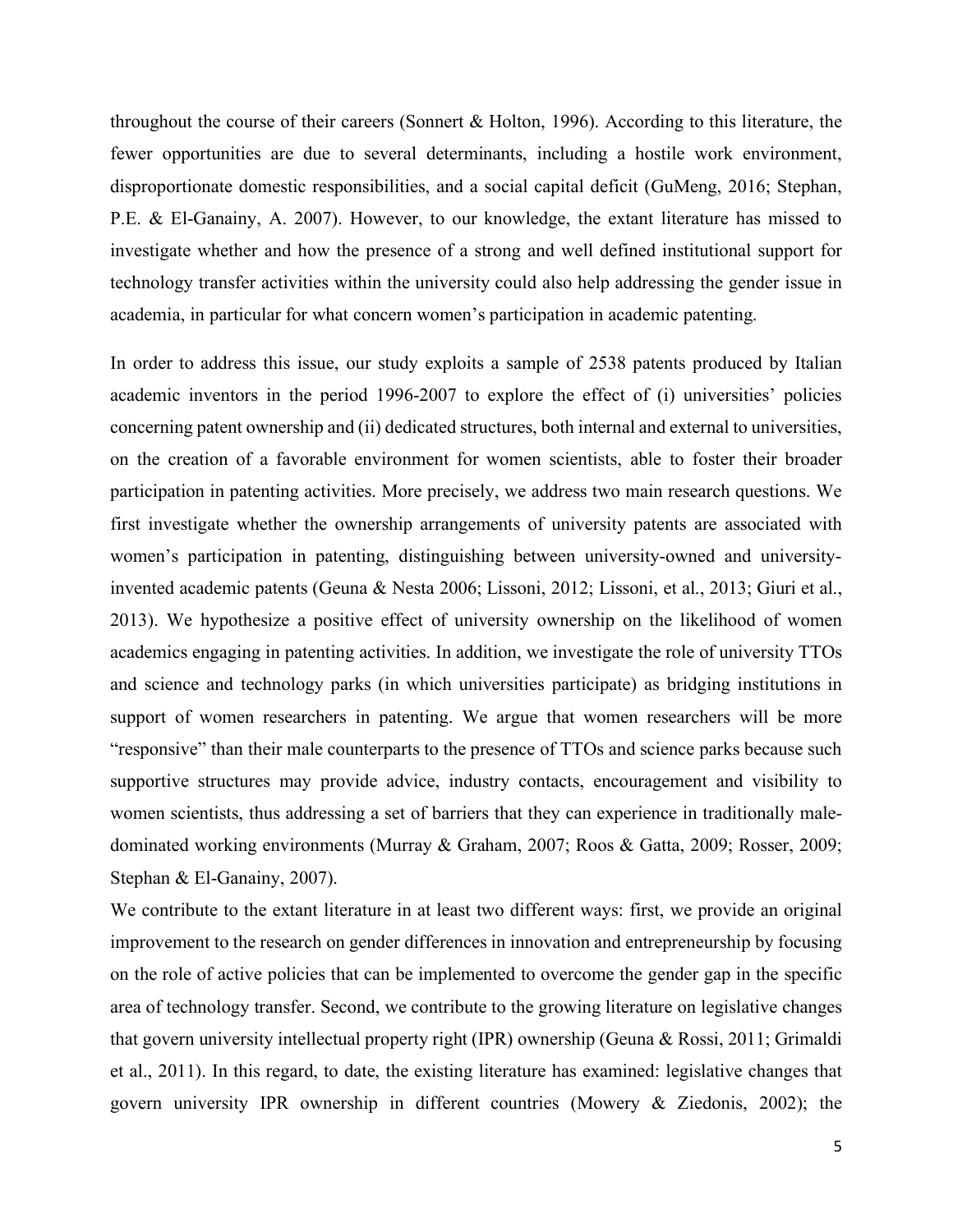distribution of academic scientists' patenting activity in various countries (Baldini et al., 2006; Lissoni et al., 2007); and the factors that might explain the assignment of academic patents to universities rather than to corporations or other applicants (Markman et al., 2008; Thursby et al., 2009). However, empirical evidence about the consequences of university IPR ownership arrangements on the broader participation of women faculty in technology transfer activities remains scant.

The rest of the paper is organized as follows. We first present a review of the relevant literature on gender differences in patenting and technology transfer. Then, we describe the research design, including the context of the study, the sources of data, the sample and the methodological approach. We present the results of the regression analyses, and in conclusion, we discuss the policy implications of our findings.

# **THEORETICAL BACKGROUND**

## **The gender gap in science and technology transfer**

The study of the gender gap has attracted the interest of scholars from different disciplines. In the specific case of universities, although the number of women academics has grown significantly in recent decades and positive advancements have been registered in terms of individual rank or scientific productivity, the involvement of women researchers in patenting and other forms of technology transfer remains quite limited (Murray & Graham, 2007; Rosa & Dawson, 2006; Thursby & Thursby, 2005; Whittington & Smith-Doerr, 2005; Sugimoto et al., 2015). The existing studies show that women faculty members engage in patenting activities at a decreased rate compared to their male counterparts (Morgan et al., 2001; Whittington & Smith-Doerr, 2005, 2008; Whittington, 2007) and are less frequently involved in scientific advisory boards and in new ventures' founding teams (Ding, et al., 2006, 2012; Stuart & Ding, 2006; Murray & Graham, 2007). Many studies have tried to identify the factors that hamper women's participation in scientific and technological activities. Generally speaking, most of the drivers seem to converge on the so-called gender gap "deficit model" (Sonnert & Holton, 1996). This model argues that women scientists are less productive and less involved in technology transfer and commercial activities than male scientists because they have fewer opportunities than men throughout the course of their careers and there are legal, political, social and organizational structural obstacles that prevent them from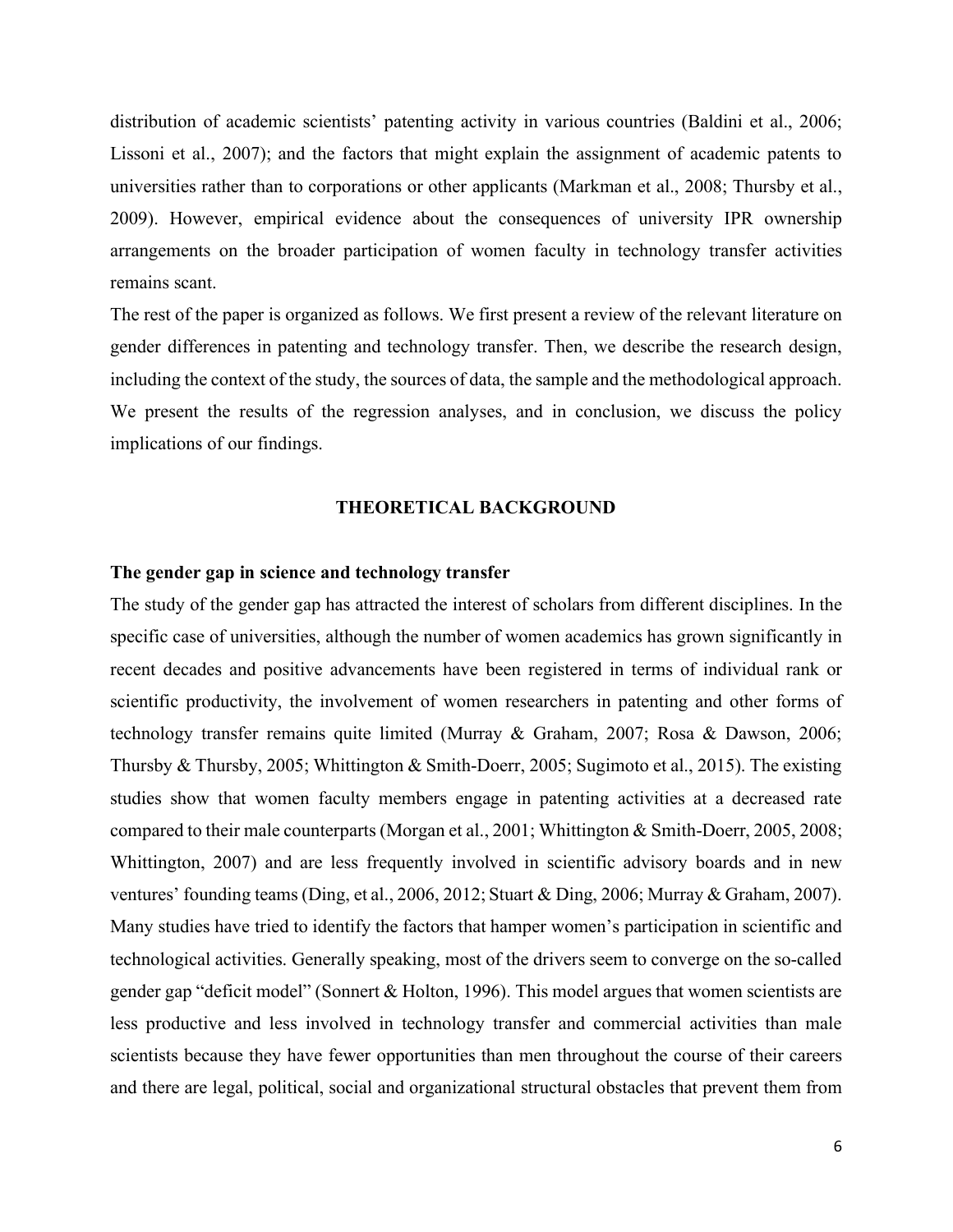attaining the level of career success that male scientists are more likely to achieve (Corley  $\&$ Gaughan, 2005; Long, 2001). An additional obstacle is represented by the greater burden of domestic responsibilities for women (Jacobs et al., 2004). There is evidence that women academics with children spend more hours per week than their male colleagues (with children) on childcare and fewer hours on their professional responsibilities (Mason & Goulden, 2004), especially when married with another academic (Ferber & Loeb, 1997). As consequence of such barriers is that women researchers might have less rich and diverse social capital and fewer bridging ties outside their local work contexts than do their male colleagues (Etzkowitz et al., 2000). Thus, women are likely to be more peripheral to situations in which resources, knowledge and reputation are exchanged and developed (Etzkowitz et al., 2000). Women in general manage fewer resources and are exposed to fewer opportunities for career advancement (Murray & Graham, 2007).

When we refer to studies specifically focused on women involvement in technology transfer activities, similar results are found. One of the most cited factors is represented by the limited access to different resources, e.g., financial, human, and social capital. (Mosey & Wright, 2008; Rosa & Dawson, 2006; Stephan & El-Ganainy, 2007). Ding et al. (2006), for instance, show that one of the major hurdles for women academics in relation to their engagement in technology transfer is the lack of exposure to the commercial sector. Additional explanations highlight a distinction between the factors that are related to the social construction of gender and the stereotypes that are associated to traditional gender roles, which assign more household chores to women (Etzkowitz et al., 2000) and lead to the conflict between family life and work (Shaw & Cassell, 2007). These factors may have an impact on academic women's decisions to engage in "extra" activities, in addition to teaching and research, such as those related to technology transfer. Other arguments rely on gender profiles that present women as having greater risk aversion, lower interest in money and financial transactions, and/or different attitudes toward competition (Niederle & Vesterlund, 2005; Stephan & El-Ganainy, 2007). The previous research has also found that women academics tend to experience less mentoring and collaboration opportunities during their scientific careers (Long & McGinnis, 1985), which, coupled with their 'argued' higher awareness of and sensitivity to the presence of organizational constraints (Fox & Ferri, 1992), largely contributes to their lower involvement in a wide range of job-related activities.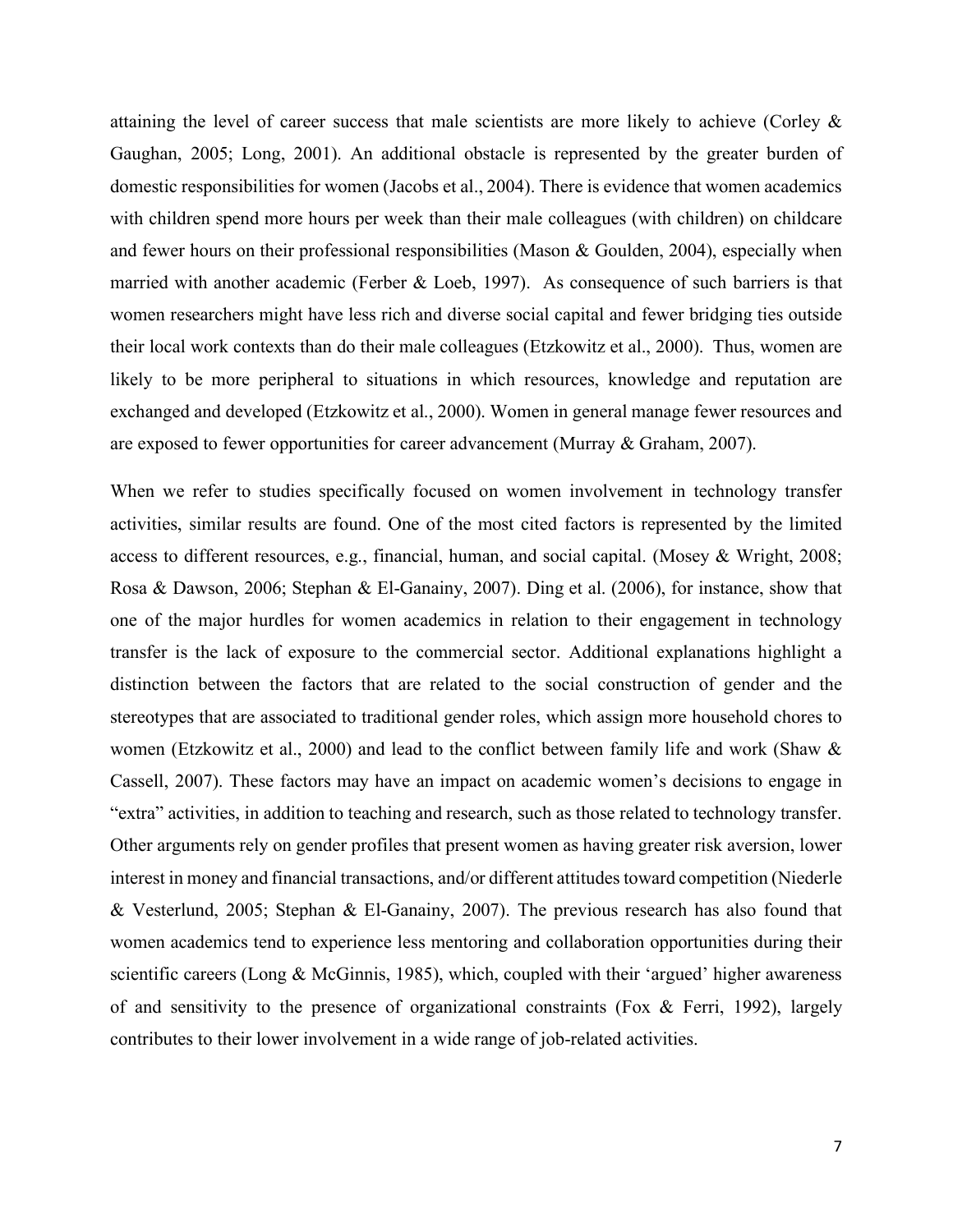### **The role of university-level policies in addressing the gender gap**

The commercialization of research has become a priority for many research organizations and universities. In order to foster a structural transformation to address the growing interest of governments in demanding universities to be more proactive in technology transfer (Villani et al., 2016), several universities in many parts of the world have started to invest in the creation of internal mechanisms (organizational procedures, incentives, regulations) and structures aimed at supporting technology transfer in its different forms (Baldini et al., 2006; Geuna & Rossi, 2011). These university-level mechanisms and policies - such as TTOs (Louis et al., 2001; Thursby et al., 2001), IPR regulations (Baldini et al., 2007; Giuri et al., 2013; Lissoni et al., 2013), incubators (Mustar & Wright, 2010), proof of concept programs and university seed funds (Bradley et al., 2013; Munari et al., 2018) - have contributed significantly to the professionalization of activities that encourage the exploitation of research results in various forms (Meyer, 2003; Siegel et al., 2003).

As far as legislative reforms on IPRs, these have been implemented to strengthen the assignment of patent ownership rights to universities and set up adequate incentives for universities to develop technology transfer capabilities and invest in patenting and commercialization structures (Geuna & Rossi, 2011; Grimaldi et al., 2011). Furthermore, through the creation of TTOs, universities can mitigate market inefficiencies, which arise due to the high information asymmetries and risks characterizing the commercialization of academic inventions(Bozeman, 2000; O'shea et al., 2005). In addition to being important signaling mechanisms for external stakeholders and investors (Baldini et al., 2014), such internal policies and mechanisms are designed with the goal of addressing the needs of internal actors, i.e., academic inventors, by providing professional support and assistance in the commercialization of their research results (Debackere & Veugelers, 2005). As suggested by the findings of the qualitative studies on the gender gap in academia (e.g., Ding et al., 2006; 2012; Murray & Graham, 2007), these internal university policies and structures can also be more instrumental to a particular group of academic inventors, i.e., women scientists. Since university-level support mechanisms provide explicit and transparent information on the commercialization process, offering additional support and guidance, and facilitating access to financial resources and industry networks, they may be able to address some of the abovementioned hurdles for women academics in relation to their commercial engagement. In the qualitative section of the study by Ding et al. (2006), based on a sample of 4227 life scientists in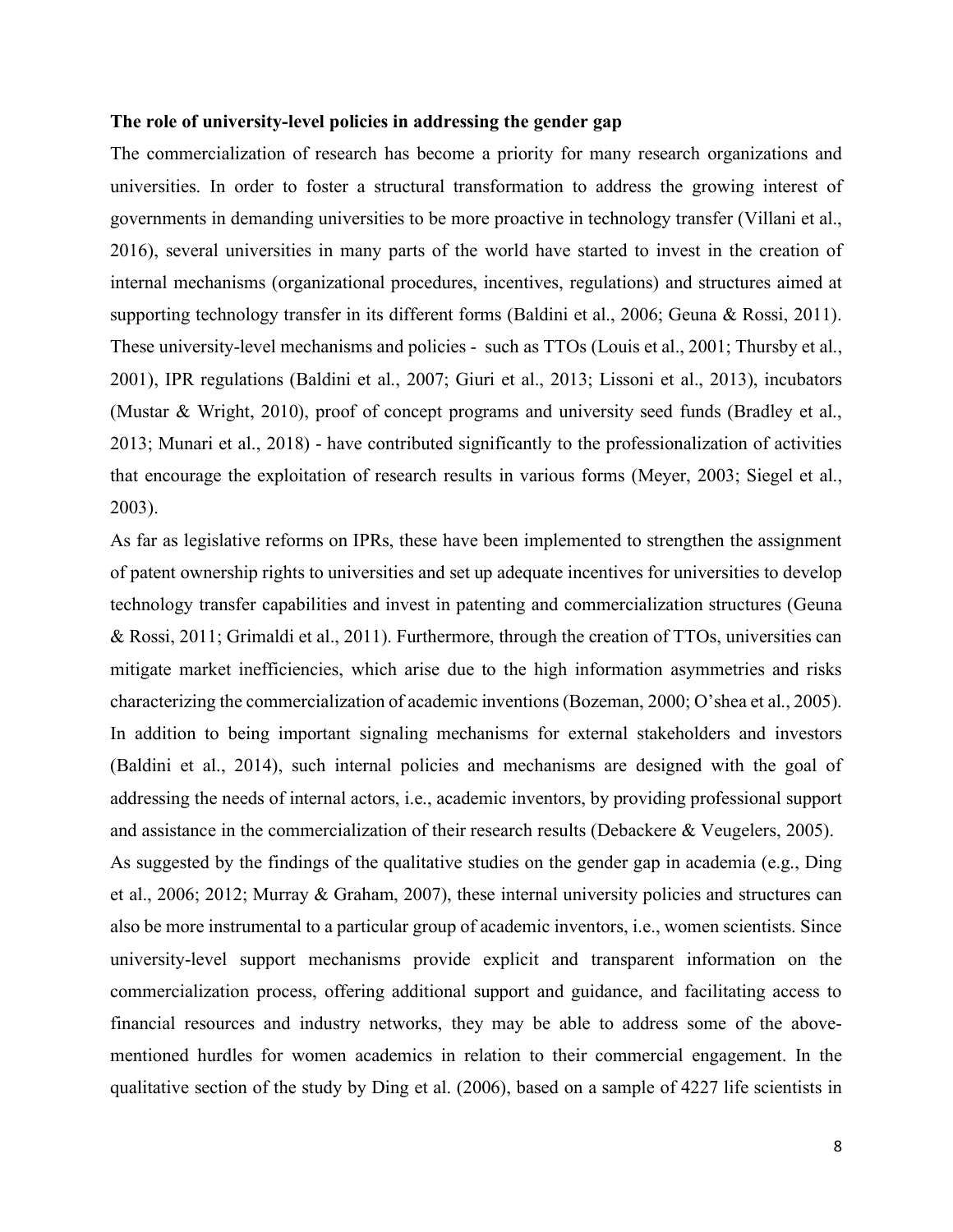the United States, many women scientists reported a particular appreciation for the TTO support in particular for what concerns industry contacts, advice, and encouragement to develop the commercial potential of their research results. A parallel study based on interviews with life science faculty at a high-status university in the United States showed the decline of gender differences among junior faculty members prompted by the presence of institutional support, such as that provided by TTOs (Murray & Graham, 2007). However, with the partial exception of the work by Tartari & Salter (2015), there has been no previous attempt, to our knowledge, to systematically assess the influence exerted by university IPR policies and university-level support mechanisms on women's involvement in technology transfer.

#### **HYPOTHESES**

# **The role of university ownership of patents on academic women's patenting**

University ownership of patents represents a fundamental prerequisite to allow universities to strengthen technology transfer procedures. An important distinction, in this regard, is the one between university-owned and university-invented academic patents (Geuna & Nesta 2006; Lissoni, 2012; Lissoni, et al., 2013; Giuri et al., 2013). The former case relates to situations in which patented inventions generated by academic inventors are owned by their university of affiliation. The latter case includes situations in which the ownership of patents generated by academic inventors remains with the inventors – or with a third party with which they collaborate (e.g. a company) – and it is not given to the affiliated university.

In the case of university-owned patents, universities should be more motivated toward the creation of a set of formal procedures and infrastructures able to centralize and optimize technology transfer activities. Conversely, university-invented patents are more likely to be generated by informal collaborations, directly established between researchers and external corporations. The extant literature has analyzed determinants and consequences related to legislative changes that govern university IPR ownership (Baldini et al., 2006; Crespi et al., 2010; Giuri et al., 2013; Lissoni et al., 2007; Lissoni et al., 2013; Markman et al., 2008; Mowery & Ziedonis, 2002; Thursby et al., 2009). However, to date, no direct attempt has been made to assess whether women academic inventors' involvement in university-owned patents differs from their involvement in university-invented patents.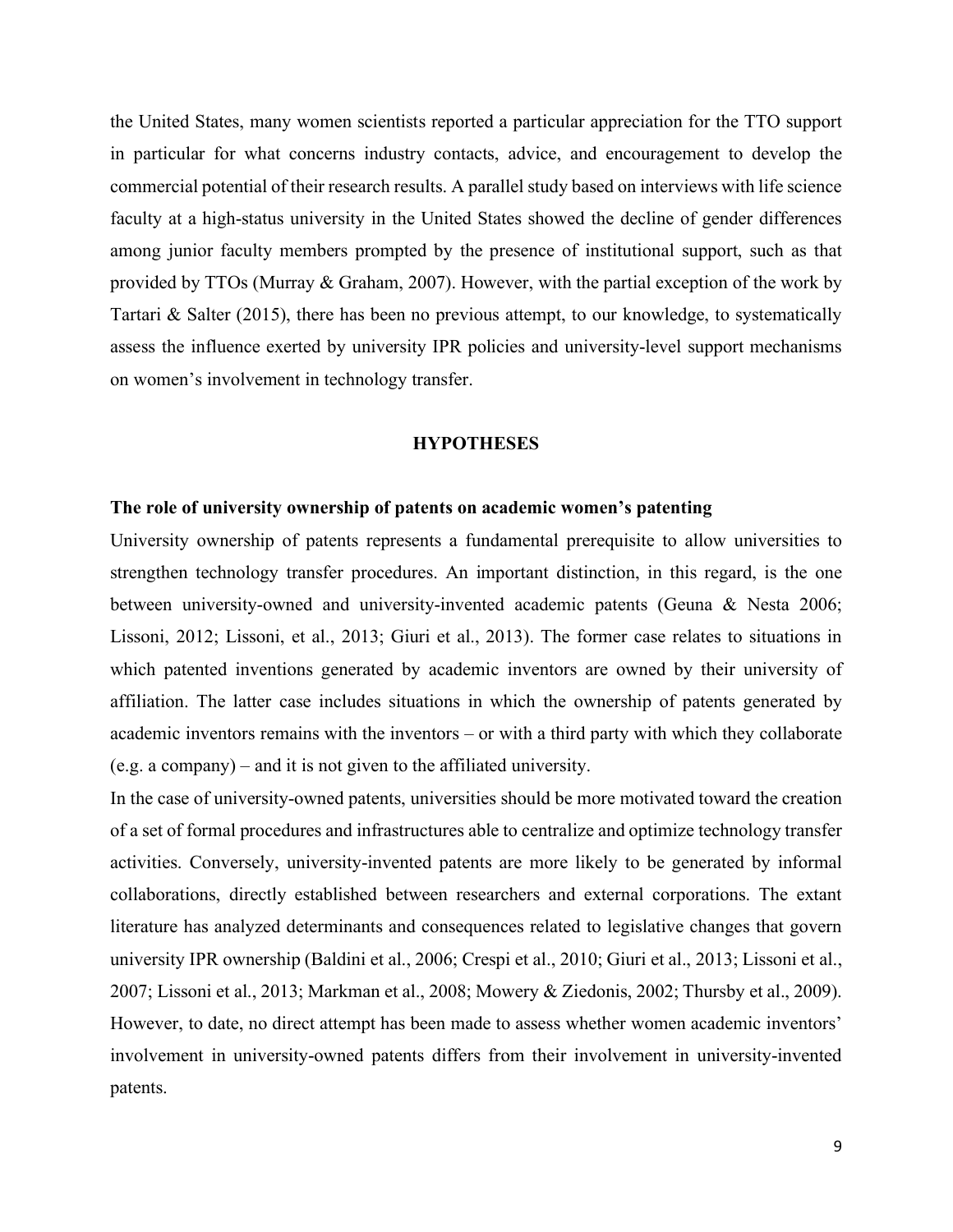Because women faculty tend to have fewer industry contacts and networks, as highlighted in previous research (Ding et al., 2006; Murray & Graham, 2007; Tartari & Salter, 2015; Meng, 2016), it is likely that they tend to be less involved in university-invented patents and, at the same time, benefit more from the support of formal infrastructures and policies, available in case of universityowned patents. Indeed, women's poorer relations with industry could be compensated, for instance, by the proactive role of TTOs, which may encourage women scientists to patent their inventions, and eventually support them downstream in the identification of potential commercialization partners.

In addition, the existing evidence shows that the participation and contribution of women in the patenting arena tend to increase with the number of co-inventors cited on the patent team, which could indicate a greater inclination on the part of women to co-operate and to participate in large research groups (Mauleon & Bordons, 2009; Naldi et al., 2004). According to the results of a largescale study carried out in six major European countries, universities and research institutions tend to have a larger share of collaborative patents compared to firms (Giuri et al., 2007). This difference may be due to the diverse nature and missions of these two types of organizations. On the one hand, firms by definition are more competition-oriented and tend to internalize the inventive process as much as possible to avoid leakages of proprietary information. On the other hand, due to their traditional mission of knowledge diffusion, universities should, in principle, be more open to collaborative research efforts. This will ultimately result in a larger percentage of collaborative patented inventions being owned by the universities. Following this line of reasoning, universityowned patents should be associated with more collaborative inventive activity and thus enhance the involvement of women members of university research teams.

Based on the above arguments, we formulate the following hypothesis:

*Hypothesis 1: University-owned patents have a higher likelihood of having at least one woman academic inventor in the patent, compared to university-invented patents.* 

# **The role of 'bridging' institutions in support of academic women's patenting**

Companies are not generally able to assess the quality of inventions ex-ante and inventors may have difficulties in assessing the business value of their inventions, particularly when they arise in new technology areas (Markman et al., 2008). At the same time, as previously pointed out,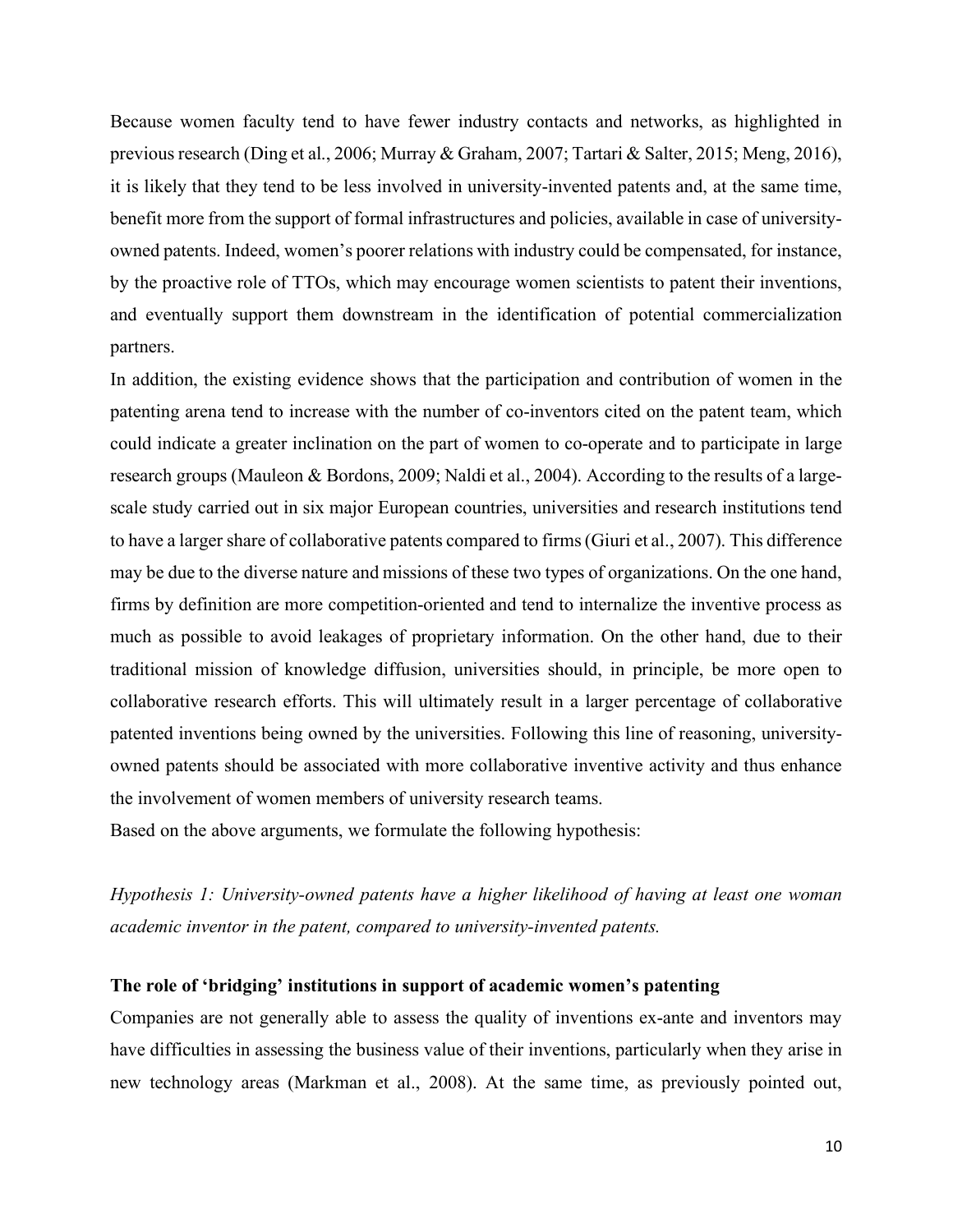academics generally lack of important resources to properly manage and control all the phases of the patenting process. This scenario, by generating limitations in the engagement of academics in patenting, represents a fertile ground for understanding the role of TTOs and science parks as bridging organizations (Markman et al., 2005; Phan & Siegel, 2006; Siegel et al., 2003), with the potential to be instrumental in reducing the asymmetry of information between industry and science on the value of inventions.

As far as TTOs, they have been described by the extant literature as boundary-spanning units, which operate as supportive mechanisms for a smooth transition of research from academia to industry (Siegel et al., 2003), by providing technical advice, market expertise, networks and managing the commercialization processes related to the patenting, licensing and creation of startup companies (Chugh, 2004; Feldman et al., 2002; Munari et al., 2015; O'Shea et al., 2005; Phan & Siegel, 2006; Powers & McDougall, 2005). In a similar vein, the literature has highlighted the important role that science and technology parks have in fostering technology transfer and innovation (Siegel et al., 2003; Lofsten and Lindelof, 2002). They represent ecosystems that bring together companies, universities, incubators, accelerators, start-ups and other organizations to support the commercialization of academic knowledge and, more generally, research-industry relationships (Phan et al., 2005). Science and technology parks can represent an important tool for universities to connect with the outside industrial world, bringing together all of those resources (knowledge, funding, networks) that are required for the successful valorization of research results. Thus, it is expected that the presence of these bridging units will facilitate academic involvement in knowledge transfer.

If in the reasoning we introduce gender differences, the benefits provided by institutional support are particularly relevant for women academics and they may mitigate the differences in academic engagement with industry between men and women. The connections to members of the business community and industry players, which both TTOs and science parks offer, can significantly reduce the perceived hurdles of patenting for women related to the lack of access to valuable industry connections and the difficulties to search for potential buyers of the invented technology (Ding et al. 2006; Stuart & Ding, 2006). A supportive institutional environment may also address the time costs related to technology transfer activities. As women are called to manage, in addition to the professional life of teaching and research, also domestic responsibilities (Jacobs et al., 2004), the time costs related to their engagement in extra activities like technology transfer are particularly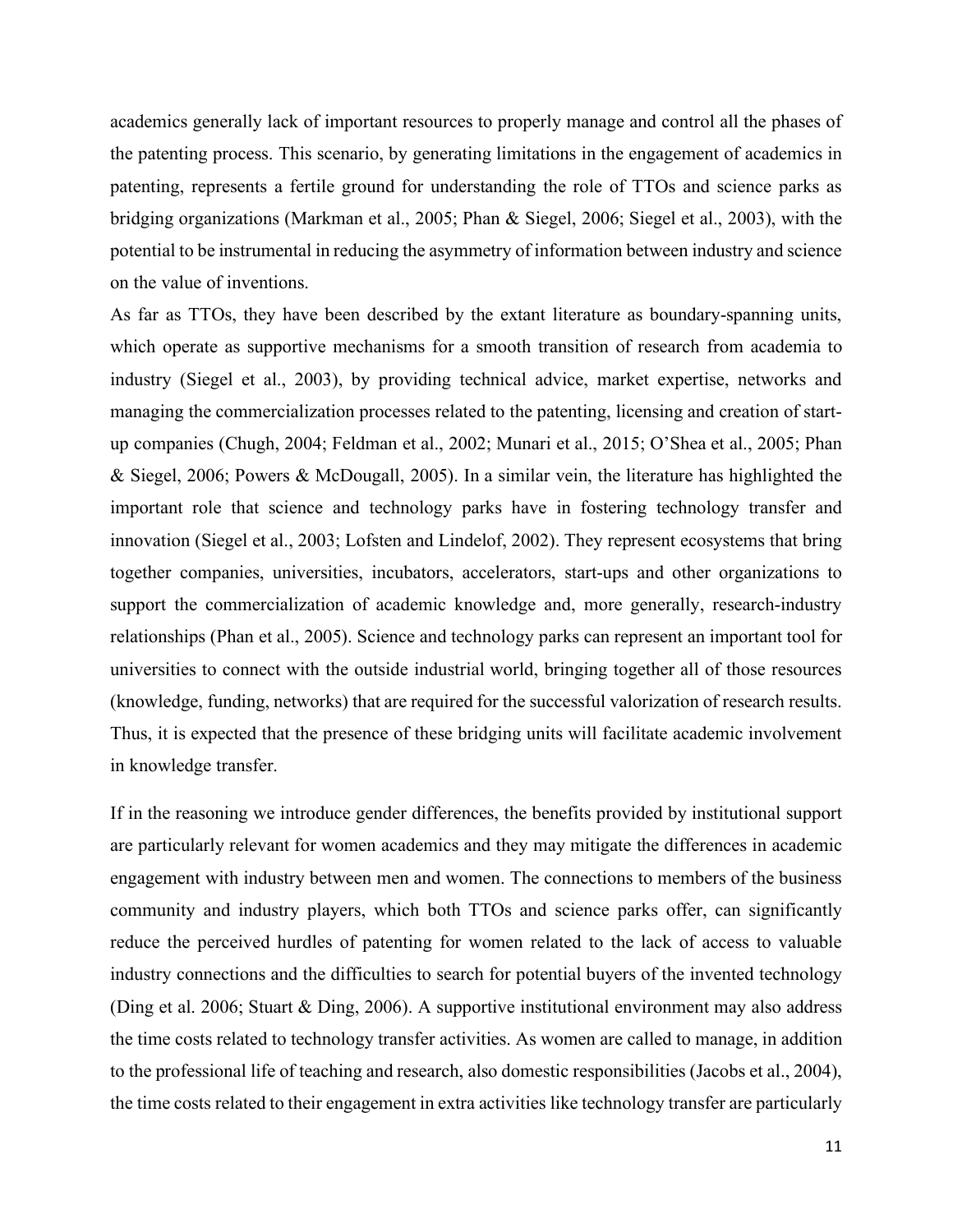high. However, the presence of supportive units may accelerate the technology transfer process, mitigating these costs and allowing women to effectively balance multiple elements, such as family, teaching, research, and commercialization. The positive effect that the presence of technology transfer support institutions may have on women academics' involvement in knowledge transfer has been documented by the interviews reported in the study by Murray and Graham (2007).

For these reasons, we assert the following:

*Hypothesis 2a: Women's patenting is more likely to occur in universities with a TTO. Hypothesis 2b: Women's patenting is more likely to occur in universities with established connections to science parks.*

#### **EMPIRICAL CONTEXT**

We focused our analyses on the case of academic patents that are generated in Italy. Italy represents an optimal setting to address our research questions for several reasons. First, the gender gap in science and engineering has been historically pronounced in Italy. The statistics of the European Commission show that the share of women among scientists and engineers in Italy is at a much lower level compared to the average values of the EU-27 countries (European Commission, 2013). According to such data, there is also a clear pattern of female under-representation among university researchers in Italy (in this case, the Italian average proportion of female researchers is aligned to the average values of the EU-27 countries).

Second, the university system in Italy has been characterized by a set of important reforms, starting in the late 1990s, that have had profound implications on the rate of patenting activities by academic researchers. The most important reform occurred in 1996, when a new accounting-principle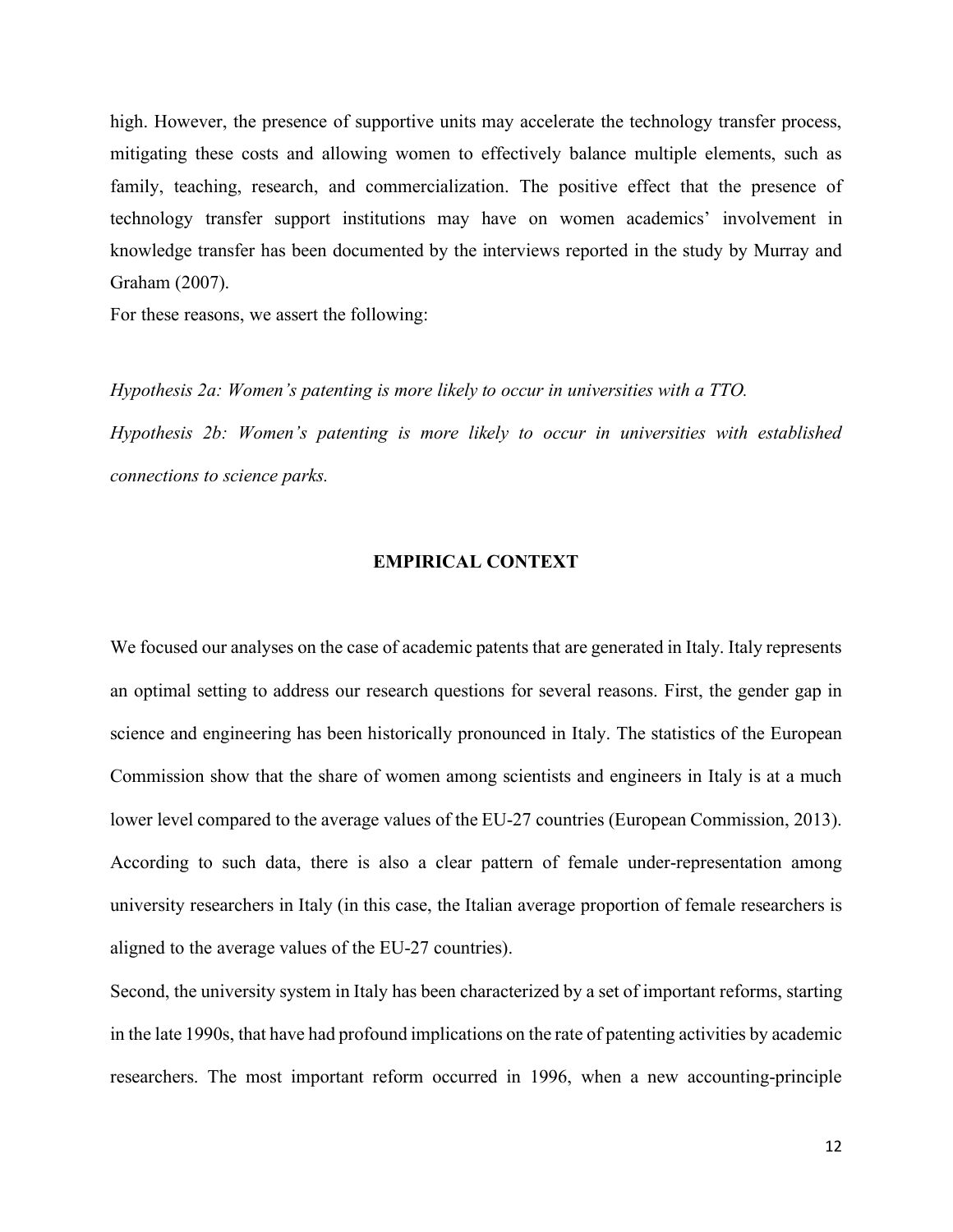regulation was introduced (D.M. 9th February 1996), so autonomy and self-administration could be effectively implemented by Italian universities (Baldini et al., 2010; Lissoni et al., 2013). The new regime significantly changed the nature of Italian universities, which then had, for the first time, the possibility of planning and controlling their own budget, defining priorities for financing research and managing staff, and retaining the surplus that is generated by their activities. Such reform also led to a set of organizational changes among Italian universities in the field of technology transfer, which was centered on the adoption of internal policies and dedicated offices (TTOs) that were aimed at the fostering of technology transfer and the commercialization of academic inventions. As a result of such changes, the number of university-owned patent applications significantly increased after the publication of the 1996 Law (Baldini et al., 2010).

# **METHODOLOGY**

#### **Sample and data sources**

Our data come from several sources. The initial source is the APE-INV (Academic Patenting in Europe) dataset, which consists of patent applications that are filed at the European Patent Office (EPO), with priority dates between 1996 and 2007 and with at least one inventor with an Italian address. The dataset is a result of a research project aimed at identifying university-owned and university-invented patents in Italy and other European countries. In this way, it constitutes a perfect base upon which to build reliable estimates of academic patenting in Italy throughout the 10-year period<sup>1</sup> (see Lissoni et al., 2013 for a more detailed description of the dataset).

<sup>&</sup>lt;sup>1</sup> In the APE-INV dataset, Italian academic patents were identified through a process of name matching between disambiguated inventors of Italian EPO patents and academic personnel, and the latter's names were made available in 2000, 2005 and 2009 by the Italian Ministry of Education. This procedure produced "professor-patent" pairs that were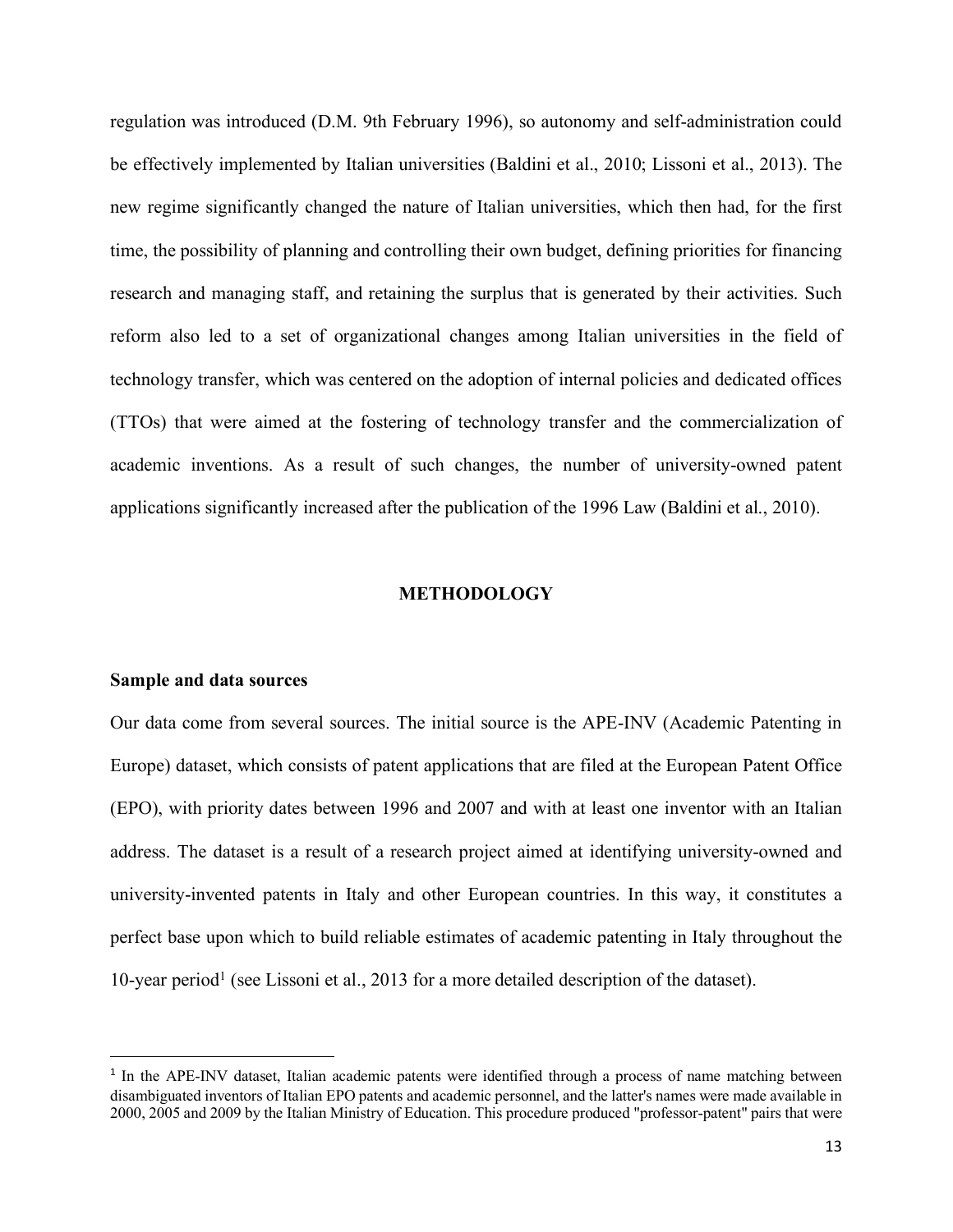To obtain additional information on the patents and the names of the inventors on the patent team, we matched the APE-INV dataset with the PATSTAT dataset (the EPO's Worldwide Statistical Patent Database) at the patent-level. In addition, because the PATSTAT does not provide the gender of the inventors, our next step was name disambiguation and the assignment of gender based on the inventor's first name. More precisely, to identify whether a female scientist was a part of the patent team, we manually checked the first names of all of the inventors listed in the patents included in our initial dataset of academic patents from Italy. We thus identified whether female first names where included among the inventors, and we constructed the gender variables based on that finding. The dubious cases were double checked by searching the name of the inventor in question in online directories, which could help objectively establish whether the inventor was a male or a female.

To add information at the level of universities and respective local areas we also used the TASTE dataset (Bolzani et al.,  $2014$ )<sup>2</sup>. We also used both secondary and primary sources to collect additional information - which were not available in our datasets - at the level of universities, like links with university-related institutions such as TTOs, incubators, science and technology parks, and at the regional level. We identified the dates of introduction of the TTOs in the universities included in our sample by using the information provided by Baldini et al. (2006). We also checked the websites of Italian universities and TTOs to check this information. We also contacted by email the technology transfer offices of the universities when information was not available. To

 $\overline{a}$ 

obtained by attributing to each professor the patents that had been signed by the matched inventors. For a more detailed description of the dataset, the disambiguation process and matching algorithm, see Lissoni et al. (2013).

<sup>&</sup>lt;sup>2</sup> The TASTE dataset systematically collects information on the population of 95 Italian universities, including the characteristics, in terms of economic development and innovation levels, of the 20 Italian regions in which they are located (Bolzani et al, 2014).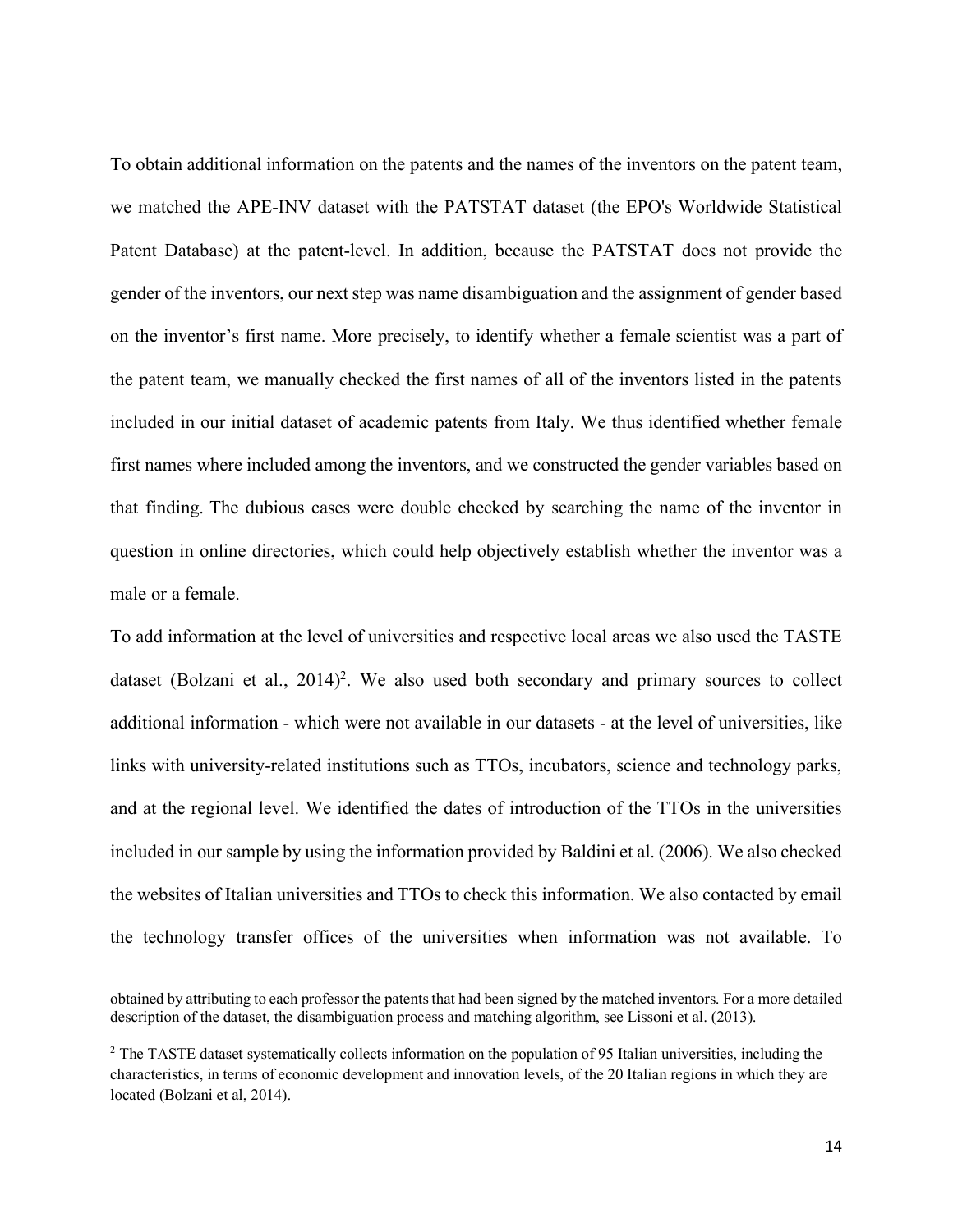determine the concerns of the participation of a university in a science and technology park, we used the information provided by the ANVUR (National Agency for the Evaluation of the University and Public Research System)<sup>3</sup>. After matching and cleaning the data, our sample included information on 2538 Italian academic patents filed between 1996 and 2007.

For the purposes of the present research we rely on the definition of "academic patent," which is most commonly used in the existing literature with regard to patents that were signed by at least one academic scientist while working at his or her university, regardless of whether the patents are owned by the university, a public research organization (PRO), the scientist, a business company or any other organization, either exclusively or jointly with other assignees (Dornbusch et al., 2013; Lissoni, 2012; Lissoni et al., 2013). By applying this definition, we find that our sample contains 2034 university-invented academic patents, whereas 504 academic patents from the sample are university-owned (20% of the sample). In addition, 21% of the patents included in our sample have at least one female academic inventor.

One of the advantages of our sample is that it is geographically confined, which allows us to control for the differences that might arise from the contextual specificities (e.g., national policies and other specific public measures; socio-cultural and economic differences).

## **Variables**

# *Dependent variable*

<sup>&</sup>lt;sup>3</sup> Since 2014, ANVUR began a systematic data collection effort on third mission activities that were undertaken by Italian universities, based on a mandate of the Italian Ministry for University and Research. Such information is publicly available on the ANVUR website (under the "SUA-RD Terza Missione" section). This section includes information about the participation of the university in a science and technology park, and the year of activation of such participation.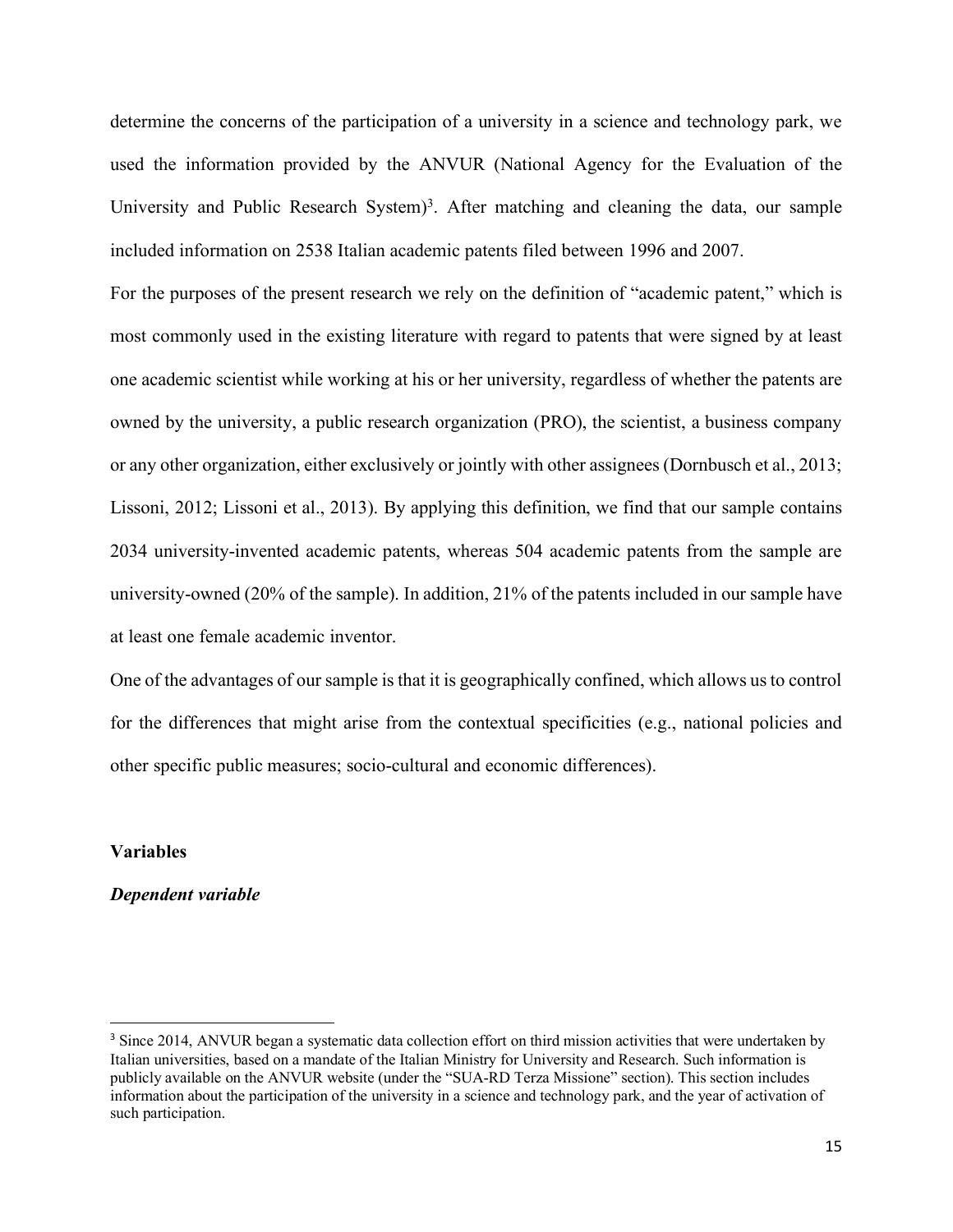We estimate the likelihood of having at least one female academic inventor among the inventors in the patent team. This measurement of women's participation is common in the literature on the gender gap in patenting activities (for instance, see Naldi et al. 2004; Mauleon & Bordons, 2009). We thus introduce a dummy variable that is equal to 1 if at least one inventor on the patent team is a university-affiliated female scientist and is equal to 0 if there are no women inventors on the patent team (FEMALE ACADEMIC INVENTOR). In addition to this dummy variable, which does not precisely depict the weight of female academics within the patent team, we use an alternative dependent variable that measures the share of university-affiliated female inventors in the patent team (SHARE OF FEMALE ACADEMIC INVENTORS). This variable, representing a measure of intensity, is assessed as the number of female academics in the patent team divided by the total number of academics in the patent team.

# *Explanatory variables*

The main explanatory variables in our estimations are related to the university ownership status of the patent and the presence of supporting institutions.

With regard to university patent ownership, we construct a dummy variable (UNIVERSITY PATENT OWNERSHIP) that is equal to 1 if the patent is either owned or co-owned by the university (that is, there is at least one university that is listed as an applicant of the patent) and is equal to 0 if there is at least one university inventor in the patent team but the patent is not owned or co-owned by the university (for university-invented patents).

The presence of a TTO is measured by a dummy variable that is equal to 1 if a TTO existed within the university of the academic inventor at the priority date of the patent<sup>4</sup> and is equal to 0 in the

 $\overline{a}$ <sup>4</sup>If, for a given patent, there are academic inventors from more than one university, we consider the university with the oldest date of TTO creation to build this variable.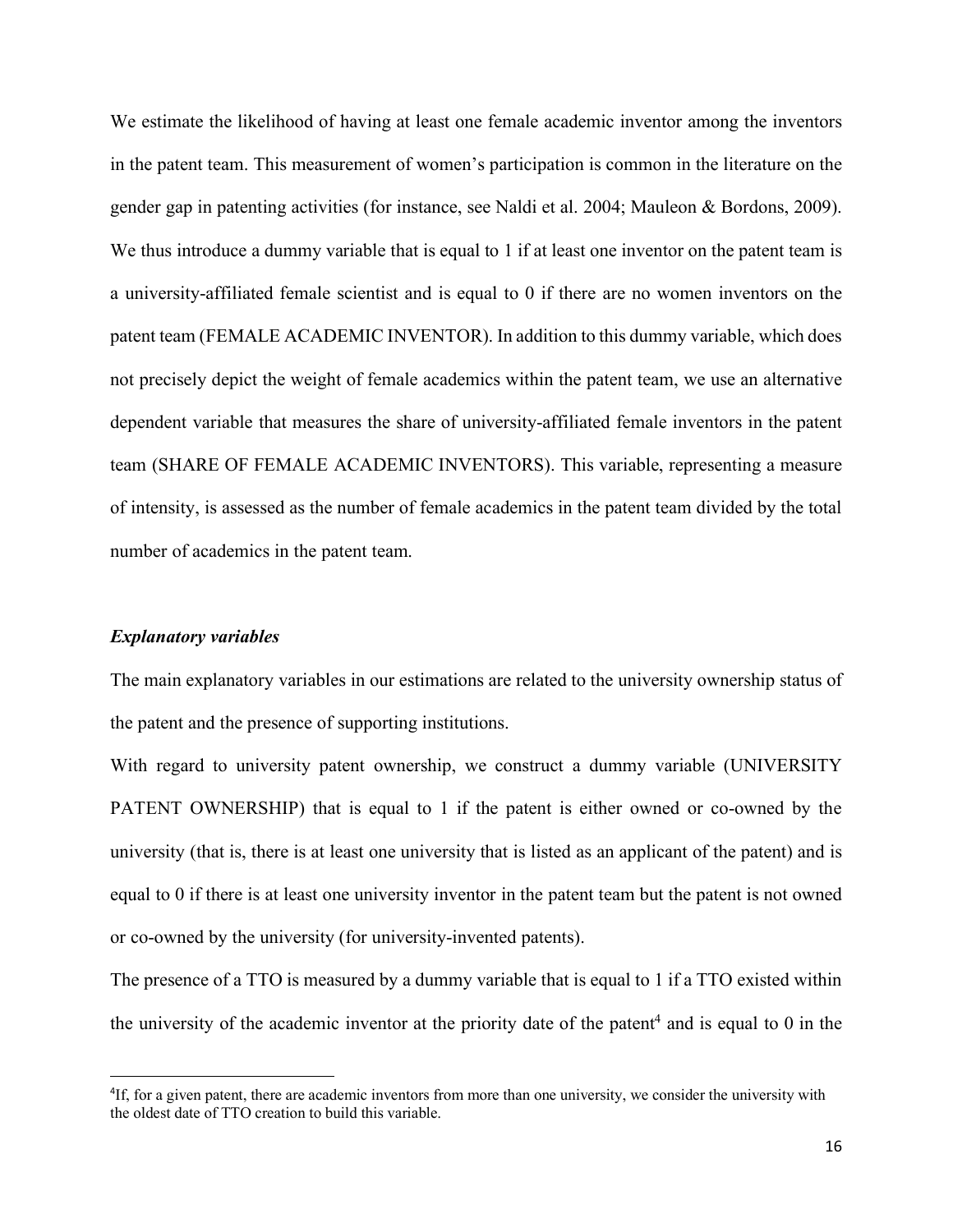opposite case. Because we take the inventor's university of affiliation as the reference university to construct this variable, in cases of inventors who are affiliated with different universities at the time of patenting, we acknowledge the presence of a TTO if at least one of these universities had a TTO in place at the priority date of the patent.

At the university level, we also use two alternative variables, to measure other specific actions supporting technology transfer. We use the dummy variable INCUBATOR, which is equal to 1 if the university of affiliation of the inventors had an incubator at the time of the patent and is equal to 0 otherwise. We also use the dummy variable UNIVERSITY PATENT REGULATION if the university had a patent regulation at the priority date of the patent.

Finally, we use the dummy variable SCIENCE PARK, which measures the presence of a bridge with external institutions, particularly through the equity participation of the university in a science and technology park.

# *Control variables*

 $\overline{a}$ 

We include a set of controls at the level of the patent, the inventors, the university, and the geographical location of the university.

At the patent level, we include dummy variables for the priority year of the patent (from 1996 to 2007) to account for unobserved effects due to possible different social, cultural and institutional contexts that affect women's participation in inventive activities in universities. We also control for the technological class (WIPO classification) of the patent because previous studies have shown that women scientists tend to be underrepresented in certain research and technology fields, such as engineering and physics (e.g., Hunt et al.,  $2012$ )<sup>5</sup>.

<sup>&</sup>lt;sup>5</sup> We consider the 8 main sections of IPC patent classification scheme to construct such dummy variables: Human necessities; Performing operations, Transporting; Chemistry, Metallurgy; Textiles, Paper; Fixed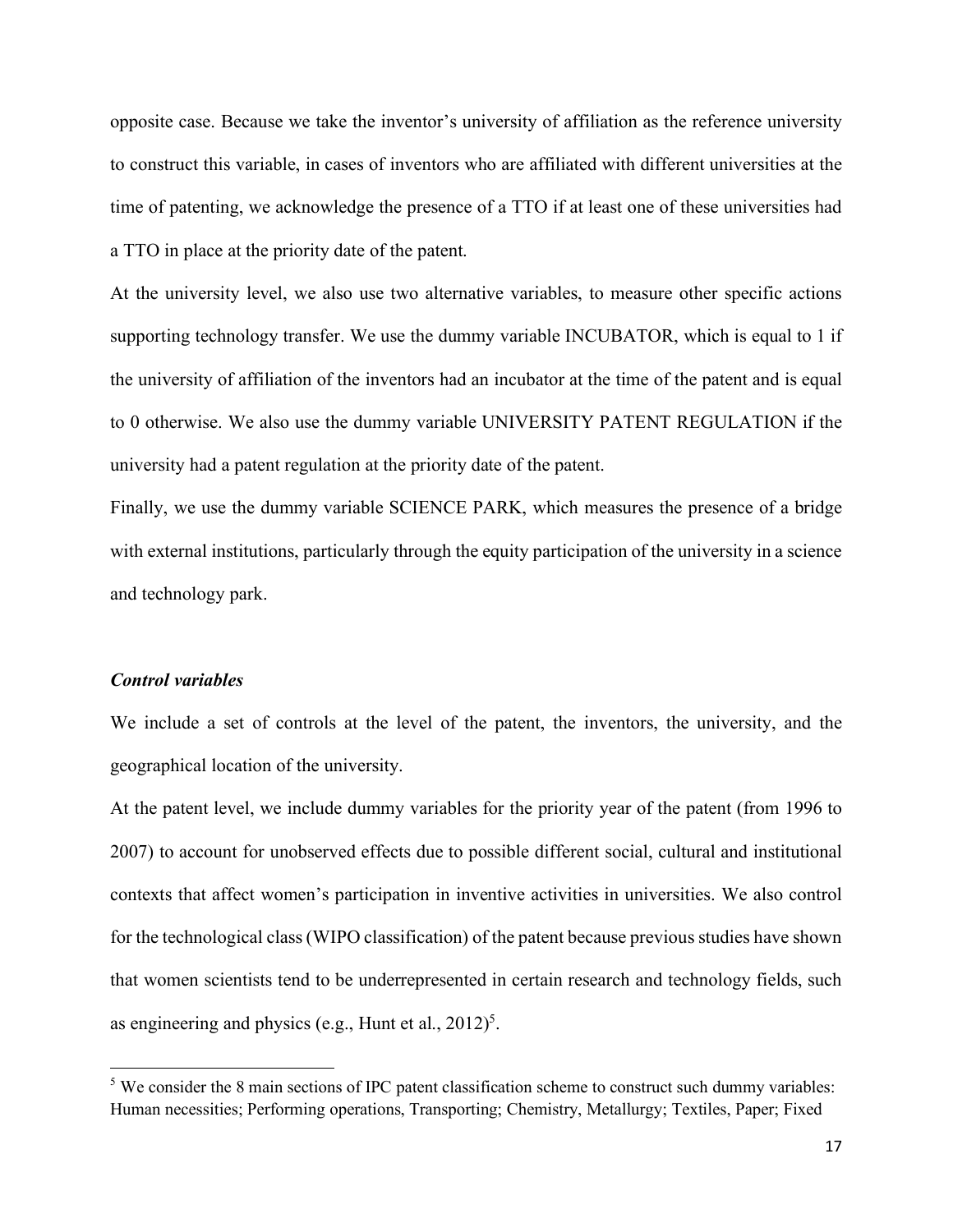At the individual level, we account for the experience of the inventors in the patent team. We, thus, introduce the variable AVERAGE TEAM AGE, which measures the average age of the academic inventors in the patent team. We also control for academic seniority to capture possible gender differences in the involvement on patenting activity across different career stages. In particular, we use information on the presence of a more experienced academic member on the patent team (full professor) to consider the potential effect of academic status on women's engagement in patenting activities. We thus create three dummy variables (FULL PROFESSOR, ASSOCIATE PROFESSOR and ASSISTANT PROFESSOR), which are equal to 1 if there is at least one full, associate or assistant professor on the patent team, respectively, and 0 otherwise.

To account for the characteristics of the university, we measure the size of the university. As argued in the literature, larger universities tend to be more active in patenting due to larger R&D and patenting budgets, and they are more likely to employ "star" scientists who are more productive and better connected with the external environment (Rasmussen, Moen, & Gulbrandsen, 2006). To control for university size, we adopt the following classification of the Italian universities based on the number of students (as of year 2009): Large - over 20.000 students; Medium - 10.000-20.000 students; and Small - fewer than 10.000 students. In line with this classification, we introduce dummy variables for each of the categories (LARGE UNIVERSITY, MEDIUM UNIVERSITY, SMALL UNIVERSITY), with SMALL UNIVERSITY being the baseline case in our estimations. Of the 58 universities represented in our sample, 34 belong to the category "Large", 12 to the category "Medium" and the remaining 12 to the category "Small".

l

constructions; Mechanical engineering; Physics; Electricity. In our estimations, Human necessities is the baseline dummy.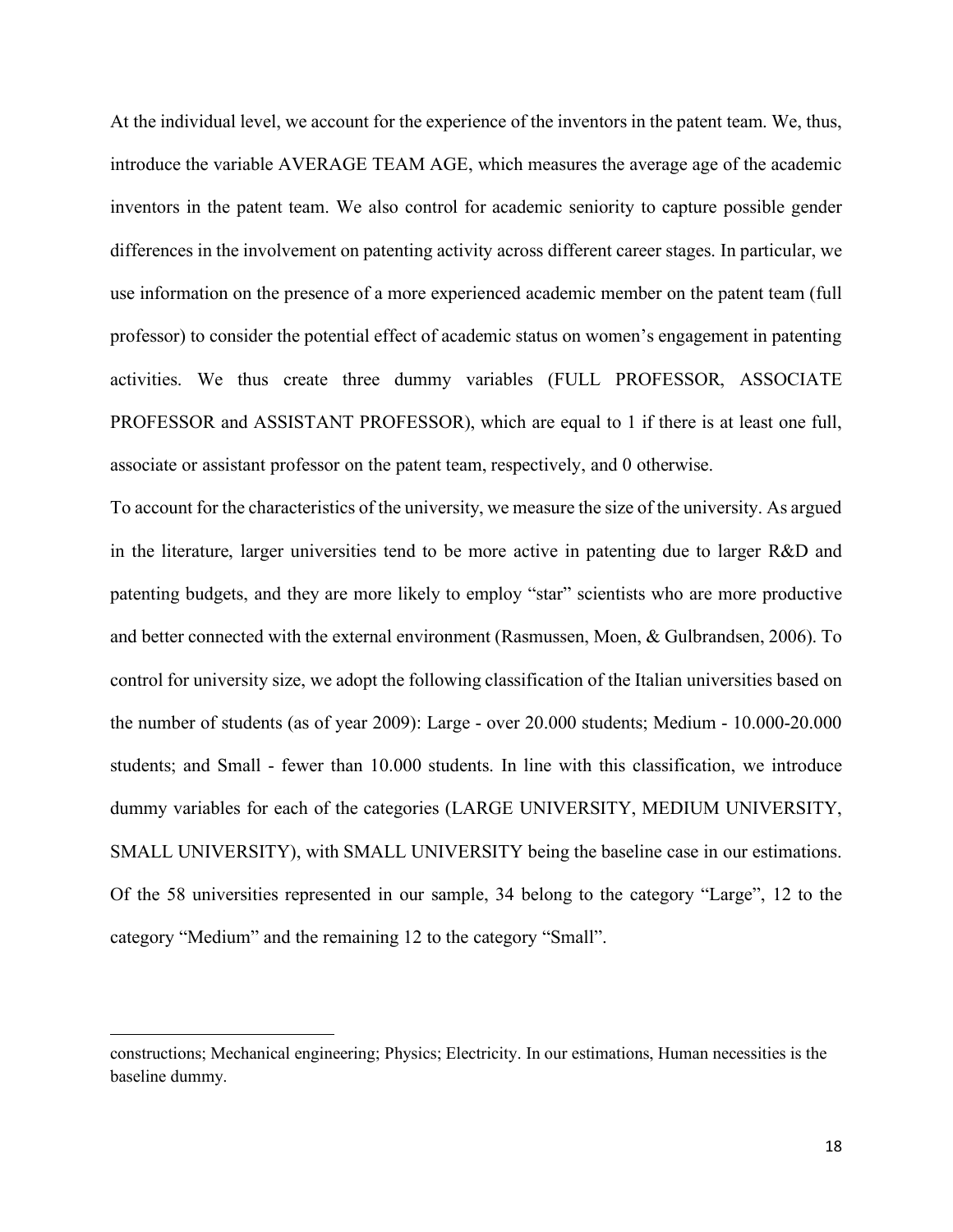In our estimations, we also cluster observations by a university identification code to group patents that are invented in the same organization.

Finally, we control for a few characteristics of the geographical area in which a university is located. We control for the share of women's employment (REGIONAL FEMALE EMPLOYMENT) in the region (source of data ISTAT, Italian National Statistical Office), as in work contexts with a stronger presence of women gender differences may be reduced (Tartari and Salter, 2015). We also take into consideration the level of investments in venture capital (REGIONAL VC INVESTMENTS) in the region (source: TASTE dataset<sup>2</sup>) assessed as the logarithm of the number of VC investments in the region. Indeed, VC is generally associated with a substantial increase in patenting (Mann and Sager, 2007), which may be reflected also in an increase in women patenting. Finally, Northern regions in Italy have been traditionally more endowed with resources compared to the central and southern regions and patenting activity is much more frequent in this area (Baldini et al. 2006: 8). So, in front of a higher critical mass of patents, we might expect women scientists from universities situated in the north of the country to be better placed to engage more extensively in patenting and commercialization activities. The dummy variables to control for university region (NORTH EASTERN ITALY, NORTH WESTERN ITALY, CENTRAL ITALY, SOUTHERN ITALY, ISLANDS) were constructed on the basis of a conventional classification. The CENTRAL ITALY area is our baseline. Table 1 presents the descriptive statistics of all our variables.

------------------------------------

Insert Tables 1 about here

------------------------------------

**RESULTS**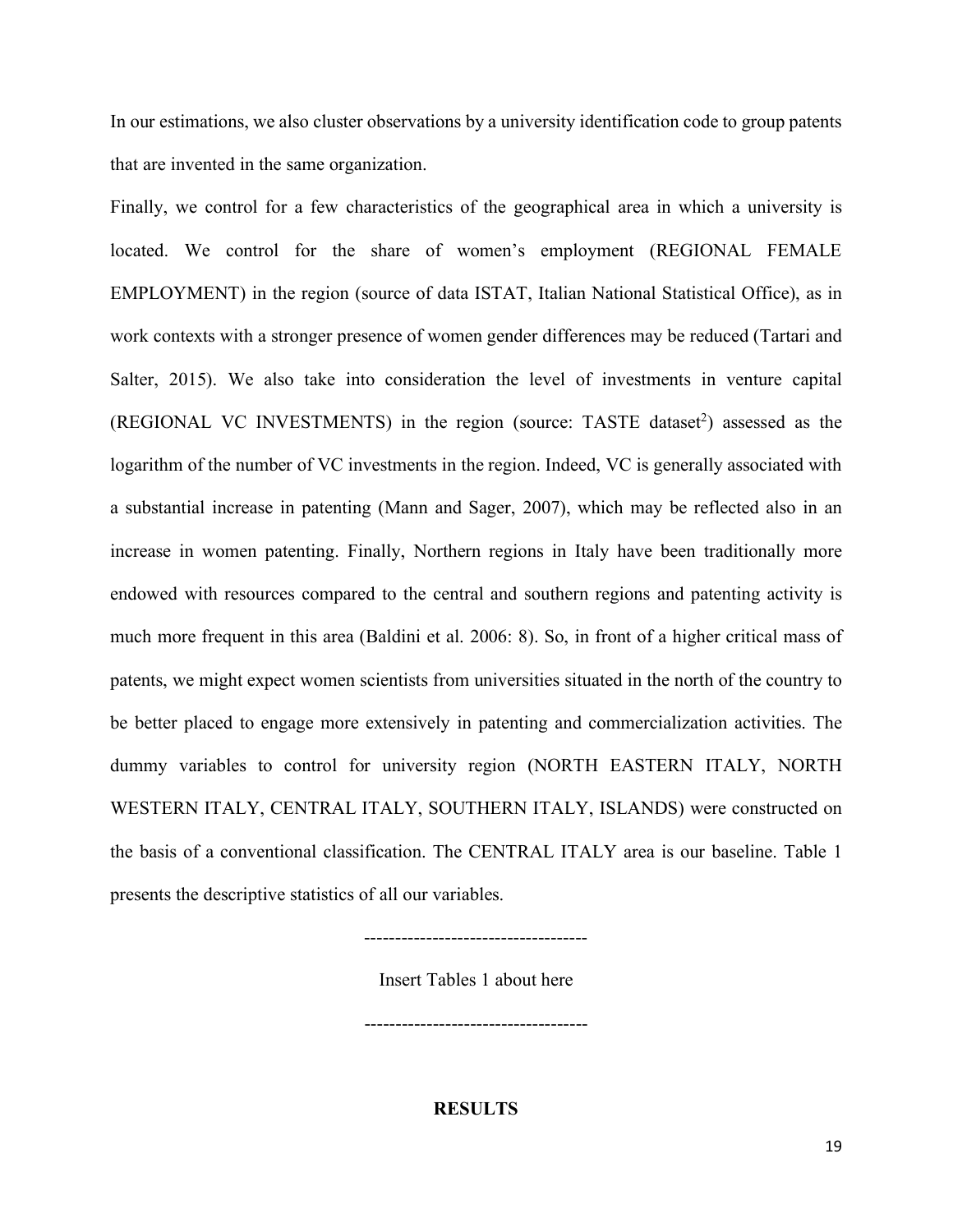## **Descriptive statistics**

 $\overline{a}$ 

We first discuss the temporal trends in the evolution of Italian academic patenting by type of ownership and by female participation in such academic patents.

Table 2 illustrates the change over time of the number of university patents (column A) and the share of university-invented and university-owned patents (columns B and C). We also show the number of patents with at least one female inventor, the number of patents with at least one female (columns D and E) and the number of university-invented and university-owned patents with at least one female academic inventor (columns F and G).

------------------------------------

Insert Table 2 about here

------------------------------------

As Table 2 shows, university-invented patents considerably prevail over university-owned patents, although there has been a marked increasing trend in Italian university ownership over the years. This is consistent with the existing evidence of a growing control, exerted by universities on IPs, over their scientists' inventions as a result of their increased autonomy beginning in the second half of the 1990s (e.g., Lissoni et al., 2013). In particular, with the advent of such autonomy, several Italian universities introduced explicit IP regulations starting in 1995 and, by 2008, over 70% of all Italian universities had adopted one (Baldini et al., 2010; Lissoni et al., 2013). However, in spite of the important changes in the autonomy and IP regulation at the university level, the share of academic patents with university ownership still remains significantly lower compared to the share of university-invented academic patents<sup>6</sup>.

<sup>6</sup> Furthermore, if we focus on the distribution of university-owned patents among universities with and without TTO, we find that, on average, the proportion of university-owned patents coming from universities without TTOs is lower in respect to universities without TTOs (32.3% versus 67.7%). This scenario is particularly pronounced from 2005, with over 93% of university-owned patents coming from universities with a TTO. This result supports the idea that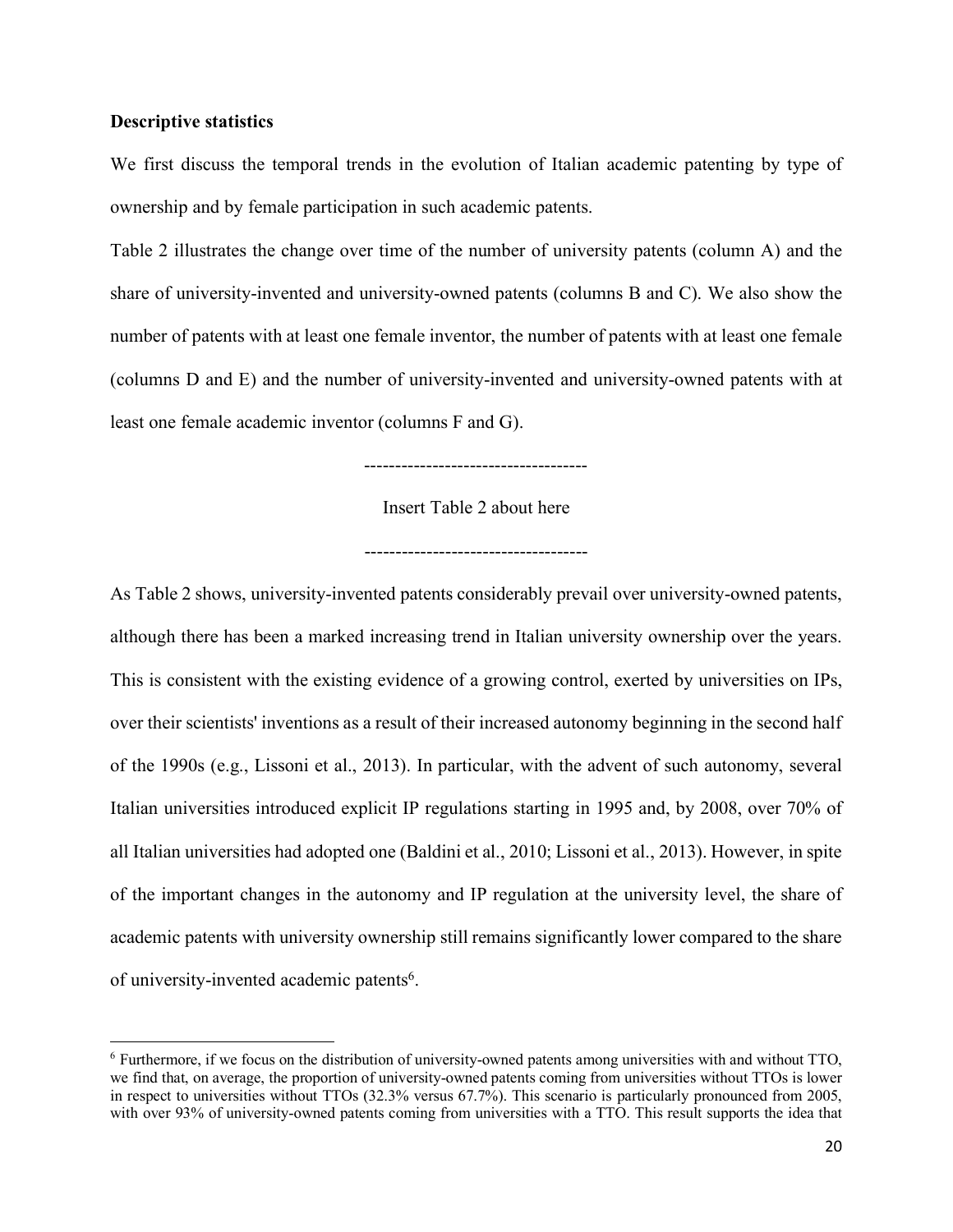For the purposes of our research, we thus specifically consider the distribution of academic patents with female participation. Because not all women on a patent team are from academia (i.e., some of them are not university-affiliated at the priority year of the patent), we control for this by distinguishing between the patents with at least one university-affiliated (academic)<sup>7</sup> female inventor. We can first observe that the number of academic patents with at least one female inventor and with at least one female academic inventor grow continuously over the years.

We further explore whether there are differences in terms of the type of ownership, which is in line with one of our hypotheses regarding the effect of institutional ownership on the share of female participation. Columns F and G of Table 2 confirms that the number of university patents with female academic inventors increases both for university-invented and university-owned patents. To better investigate the participation of women academics in university patents, we report on Figure 2 the annual share of: university patents with female inventors, university patents with female academic inventors, university-invented patents with female academic inventors and university-owned patents with female academic inventors.

We first observe that the share of women patenting grows over time in all categories, with the exception of university-owned patents in the first years of the period.

Second, the share by year of academic patents that include at least one female academic inventor reveals the higher participation of female academics in university-owned patents compared to university-invented patents over the entire period.

The growth in the share of university-owned academic patents with at least one university-affiliated female has been uneven, showing a drastic decline in the year 1999 and resuming growth in the

 $\overline{a}$ 

TTOs act as facilitator for the development of patents owned by the mother universities. We thank an anonymous reviewer for suggesting us to point out this distinction.

<sup>7</sup> We use the term "university-affiliated" and "academic" interchangeably to say that an inventor comes from academia.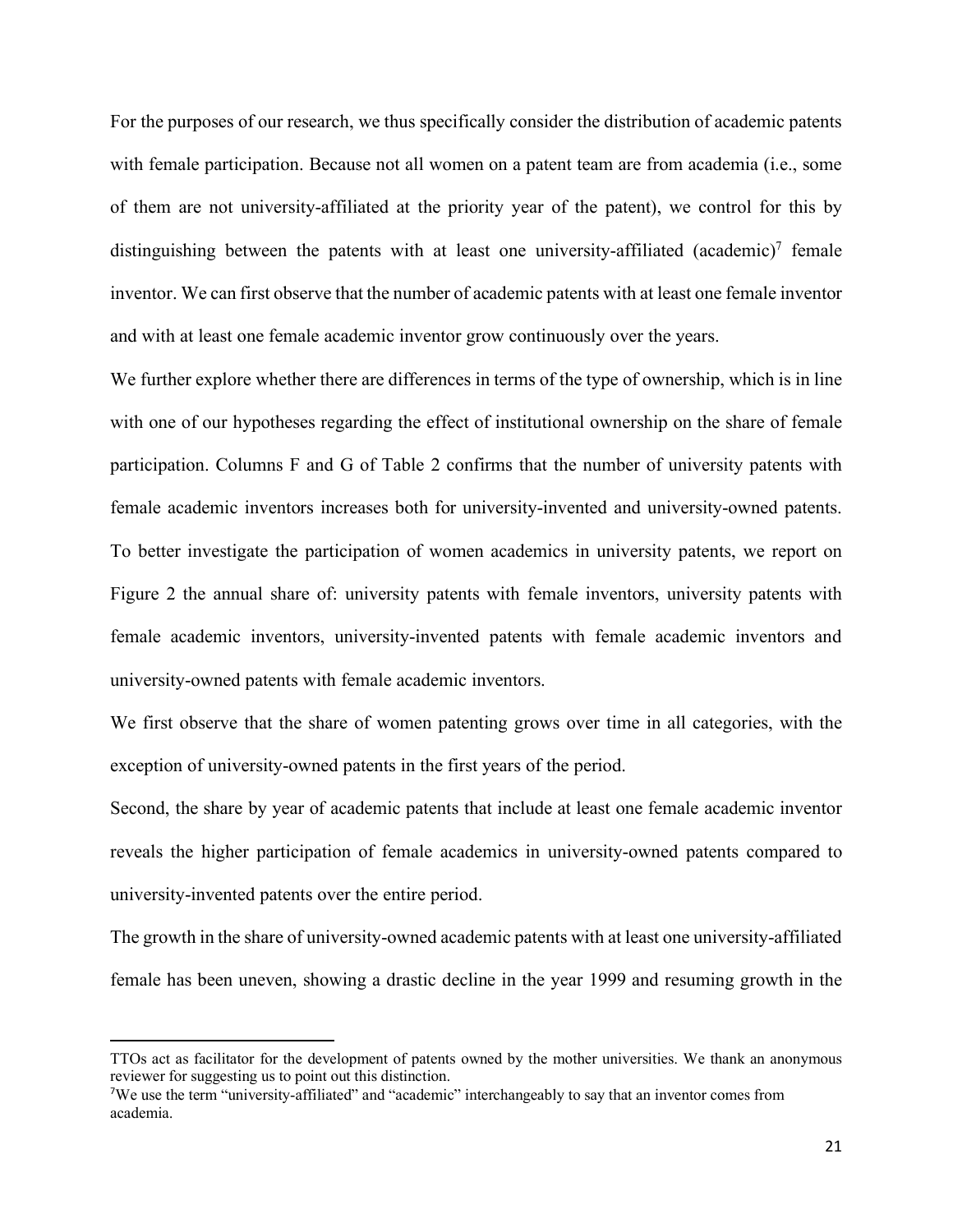years 2000 and 2001. However, after 2001, the share of university-owned patents with female participation decreased again, whereas the percentage of university-invented patents continued to grow. This pattern could be explained by the fact that the introduction of a "professor's privilege" in Italy in 2001 (the Law 383/2001) may have had temporary adverse effects on the general amount of the academic university-owned patents due to a shift from the institutional ownership and the adjustment of the whole system. However, the previous figures do not exhibit such a vivid decline in the year 2002 for university-owned patents in general. The share of university-invented patents with female academic participation demonstrated, on the contrary, a growing trend up to 2007. This situation may point to a higher propensity of female academic inventors to assign the IP rights on the patented inventions to the industry in the period directly after the introduction of the "professor's privilege" in Italy or to collaborate more with industry inventors when the IP rights for the joint research results would go to the industry. As the Figure further shows, the share of university-owned patents with female participation started to grow again after the year 2004, when the new IP law (approved 23rd December 2004) reversed Law 383 for inventions that are made by public employees and arise from research that is financed at least partially by the private sector or stem from specific research projects that are funded by public organizations other than the inventors' organization(s), by granting IPRs on such inventions to the public employers rather than to employees (Baldini et al., 2006).

In general, as the descriptive statistics show, there has been a growing trend in the participation by Italian female academic inventors in patenting. The results also demonstrate that the number of university-owned patents with female participation has been steadily increasing over the years, exceeding the share of patents with non-institutional ownership in the last year of our observation.

# **Estimations and results**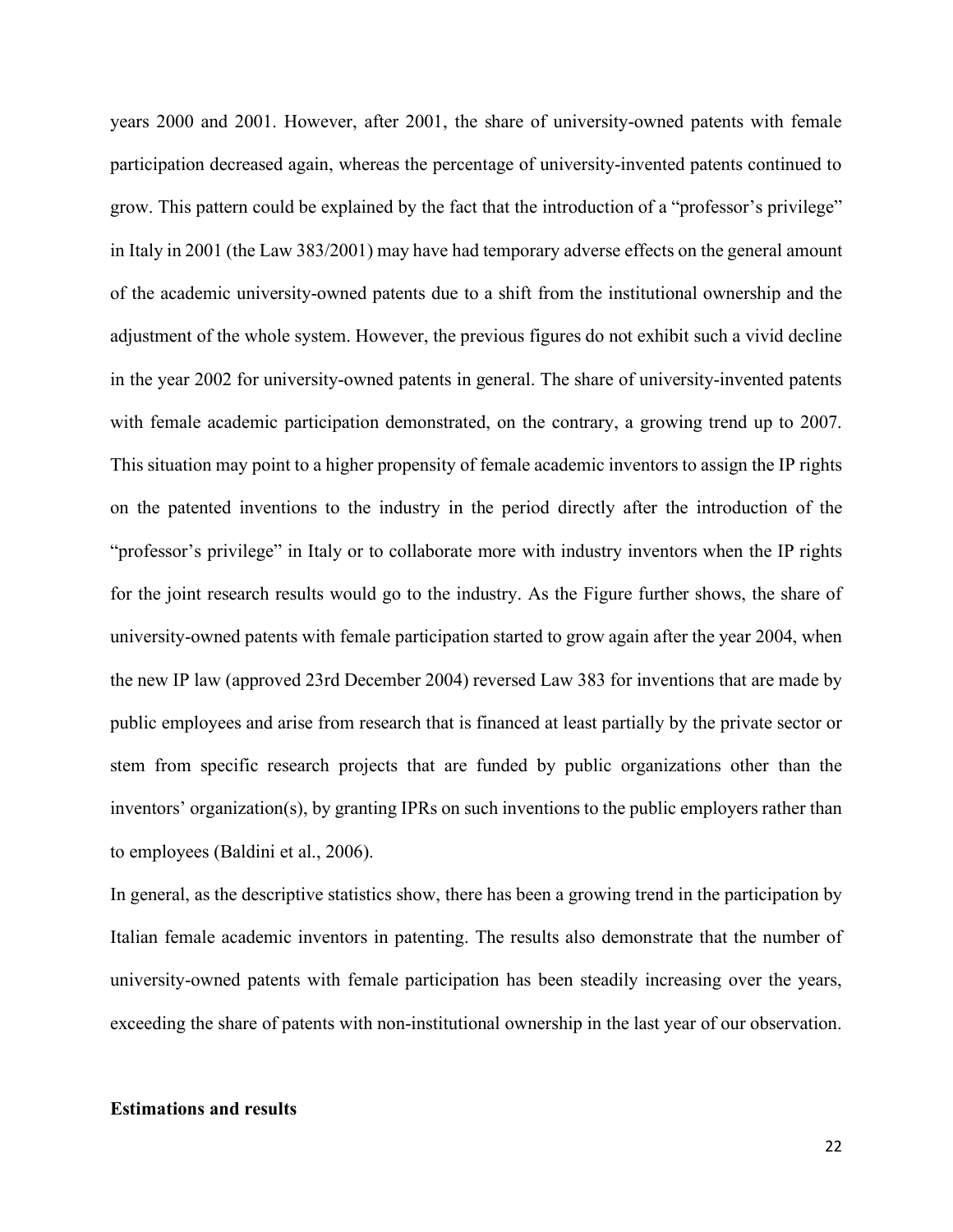Table 3 presents the correlation among the regressors that are used in our analyses. In this table, we show that the three variables TTO, INCUBATOR and UNIVERSITY PATENT REGULATION are highly and significantly correlated. This correlation indicates that universities with a TTO are more likely to have an incubator for new ventures as well as specific regulations for the encouragement and the ruling of patenting activities of academic scientists. For this reason, we alternatively include these variables in our regressions. Additionally, through factor analysis, we create a single variable, UNIVERSITY TT ENGAGEMENT, to summarize the overall engagement of universities in technology transfer activities through the presence of a TTO, the specific support for the exploitation of business opportunities through the incubation of new companies, and the patenting of the results of scientific research. The factor analysis, which was carried out with the principal-component method, significantly supports the creation of a single factor, with high factor loadings for the three variables. We also find that the average age of the patent inventors in a team is substantially correlated with the academic seniority of the inventors. For this reason, we control for age and academic seniority of inventors in separate regressions.

To estimate our hypotheses, we run probit estimations of the probability of having at least one female academic inventor on a patent team, i.e., FEMALE ACADEMIC INVENTOR.

Models 1-3 of Table 4 display the marginal effects of the estimations, by progressively add our three main explanatory variables (UNIVERSITY PATENT OWNERSHIP, TTO and SCIENCE PARK) in the probit estimations. According to our hypotheses, we expect the university ownership to increase the likelihood of having a female academic inventor compared to other types of ownership (e.g., by a company or an individual). Moreover, we have hypothesized that the presence of university-level mechanisms in support of patenting and technology transfer – such as the presence of a technology transfer office and formal linkages with science and technology parks –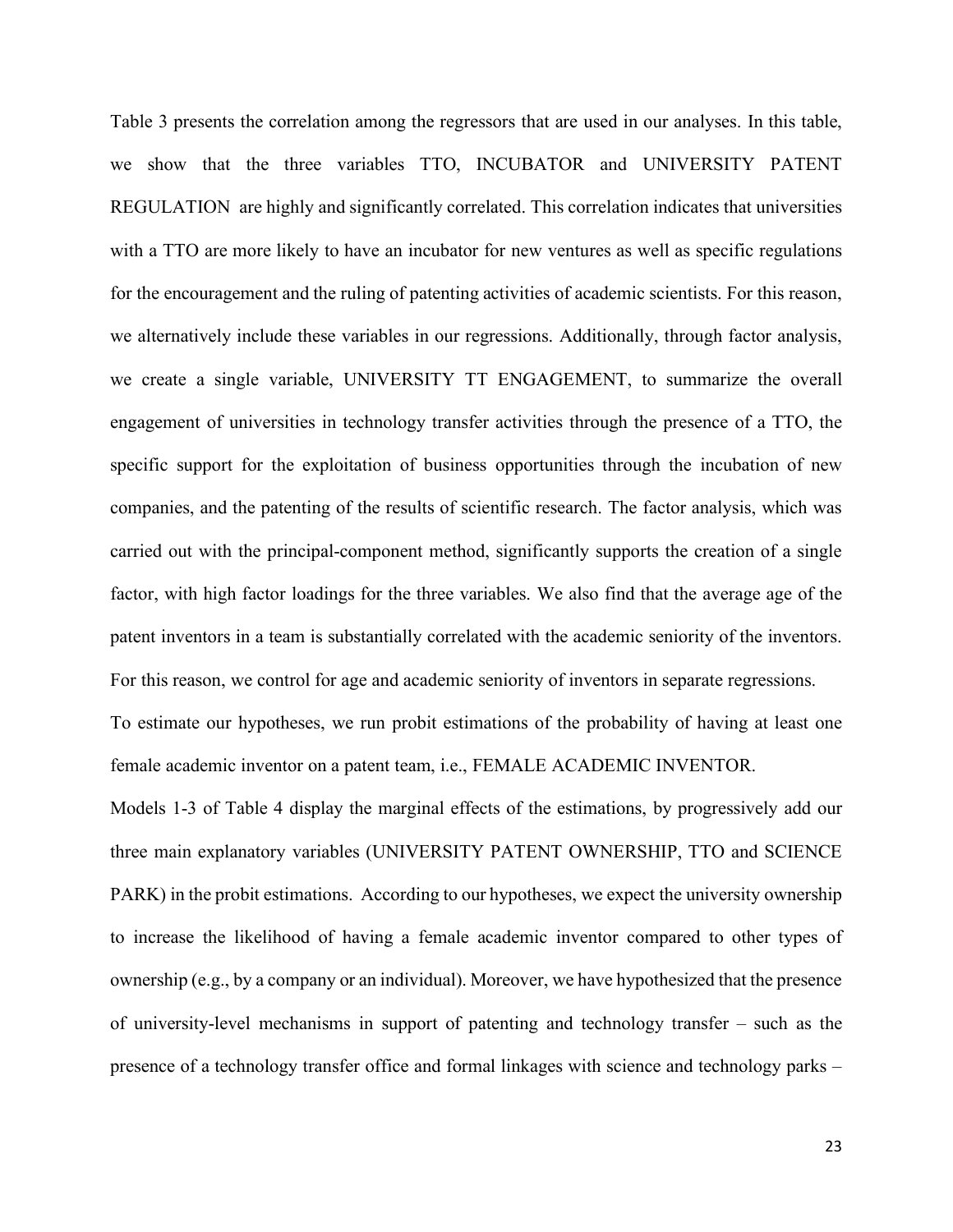will also increase the probability of patents with at least one female academic on the inventors' team. The results below support these hypotheses.

Specifically, the results of the regressions show that university-owned patents demonstrate a higher probability of having at least one female academic inventor in a patent team compared to university-invented patents. Indeed, the coefficient of the dummy variable university-owned is positive (equal to 0.153) and statistically significant (at the 1% level) in Model 1, supporting Hypothesis 1. Further, our second hypotheses are confirmed: in Model 2 the presence of a TTO has a positive (equal to 0.076) and statistically significant (at the 1% level) effect on the probability of having female academic presence on a patent team, supporting Hypothesis 2a. A similar effect is shown for the existence of connection with science parks (the coefficient is equal to 0.069 and statistically significant at the 1% level) in Model 3, as suggested by our Hypothesis 2b. These results show that, for university-owned patent and in universities with a TTO and connections to science parks, the probability of women's patenting increases of 15.3%, 7.6% and 6.9% respectively. The effect of these three explanatory variables also remains significant in the full model (Model 3), with an increase in women's patenting of 13.6% in case of institutional prestige, 7.2% for the presence of a TTO and 6.9% for links with science parks. This indicates an instrumental role of the university's structured involvement in patenting in general, and of the TTO in particular as the support structure that may create additional value for female researchers by acting as a broker between individual inventors and internal and external stakeholders. It is notable that the stepwise inclusion of TTO and SCIENCE PARK produces small reductions in the size of the marginal effects, which indicates that these variables denote an autonomous contribution to the participation of female academics in patenting activities.

We, then, add at the full model the priority year of the patent among the controls in order to test the potential effect of temporal factors, due to an increasing attention by universities toward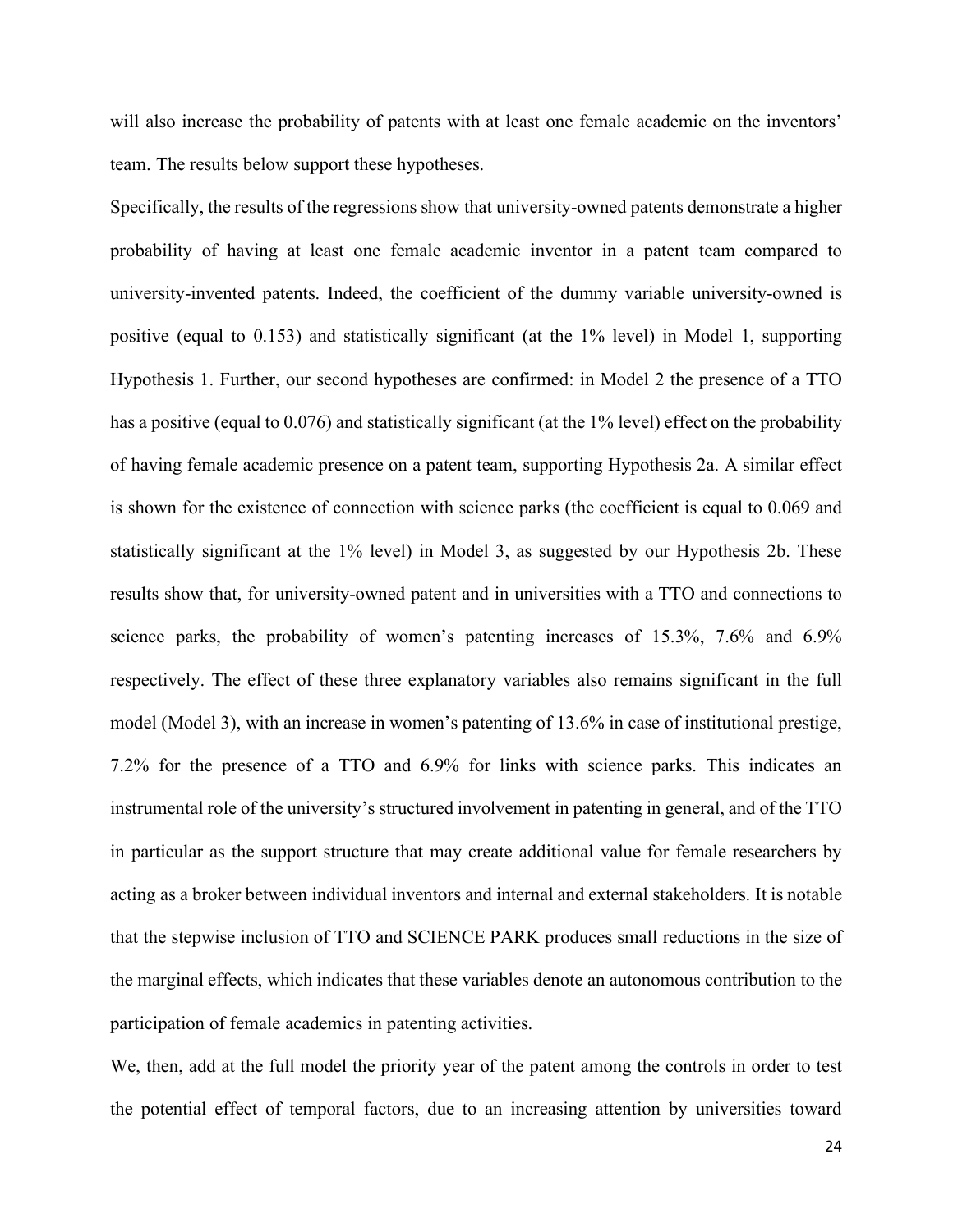technology transfer over time, which results in an increase of patenting activity in general and of female involvement in patenting, more specifically. The results are shown in Model 4. The significant association of TTO to female patenting remains positive (equal to 0.022), but becomes non-significant, while the marginal effects of UNIVERSITY PATENT OWNERSHIP and SCIENCE PARK remain sizeable (equal to 0.126 and 0.050 respectively) and significant (at the 1% level). This result is in line with the increasing presence of TTOs over time in universities, which produces an important correlation between priority years and the presence of TTOs. Indeed, in our sample, the average of the TTO variables steadily increases from 0 in 1996, to 0.13 in 2000, 0.50 in 2004 to 0.94 in 2007. Therefore, when we control for the time of the patent, we capture not only the contextual and institutional changes that may affect the participation of women in patenting but also the increasing presence of TTOs in universities.

The effect of some of the control variables is also significant: the level of venture capital investments and the share of women's employment by region are not related to female patenting. Other differences are taken into account by the dummies for geographical areas. Furthermore, female participation tends to be higher in younger teams(the coefficient of the variable AVERAGE TEAM AGE is -0.008 and statistically significant at the 1% level). In unreported regressions, we also find that the presence of an assistant professor on a patent team has a positive significant effect, more sizeable than the effect of the presence of an associate of full professor. As far as universitylevel characteristics, our results suggest that large universities are more likely to be associated with women's patenting (the coefficient of the variable LARGE UNIVERSITY ranges from 0.066 in Model 4 to 0.096 in Model 2 and it is statistically significant at the 1% level). The regressions also include the dummies for WIPO classes to account for differences in the scientific and technological fields of the patent. The marginal effects of the eight dummies for macro WIPO classes confirm that women patenting is more likely in the baseline class of Human necessities, as compared to all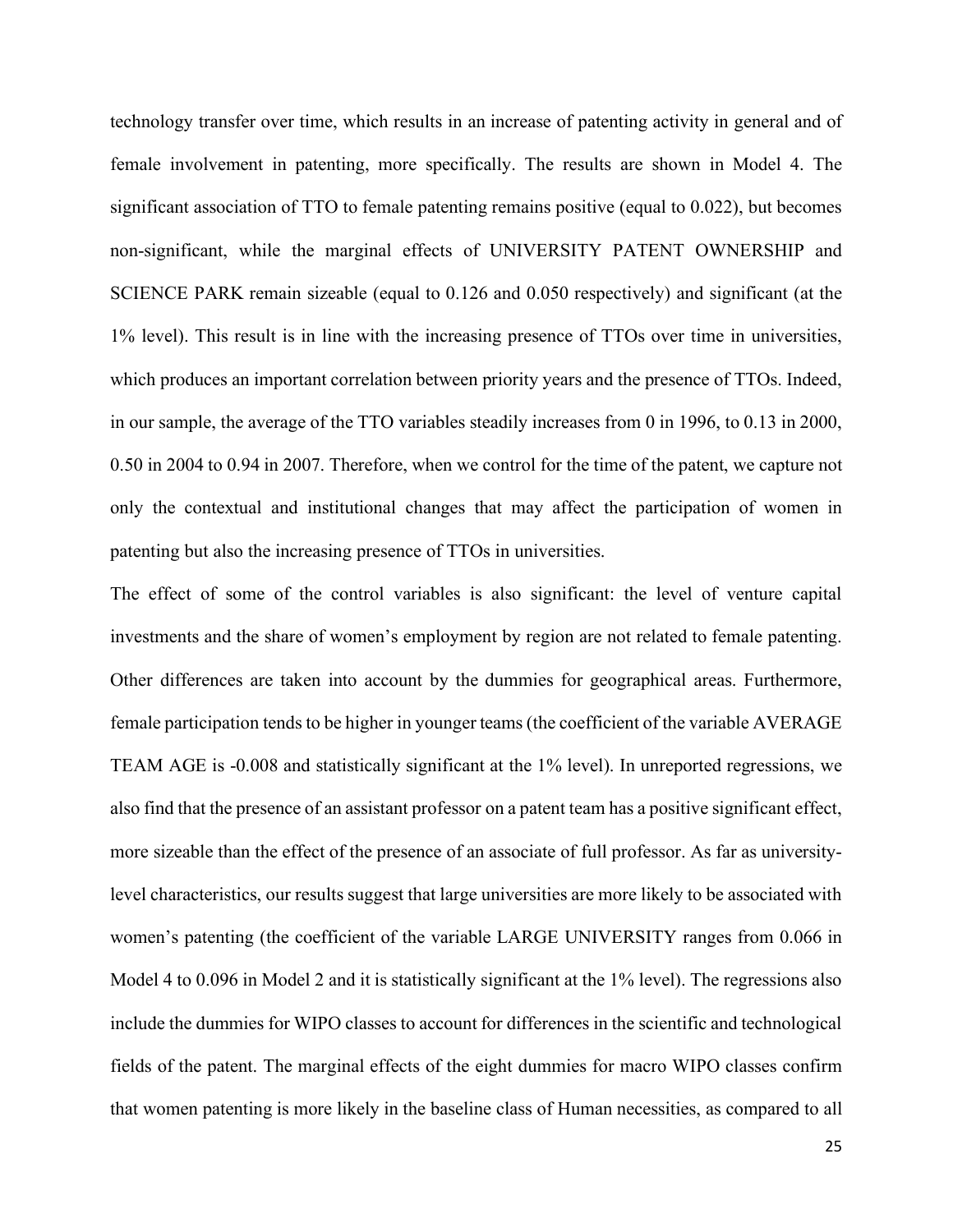other classes. The marginal effects of all WIPO classes are negative as compared to the baseline dummy. With the exception of Chemistry/Metallurgy and Textile/Paper all marginal effects are highly significant. In unreported estimations, we include a finer grained WIPO classification in 34 classes. The main results remain similar, but given the smaller number of observations in each class, the level of significance of the WIPO dummies is much lower.

------------------------------------

Insert Table 4 about here

------------------------------------

# **Robustness check**

We carried out a number of alternative estimations to check the robustness of our results.

First, we used the share of female academic inventors in the patent team (SHARE OF FEMALE ACADEMIC INVENTORS) as dependent variable and we employed fractional response estimators, which fit models on continuous 0-1 data. We used the fractional logit model as implemented in Wedderburn (1974) and generalized by McCullagh (1983), where a quasilikelihood estimation is carried out using iteratively reweighted least squares. Models 5 and 6 of Table 4 exhibit the results of fractional logit estimations on the full model, with and without the control for the priority year of the patent respectively.

The results are qualitatively similar to the probit estimations, as they show a positive and significant effect of our three main explicative variables. In particular, the share of female academics in the patent team increases by 0.916 in case of institutional prestige, by 0.289 in presence of a TTO and by 0.527 when there are links with science parks.

Second, we adopted alternative measures to assess other specific actions supporting technology transfer. The results are shown in Table 5. Specifically, we alternatively included the variables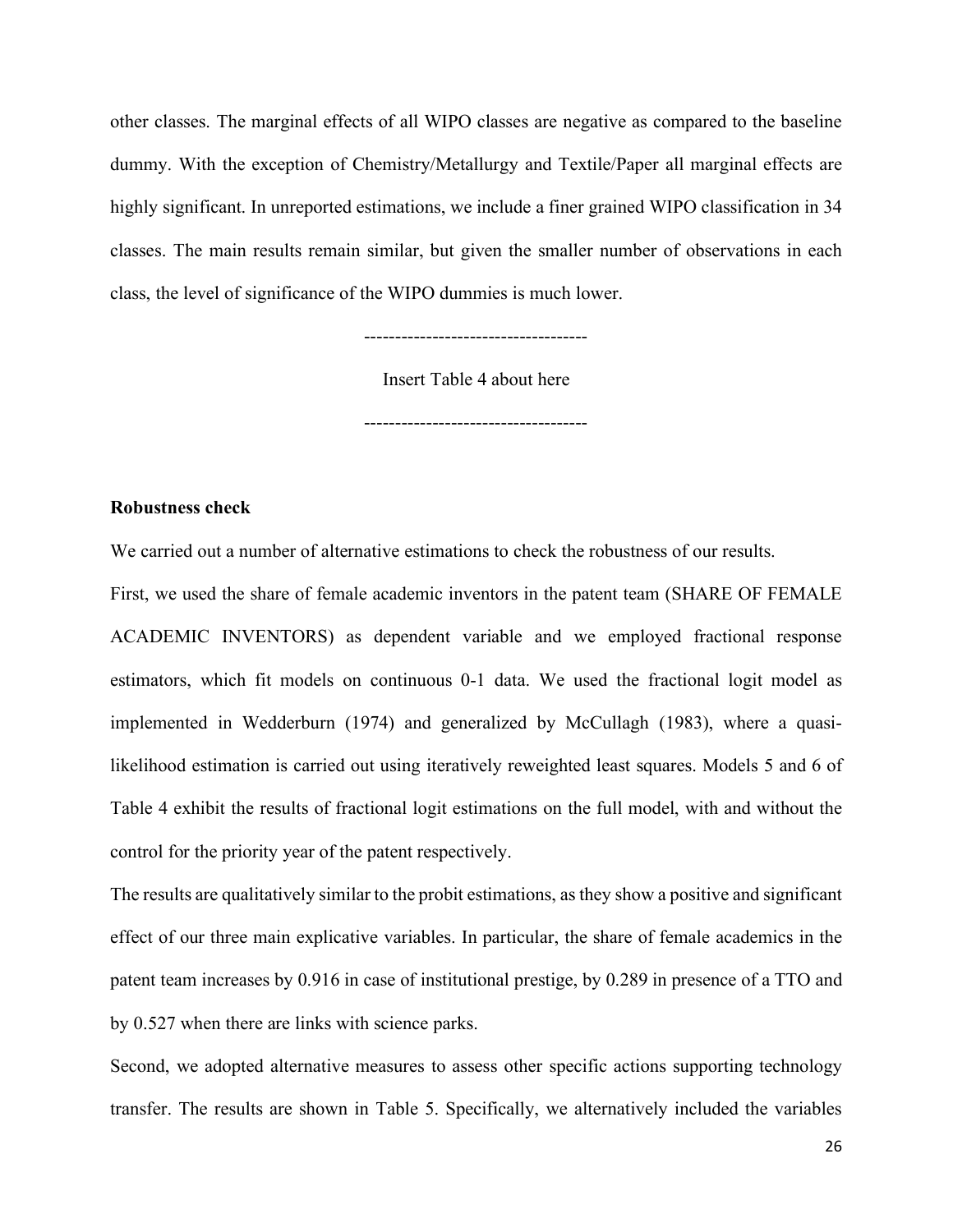INCUBATOR, UNIVERSITY PATENT REGULATION and UNIVERSITY TT ENGAGEMENT (which summarizes the presence of a TTO, of an incubator and of patent regulation at the university) in our regressions (Models 1-3). UNIVERSITY PATENT REGULATION and UNIVERSITY TT ENGAGEMENT are positively and significantly associated with FEMALE ACADEMIC INVENTOR, which confirms our main results. The presence of patent regulation at the university increases the probability of women's patenting of 4.7% (significant at the 5% level), while if we consider the overall measure of TT activities through the UNIVERSITY TT ENGAGEMENT variable, the increase is of 3.4% (significant at the 1% level) respectively. Model 4 of Table 5 also confirms that the association to female patenting is captured by the priority year of the patent as it shows results similar to the ones of Table 4 (Model 4), where the marginal effects of UNIVERSITY PATENT OWNERSHIP and SCIENCE PARK remain sizeable (equal to 0.126 and 0.048 respectively) and significant (at the 1% and 5% level respectively).

Finally, we controlled in a smaller sample of observations if the scientific productivity of inventors affect women patenting. We randomly selected 340 patents from the total sample of patents, and for each inventor of these patents we collected data on the number of publications and citations reported in Scopus in the five years preceding the priority year of the patent. We performed the probit estimations of Tables 4 and 5 of this paper on the sample of 340 patents and in additional estimations we included alternatively the logarithm of the total number of publications and the logarithm of the total number of citations of the team of inventors in the five years preceding the patent. We find that results on the explanatory variables of this paper are coherent with the results in the total sample. We also find that scientific publications or citations have a positive effect on the dependent variables, suggesting that women patenting by academics is favored in teams with high scientific productivity and impact.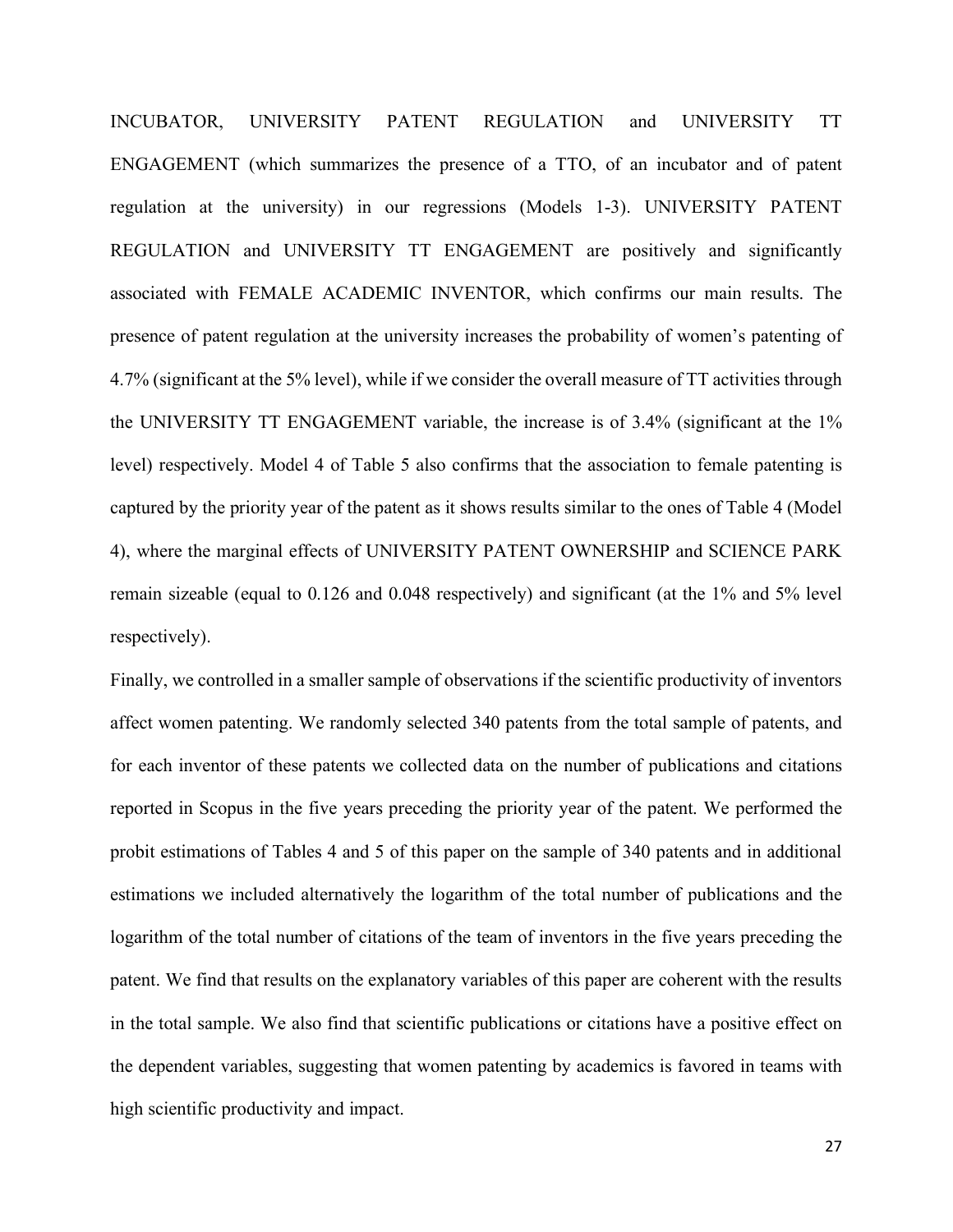#### **DISCUSSION AND CONCLUSIONS**

In this paper, we have addressed the role of university IP policies and structures on the likelihood of the involvement of women academic researchers in patenting activity. We explored the role of university IPR ownership (comparing university-owned and university-invented patents) and the presence of university TTOs and of steady relationships of universities with science parks in the reduction of gender differences in commercialization activities. For this purpose, we tested a set of hypotheses on a sample of academic patents from Italy in the period 1996-2007. The descriptive part of our study clearly shows that there has been a growing involvement in patenting activity by Italian women academic scientists over the 10-year period of the study. In particular, there has been considerable growth in the share of university-owned patents with at least one female academic inventor on a patent team. Our regression results further highlight the positive impact of university IPR ownership on women's participation in patenting. In addition, they show that the presence of a university TTO as a dedicated unit in support of commercialization has a significant positive role in increasing women's participation in patenting activities. Moreover, they show that the participation of universities in science and technology parks is also associated to a stronger presence of women inventors in academic patents. Such policies can thus be helpful in reducing the gaps and barriers that limit the involvement of women scientists in patenting and commercialization tasks (Rosser, 2009, Rosa & Dawson, 2006).

In terms of contribution, our results are of interest and bear implications at both the scientific and at the policy levels. From a scientific standpoint, our findings contribute to the field of institutional theory by examining how and to what extent the strategic choices made by academic institutions may affect the exploitation of technology knowledge (Baldini et al., 2006; Popp Berman, 2008).

28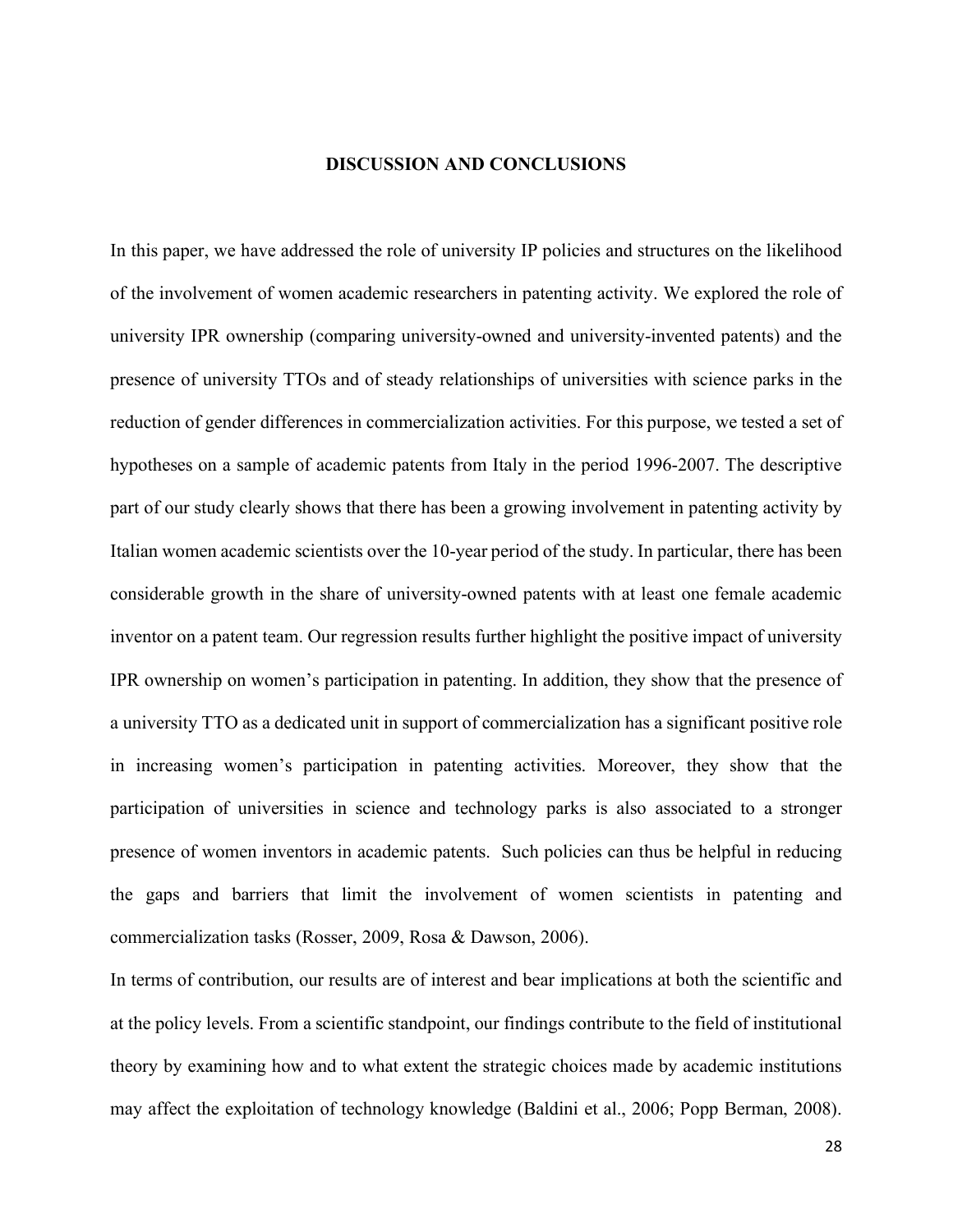Such literature has largely documented the impact of university policies on academic engagement in technology transfer activities and on university productivity in the commercialization domain (Siegel et al., 2003). However, it has neglected the analysis of the effects that are exerted on the reduction of gender disparities. On this issue, we provide evidence that a better institutional support at the university level could facilitate women's participation in academic patenting, which is considered an important precursor of commercialization activities in general.

Therefore, our findings also provide a contribution to the growing literature on gender differences in science, technology and innovation (Ding et al., 2006; Ding et al., 2013; Meng, 2016; Sugimoto et al., 2015; Whittington & Smith-Doerr, 2005). As suggested by the previous qualitative evidence in this field (Murray & Graham, 2007), our results confirm that women scientists seem to be more responsive to the presence of support structures and policies such as TTOs and science parks because they provide a means of "hand holding" in the process of technology transfer. The positive effect that we highlight may be due to the higher value that is perceived by women scientists in relation advice and assistance in accessing the resources that are critical to define potential venues for commercial exploitation of the research, as well as in the provision of links to external stakeholders (e.g., industry, venture capitalists). Our results also confirm that the underrepresentation of women in science and engineering fields negatively contributes to female patenting.

At the policy level, our results are of particular relevance in situations of increasing political awareness and concerns about the barriers that lead to a gender gap in science and innovation (Frietsch et al., 2009; Technopolis, 2008). As in many countries, the focus of funding for research has been shifting from basic to applied research and innovation, and the failure to introduce effective measures and mechanisms that are aimed at addressing the gender gap in patenting will lead to reduced competitiveness and innovative growth in the long run. At the individual level,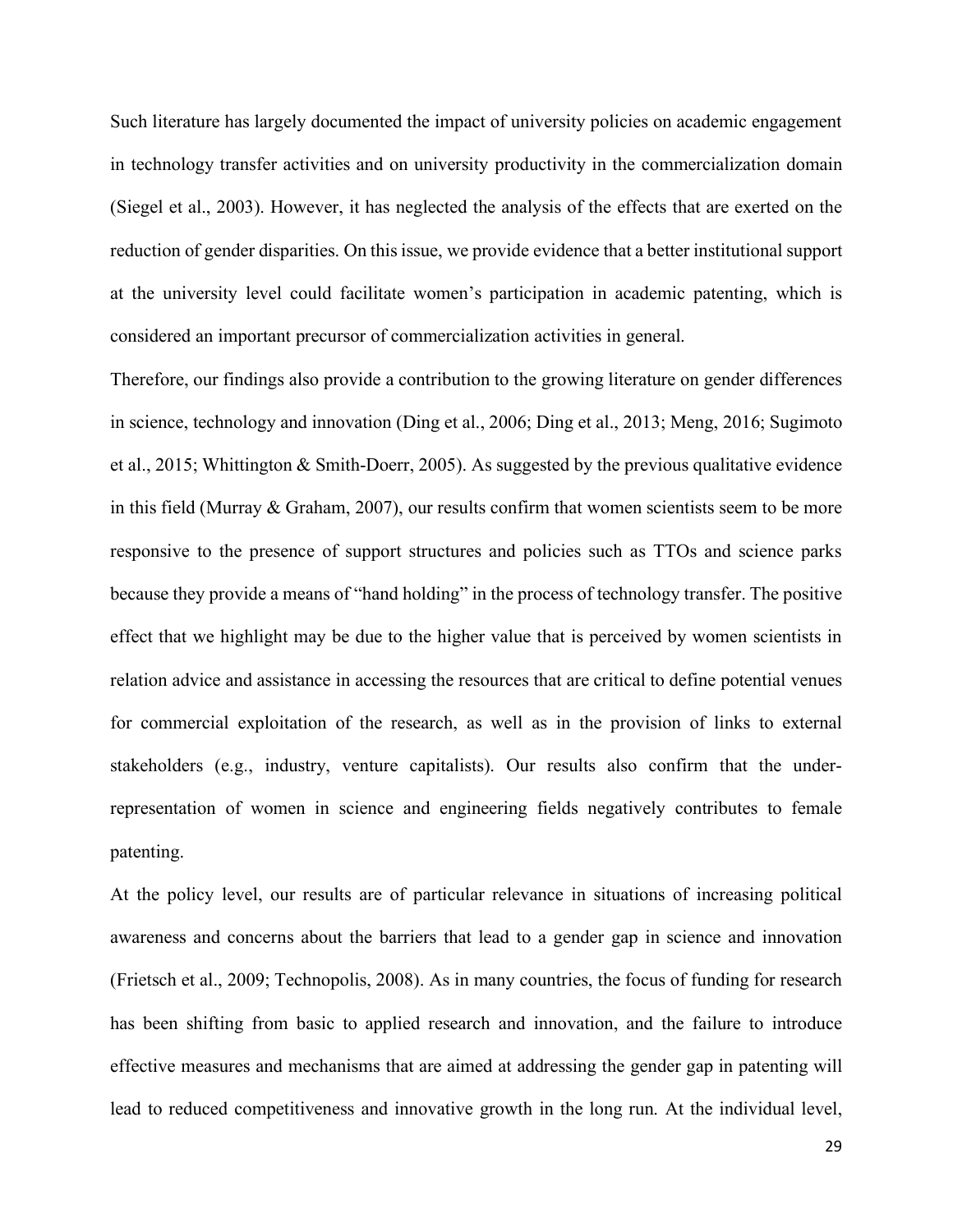because patents have increasingly become markers of success and peer recognition in some industries, women's low percentages in patenting may significantly reduce their engagement with industries and investors, which could, in turn, further inhibit their professional advancement (Rosser, 2009). Moreover, our results highlight the important role that university TTOs can play in order to enhance the participation of women researchers in commercialization activities. TTO managers should therefore be aware of this opportunity, and encourage the activation of dedicated actions in this respect. For instance, TTOs could undertake dedicated scouting activity to systematically reach out women researchers via direct and face-to-face meetings, in order to advise them in the early steps of the valorization. In a similar way, they could activate training courses on issues related technology commercialization, so to provide women researchers the necessary skills and the opportunity to engage in this area. They could also support the participation of women scientists to innovation awards or prizes, so to generate successful stories and role models.

However, further research is needed to address some of the limitations of this paper and analyze in more detail the specific mechanisms and actions by which a university's technology transfer office may enhance the participation of women academic scientists in patenting. Future qualitative studies are thus required in order to analyze in more depth the dedicated set of actions that TTOs could undertake in this repect, in order to identify best practices and transferable lessons.

An additional important issue that should be further addressed by future research is the involvement of women academic scientists in the actual commercialization of patented inventions, for instance through licensing or spin-off formation. The generation of new patents is indeed only the first step of a long, and often complex, path to bring a new invention into the market. Focusing on patents is extremely important, since it often represents a precondition to establish licensing agreements or create new spinoff at later stages (especially in some sectors, such as the life sciences). Nevertheless, future research should devote more attention in assessing the impact of university

30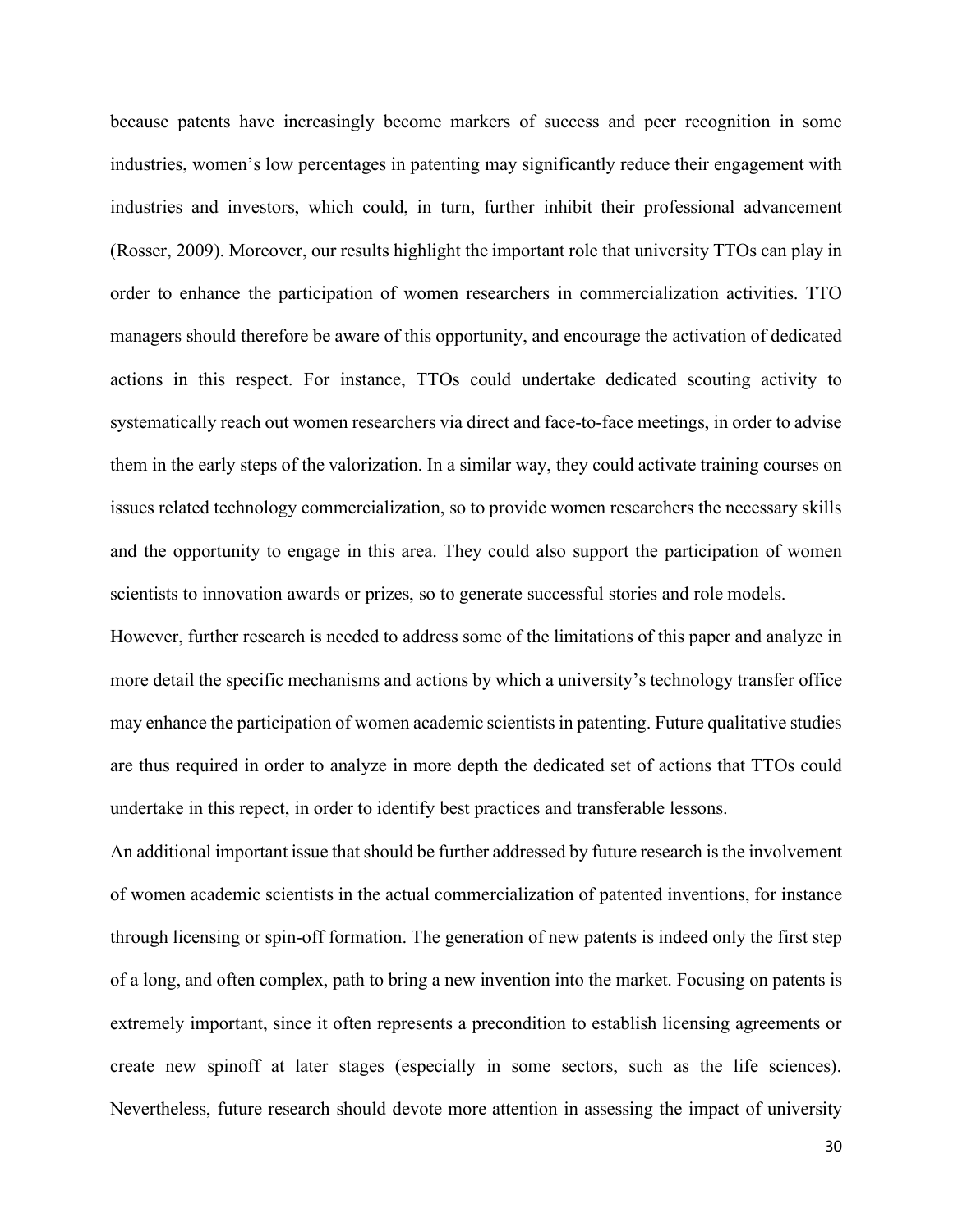policies for technology transfer on women involvement in a broader set of technology transfer activities, including licensing, spinoff formation, research collaborations and consulting.

Finally, we focused our analysis on the experience of a single country. Although Italy represents an ideal context to study our research questions, it also presents a set of institutional specificities (starting from the existence of a "Professor's Privilege" legislative regime on university-generated inventions) which may limit the generalizability of our findings in other contexts. In addition to that, there might be additional cultural factors more generally related to gender equality in society and the reduced participation of women in the workforce (as compared to other Countries where women participation is higher), which could influence some of our findings. In this respect, it would be important, in the future, to conduct multi-country studies to explore the role of university support mechanisms in other national contexts, which are characterized by different socio-cultural and policy environments.

Also, our estimations do not investigate the role of other characteristics of universities, such as its quality, which could have a potential effect on the participation of women in patenting activities. Previous research has, indeed, shown that top ranking universities have a stronger tradition of active participation in technology transfer and this may have impact in terms of attention toward the involvement of women in technology transfer. Finally, future research could also be extended to include the investigation of the effect of other more specific gender equality policy measures to address the valorization of gender diversity in the workplace. Despite such limitations, the results of our research highlight the role of university policies and support the mechanisms that are required to address the gender gap and promote the greater participation of women scientists in knowledge transfer.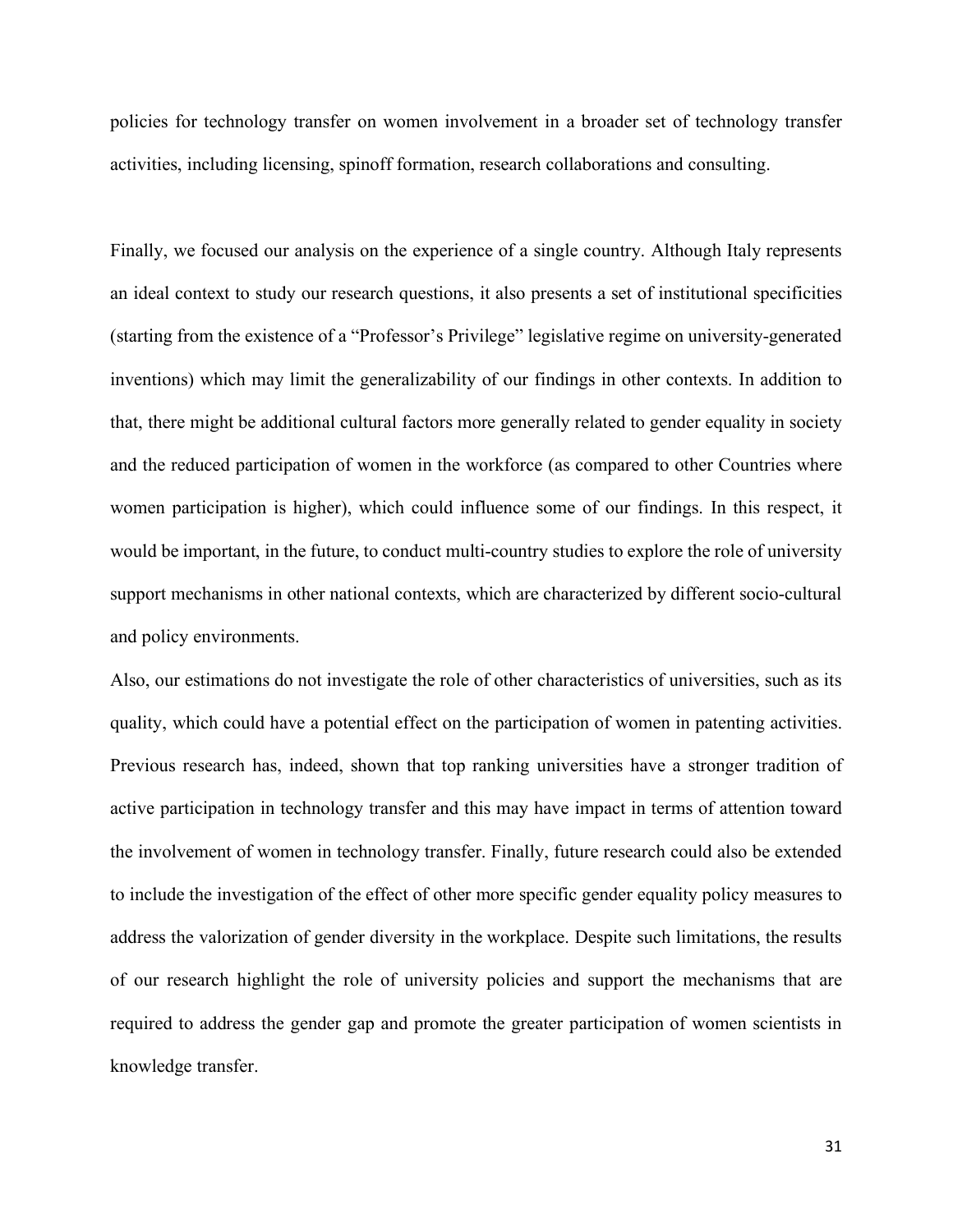### **REFERENCES**

- Baldini R., Fini R., Grimaldi R., & Sobrero M. 2014. Organisational change and the institutionalisation of university patenting activity in Italy. Minerva, 52(1), 27-53
- Baldini, N., Grimaldi, R., & Sobrero, M., 2006. Institutional changes and the commercialization of academic knowledge: a study of Italian universities' patenting activities between 1965 and 2002. *Research Policy,* 35 (4): 518–532.
- Baldini, N., Grimaldi., R, & Sobrero, M. 2007. To patent or not to patent? A survey of Italian inventors on motivations, incentives, and obstacles to university patenting. *Scientometrics*, 70(2): 333.
- Bolzani, D., Fini, R., Grimaldi, R., Santoni, S., & Sobrero, M., 2014. Fifteen Years of Academic Entrepreneurship in Italy: Evidence from the Taste Project. Technical Report - University of Bologna, June 2014. Available at SSRN: http://ssrn.com/abstract=2460301.
- Bozeman, B., 2000. Technology transfer and public policy: a review of research and theory. *Research Policy*, 29(4-5): 627-655
- Chugh, H., 2004. *New academic venture development: exploring the influence of the technology transfer office on university spinouts.* Working Paper, Tanaka Business School, Imperial College London.
- Corley, E., & Gaughan, M. 2005. Scientists' Participation in University Research Centers: What are the Gender Differences? *The Journal of Technology Transfer*, 30 (4): 371-381.
- Crespi, G.A., Geuna, A., Nomaler, O., & Verspagen, B. 2010. University IPRs and knowledge transfer: is university ownership more efficient? *Economics of Innovation and New Technology*, 19(7): 627-648.
- De Bruin, A., Brush, C. G. & Welter, F. 2007. Advancing a Framework for Coherent Research on Women's Entrepreneurship. *Entrepreneurship Theory and Practice*, 31: 323–339.
- Debackere, K., Veugelers, R. 2005. The role of academic technology transfer organizations in improving industry science links. Research policy, 34(3): 321-342.
- Direttiva 23 maggio 2007 "Misure per attuare parità e pari opportunità tra uomini e donne nelle amministrazioni pubbliche (c.d. "Direttiva Pollastrini – Nicolais")
- Ding, W. W., Murray, F., & Stuart, T. E. 2006. Gender differences in patenting in the academic life sciences. *Science,* 313:665-67.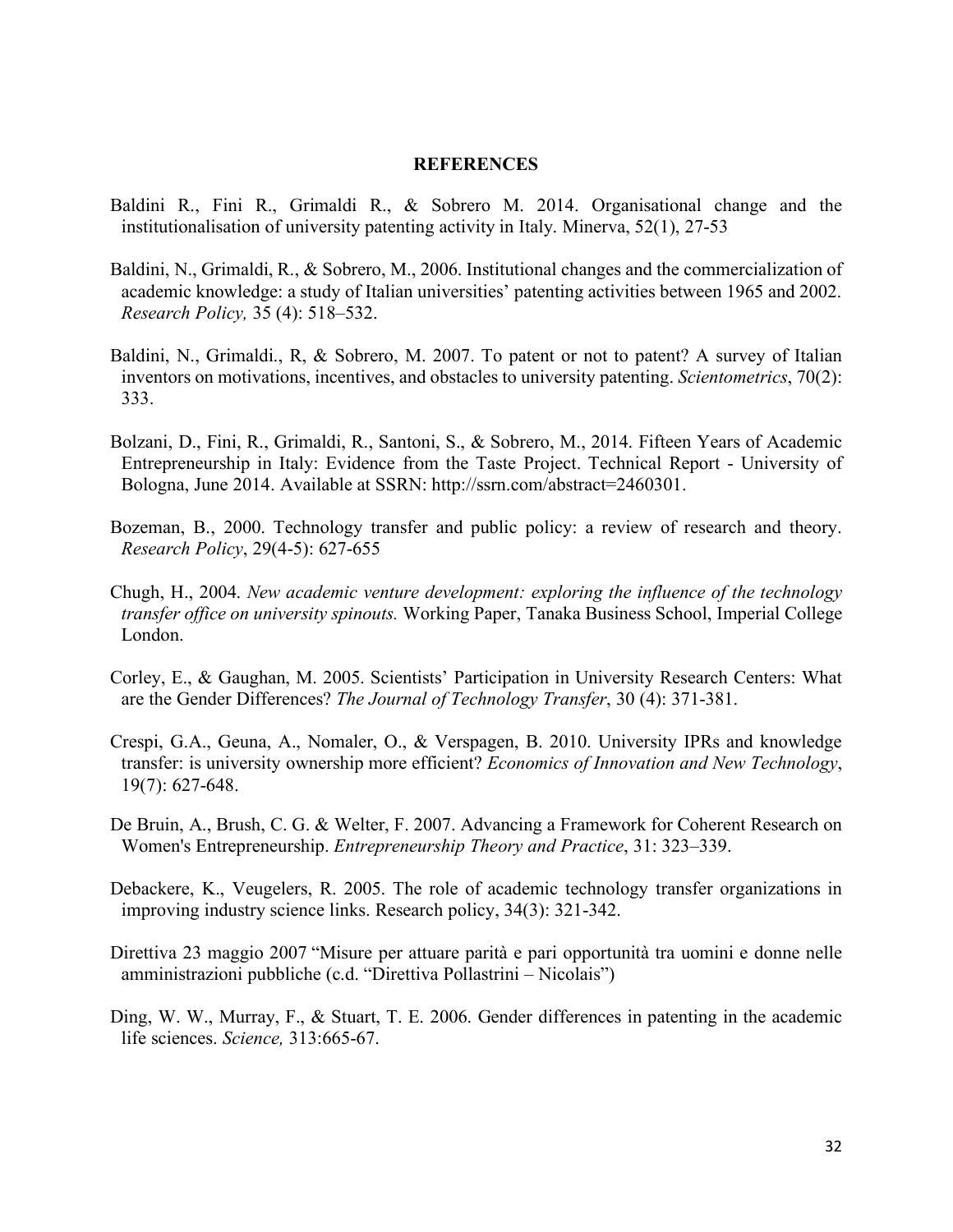- Ding, W.W., Stuart, T.E., & Murray, F. 2012. From Bench to Board: Gender Differences in University Scientists' Participation in Corporate Scientific Advisory Boards. *Academy of Management Journal*.
- Dornbusch, F., Schmoch, U., Schulze, N. & Bethke, N. 2013. Identification of university-based patents: A new large-scale approach. *Research Evaluation*, 22: 52-63.
- Etzkowitz, H., Kemelgor, C., & Uzzi, B. 2000. *Athena unbound: The advancement of women in science and technology.* Cambridge, UK: Cambridge University Press.
- European Commission. 2013. She Figures 2012. Gender in Research and Innovation. Brussels: European Commission. Available at: http://ec.europa.eu/research/sciencesociety/document\_library/pdf\_06/she-figures-2012\_en.pdf
- Feldman, M., Feller, I., Bercovitz, J., & Burton, R., 2002. Equity and the Technology Transfer Strategies of American Research Universities. *Management Science*, 48 (1): 105-121.
- Fini R., Grimaldi R., Marzocchi G.L., Sobrero M. 2012. The determinants of corporate entrepreneurial intentions within small and newly established firms. *Entrepreneurship Theory and Practice*, (36): 387- 414
- Fox, M.F. 1991. Gender, Environmental Milieu, and Productivity in Science. In H. Zuckerman, J. Cole, & J.Bruer (Eds.). *The Outer Circle: Women in the Scientific Community*. CITY: W. W. Norton.
- Fox, M.F., & Ferri, V.C., 1992. Women, Men, and Their Attributions for Success in Academe. *Social Psychology Quarterly*, 55: 257-271.
- Fox, M. F. 2001. Women, science, and academia: Graduate education and careers. *Gender & Society,* 15:654-66.
- Frietsch, R., Haller, I., Funken-Vrohlings, M., & Gruppa, H. 2009. Gender-specific patterns in patenting and publishing. *Research Policy*, 38: 590–599.
- Geuna, A., & Nesta, L. 2006. University patenting and its effects on academic research: The emerging European evidence. *Research Policy*, 35: 790–807.
- Geuna A., & Rossi, F. 2011. Changes to university IPR regulations in Europe and the impact on academic patenting. *Research Policy*, 40: 1068-1076.
- Giuri, P., Mariani, M., Brusoni, S., Crespi, G., Francoz, D., Gambardella, A., Garcia-Fontes, W., Geuna, A., Gonzales, R., Harhoff, D., Hoisl, K., Le Bas, C., Luzzi, A., Magazzini, L., Nesta, L., Nomaler, O., Palomeras, N., Patel, P., Romanelli, M., Verspagen, B. 2007. Inventors and invention processes in Europe: Results from the PatVal-EU survey. *Research Policy*, 36(8): 1107–1127.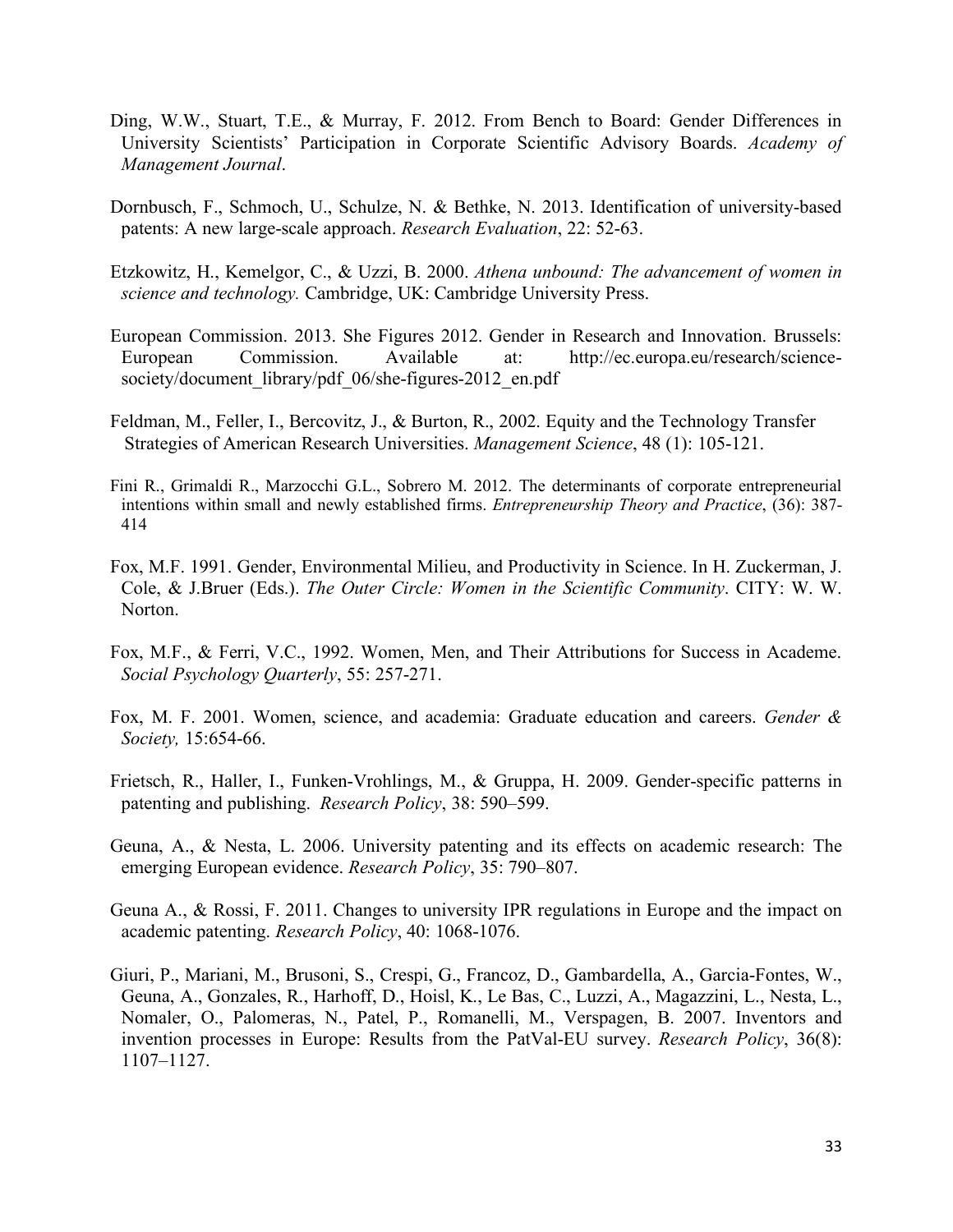- Giuri, P., Munari, F., & Pasquini, M. 2013. What determines University Patent Commercialization? Empirical Evidence on the Role of University IPR ownership, *Industry and Innovation*, 20(5): 488-502.
- Grimaldi R., Kenney M., Siegel D. S., & Wright M. 2011. 30 years after Bayh–Dole: Reassessing academic entrepreneurship. *Research Policy*, 40: 1045-1057.
- Hunt J, Garant JP, Herman H, Munroe DJ. 2013. Why are women underrepresented amongst patentees? *Research Policy*, 42, 831–843.
- Kochenkova, A., Grimaldi, R., Munari, F. 2016. Public policy measures in support of knowledge transfer activities: a review of academic literature. *Journal of Technology Transfer*,41 (3): 407- 429.
- Hunt, J., Garant, J., P., Herman, H., & Munroe, D.J. 2012. *Why Don' Women Patent?* NBER Working Paper.
- Jacobs, J.A., Gerson, K., Jacobs, J.A., 2004. *The Time Divide: Work, Family, and Gender Inequality*. Harvard University Press.
- Lissoni, F., P. Llerena, M. McKelvey, & B. Sanditov. 2007. Academic patenting in Europe: New evidence from the KEINS database. *Research Evaluation*, 17(2): 87–102.
- Lissoni, F., Pezzoni, M., Poti, B., & Romagnosi, S. 2013. University Autonomy, the Professor privilege and academic patenting: Italy, 1996-2007. *Industry and Innovation*, 20 (5): 399-421

Lofsten H. and Lindelof P. 2002. Science parks and the growth of new technology based firms, academic-industry links, innovation and markets. *Research Policy,* 31(6), pp. 859-876

- Long, J., S., & McGinnis, R., 1985. The effects of the mentor on the academic career. *Scientometrics*, 7 (3-6): 255-280.
- Long, J. S. 2001. *From scarcity to visibility: Gender differences in the careers of doctoral scientists and engineers*. Washington, DC: National Academy Press.
- Louis, K.S., Jones, L.M., Anderson, M.S., Blumenthal, D., & Campbell, E.G., 2001. Entrepreneurship, secrecy, and productivity: a comparison of clinical and non-clinical faculty. *Journal of Technology Transfer*, 26: 233–245.
- Mann, R.J., Sager, T.W. 2007. Patents, venture capital, and software start-ups. Research Policy, 36(2): 193-208.
- Markman, G.D., Gianiodis, P.T., Phan, P.H., & Balkin D.B. 2005. Innovation Speed: Transferring university technology to market. Research Policy, 34.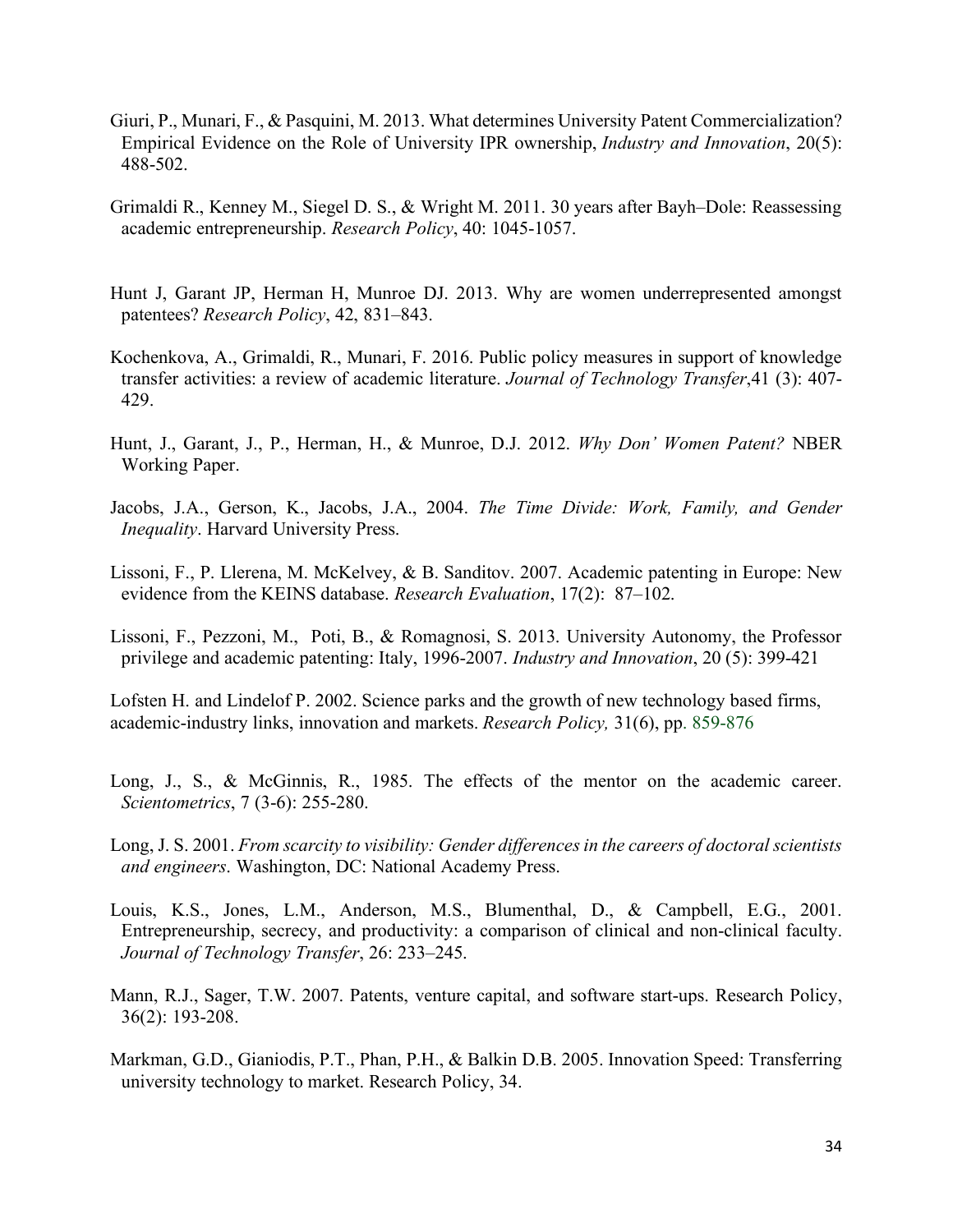- Mauleon, E., & Bordons., M. 2009. Male and female involvement in patenting activity in Spain. *Scientometrics*, 83:605–621.
- McCullagh, P. 1983. Quasi-likelihood functions. *The Annals of Statistics*, 59-67.
- McNeely, C.L., & Schintler, L. 2010. Exploring Epistemic Communities: A Gendered Perspective on Scientific Collaboration. *ERN Public Policy Institutes Research Paper Series*, 2 (3).
- Meng, Y. (2016). Collaboration patterns and patenting: Exploring gender distinctions. *Research Policy*, 45: 56-67.
- Morgan, R.P., Kruytbosch, C., & Kannankutty, N. 2001. Patenting and innovation activity of U.S. scientists and engineers in the academic sector: Comparisons with industry. *Journal of Technology Transfer*, 26: 173-183.
- Mowery, D.C, & Ziedonis A. A. 2002. Academic patent quality and quantity before and after the Bayh-Dole Act in the United States, *Research Policy*, 31(3): 399–418.
- Munari, F., Pasquini, M. & Toschi, L. 2015. From the lab to the stock market? The characteristics and impact of university-oriented seed funds in Europe. *The Journal of Technology Transfer* 40(6), 948-975.
- Munari F., Sobrero, M. & Toschi, L. 2018. The university as a venture capitalist? Gap funding instruments for technology transfer *Technological Forecasting and Social Change*, 127: 70-84.
- Murray, F., & Graham, L. 2007. Buying science and selling science: gender differences in the market for commercial science. *Industrial and Corporate Change*, 16(4): 657-689.
- Mustar, P., & Wright, M. 2010. Convergence or path dependency in policies to foster the creation of university spin-off firms? A comparison of France and the United Kingdom. *Journal of Technology Transfer*, 35, 42–65.
- Naldi, F., Luzi, D., Valente, A., & Vannini Parenti, I. 2004. *Scientific and Technological Performance by Gender* in Handbook of Quantitative Science and Technology Research, edited by Moed., H.F., Glanzel, W., Schmoch, U.
- Niederle, M., & Vesterlund, L. 2005. *Do women shy away from competition? Do men compete too much?* Working Paper no. 11474, National Bureau of Economic Research Working Paper.
- OECD Employment. 2006. *Women in Scientific Careers: Unleashing the Potential*, vol. 2006, No. 9, i-209, OECD, Paris.
- O'Shea, R. P., Allen, T. J., Chevalier, A., & Roche, F. 2005. Entrepreneurial orientation, technology transfer and spin off performance of U.S. universities. *Research Policy*, 34: 994– 1009.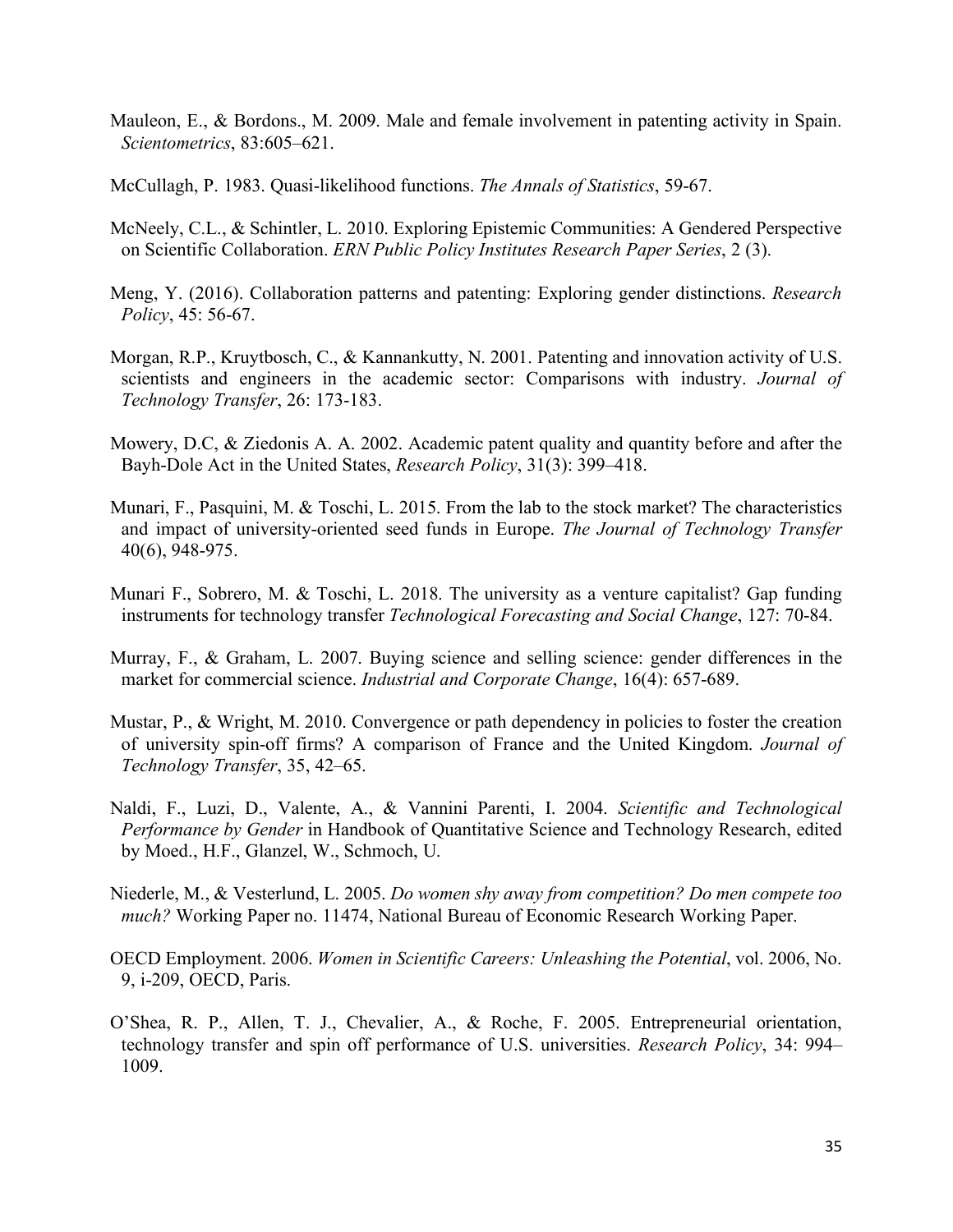Phan, P., H., & Siegel, D., S. 2006. *The Effectiveness of University Technology Transfer: Lessons Learned, Managerial and Policy Implications, and the Road Forward*. Working paper no. 0609, Rensselaer Working Papers in Economics

Phan, P.H., Siegel D.S., Wright M. 2005. *Science parks and incubators: observations, synthesis and future research*. Journal of Business Venturing, 20(2), pp. 165-182

- Popp Berman, E. 2008. Why did universities start patenting?: Institution-building and the road to the Bayh-Dole act. *Social Studies of Science*, 38 (6): 835-871.
- Powers, J., B., & McDougall, P., P. 2005. University start-up formation and technology licensing with firms that go public: a resource-based view of academic entrepreneurship. *Journal of Business Venturing*, 20(3): 291–311.
- Ranga, M, & Etzkowitz, H. 2010. Athena in the World of Techne: The Gender Dimension of Technology, Innovation and Entrepreneurship. *Journal of Technology Management and Innovation*, 5 (1).
- Rasmussen, E., Moen, Ø., & Gulbrandsen, M. 2006. Initiatives to promote commercialization of university knowledge. *Technovation*, 26: 518–533.
- Roos, P., & Gatta, M. 2009. Gender (In)Equity in the Academy: Subtle Mechanisms and the Production of Inequality. *Research in Social Stratification and Mobility,* 27 (3): 177-200.
- Rosa, P. & Dawson A. 2006. Gender and the commercialization of university science: academic founders of spinout companies. *Entrepreneurship & Regional Development*, 18: 341–366.
- Shaw, S., & Cassell, K. 2007. "That's not how I see it": female and male perspectives on the academic role. *Women In Management Review*, 22(6): 497 – 515.
- Siegel, D.S., Waldman D., & Link, A. 2003. Assessing the impact of organizational practices on the relative productivity of university technology transfer offices: an exploratory study. *Research Policy*, 32: 27-48.

Siegel, D.S., Westhead, P. & Wright, M. 2003. Science Parks and the performance of new technology based firms: a review of UK based evidence and an agenda for future research. *Small Business Economics*. 20(2), pp. 177-184.

- Sonnert, G., & Holton, G. 1996. Career Patterns of Women and Men in the Sciences. *American Scientist,* 84: 63-71.
- Stephan, P.E. & El-Ganainy, A. 2007. The entrepreneurial puzzle: explaining the gender gap, *Journal of Technology Transfer*, 32: 475–487.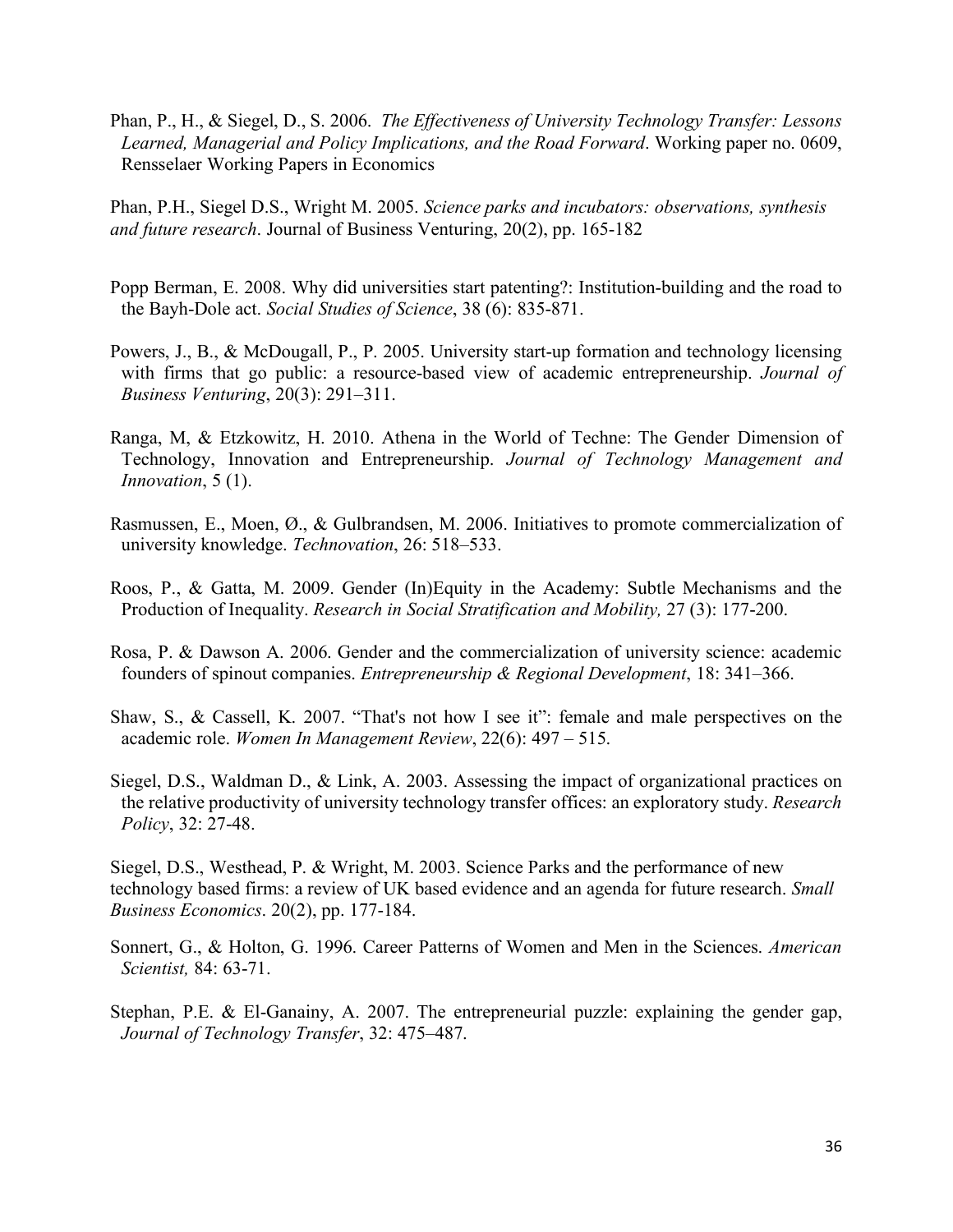- Stuart, T. E., & Ding, W. W. 2006. When do scientists become entrepreneurs? The social structural antecedents of commercial activity in the academic life sciences. *American Journal of Sociology*, 112 (1): 97-144.
- Sugimoto C.R., Ni C., West J.D., & Larivière V. 2015. The Academic Advantage: Gender Disparities in Patenting. PLoS ONE, 10(5).
- Tartari, V. & Salter, A. 2015. The engagement gap: Exploring gender differences in University Industry collaboration activities. *Research Policy*, 44(6): 1176–1191.
- *Technopolis.* 2008. Evaluation on Policy: Promotion of Women Innovators and Entrepreneurship. Final Report. GKH, Technopolis.
- Thursby, J.G., Jensen, R., & M.C. Thursby. 2001. Objectives, characteristics and outcomes of university licensing a survey of major U.S. universities. *The Journal of Technology Transfer*, (26): 59-72.
- Thursby, J. G., & Thursby M. C. 2005. Gender Patterns of Research and Licensing Activity of Science and Engineering Faculty. *The Journal of Technology Transfer*, 30(4): 343-353.
- Thursby, J., Fuller, A.W., & Thursby, M. 2009. US faculty patenting: Inside and outside the university. *Research Policy*, 38(1): 14-25.
- Wedderburn, R.W. 1974. Quasi-likelihood functions, generalized linear models, and the Gauss-Newton method. *Biometrika*, 61(3): 439-447.
- Whittington, K.B., & Smith-Doerr, L., 2005. Women and commercial science: women's patenting in the life sciences. *Journal of Technology Transfer*, 30: 355–370.
- Whittington, K. B. 2007. *Employment sectors as opportunity structures: The effects of location on male and female scientific dissemination*. Stanford, CA: Department of Sociology, Stanford University.
- Whittington, K.B, & Smith-Doerr, L. 2008. Women inventors in context: Disparities in patenting across academia and industry. *Gender & Society*, 22: 194.
- Xie, Y., & Shauman, K.A. 1998. Sex Differences in Research Productivity: New Evidence about an Old Puzzle. *American Sociological Review*, 63(6): 847-870.
- Xie, Y., & Shauman, K. A. 2004. Women in science: Career processes and outcomes. *Social Forces,* 82.

Zahra S., Wright, M. and Abdelgawad S. 2014. Contextualization and the advancement of entrepreneurship research', *International Small Business Journal*, 32 (5), pp. 479-500.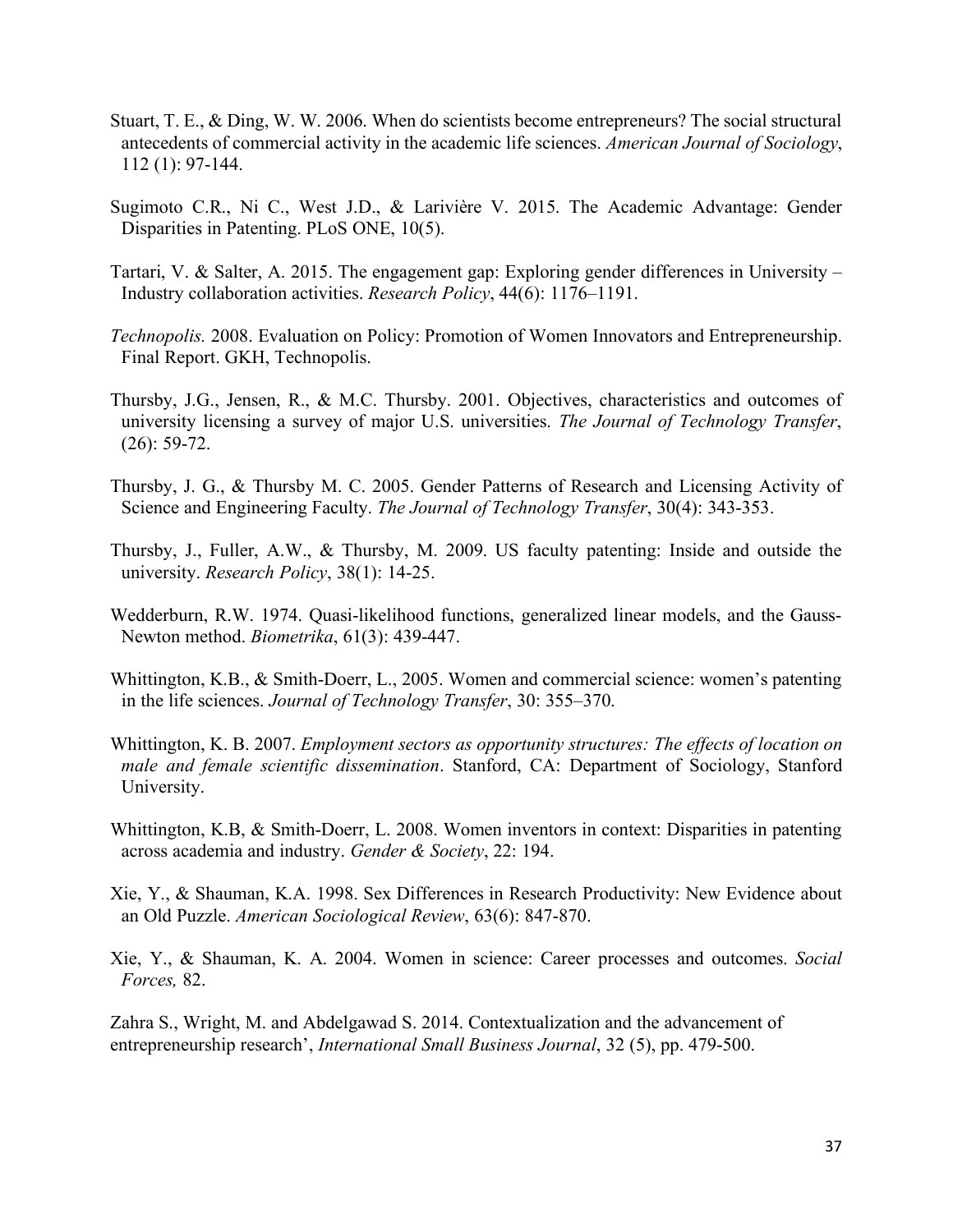**Table 1. Descriptive statistics** 

| 2538<br>0.406<br>$\boldsymbol{0}$<br>FEMALE_ACADEMIC INVENTOR<br>0.208<br>1<br>SHARE OF FEMALE ACADEMIC INVENTORS<br>2538<br>0.075<br>0.176<br>$\boldsymbol{0}$<br>1<br>UNIVERSITY PATENT OWNERSHIP<br>2538<br>0.199<br>0.399<br>$\boldsymbol{0}$<br>1<br><b>TTO</b><br>$\boldsymbol{0}$<br>2538<br>0.465<br>0.499<br>1 |  |
|-------------------------------------------------------------------------------------------------------------------------------------------------------------------------------------------------------------------------------------------------------------------------------------------------------------------------|--|
|                                                                                                                                                                                                                                                                                                                         |  |
|                                                                                                                                                                                                                                                                                                                         |  |
|                                                                                                                                                                                                                                                                                                                         |  |
|                                                                                                                                                                                                                                                                                                                         |  |
| <b>INCUBATOR</b><br>2538<br>0.216<br>$\boldsymbol{0}$<br>0.411<br>1                                                                                                                                                                                                                                                     |  |
| 2538<br>0.675<br>UNIVERSITY PATENT REGULATION<br>0.468<br>$\boldsymbol{0}$<br>1                                                                                                                                                                                                                                         |  |
| $\boldsymbol{0}$<br><b>SCIENCE PARK</b><br>2538<br>0.271<br>0.444<br>1                                                                                                                                                                                                                                                  |  |
| REGIONAL VC INVESTMENTS<br>2538<br>$\boldsymbol{0}$<br>2.642<br>1.538<br>5.063                                                                                                                                                                                                                                          |  |
| 2538<br>REGIONAL FEMALE EMPLOYMENT<br>48.817<br>10.235<br>21.603<br>63.227                                                                                                                                                                                                                                              |  |
| 2538<br>0.230<br>0.421<br>$\boldsymbol{0}$<br><b>CENTRAL ITALY</b><br>1                                                                                                                                                                                                                                                 |  |
| 2538<br>0.078<br>0.268<br><b>ISLANDS</b><br>$\boldsymbol{0}$<br>1                                                                                                                                                                                                                                                       |  |
| 2538<br>NORTH EASTERN ITALY<br>0.237<br>0.425<br>$\boldsymbol{0}$<br>1                                                                                                                                                                                                                                                  |  |
| 2538<br>0.370<br>0.483<br>NORTH WESTERN ITALY<br>$\boldsymbol{0}$<br>1                                                                                                                                                                                                                                                  |  |
| <b>SOUTHERN ITALY</b><br>2538<br>0.086<br>$\boldsymbol{0}$<br>0.280<br>1                                                                                                                                                                                                                                                |  |
| 75<br><b>AVERAGE TEAM AGE</b><br>2538<br>49.932<br>9.262<br>27                                                                                                                                                                                                                                                          |  |
| 2538<br>0.469<br>ASSISTANT PROFESSOR<br>0.326<br>$\boldsymbol{0}$<br>1                                                                                                                                                                                                                                                  |  |
| 2538<br><b>ASSOCIATE PROFESSOR</b><br>0.441<br>0.497<br>$\boldsymbol{0}$<br>1                                                                                                                                                                                                                                           |  |
| 2538<br><b>FULL PROFESSOR</b><br>0.620<br>0.485<br>$\boldsymbol{0}$<br>1                                                                                                                                                                                                                                                |  |
| <b>LARGE UNIVERSITY</b><br>2538<br>0.804<br>0.397<br>$\boldsymbol{0}$<br>1                                                                                                                                                                                                                                              |  |
| 2538<br>MEDIUM UNIVERSITY<br>0.169<br>0.375<br>$\boldsymbol{0}$<br>1                                                                                                                                                                                                                                                    |  |
| $\boldsymbol{0}$<br>SMALL UNIVERSITY<br>2538<br>0.276<br>0.164<br>1                                                                                                                                                                                                                                                     |  |
| 2538<br>PRIORITY YEAR 1996<br>0.062<br>0.241<br>$\boldsymbol{0}$<br>1                                                                                                                                                                                                                                                   |  |
| 2538<br>PRIORITY YEAR 1997<br>0.067<br>0.250<br>$\boldsymbol{0}$<br>1                                                                                                                                                                                                                                                   |  |
| 2538<br>PRIORITY YEAR 1998<br>0.063<br>0.243<br>$\boldsymbol{0}$<br>1                                                                                                                                                                                                                                                   |  |
| PRIORITY YEAR 1999<br>0.079<br>2538<br>0.270<br>$\boldsymbol{0}$<br>1                                                                                                                                                                                                                                                   |  |
| 2538<br>$\boldsymbol{0}$<br>PRIORITY YEAR_2000<br>0.082<br>0.274<br>1                                                                                                                                                                                                                                                   |  |
| 2538<br>0.078<br>$\boldsymbol{0}$<br>PRIORITY YEAR 2001<br>0.268<br>1                                                                                                                                                                                                                                                   |  |
| PRIORITY YEAR 2002<br>2538<br>0.091<br>0.288<br>$\boldsymbol{0}$<br>1                                                                                                                                                                                                                                                   |  |
| $\boldsymbol{0}$<br>PRIORITY YEAR 2003<br>2538<br>0.086<br>0.280<br>1                                                                                                                                                                                                                                                   |  |
| 2538<br>0.096<br>PRIORITY YEAR 2004<br>0.295<br>$\boldsymbol{0}$<br>1                                                                                                                                                                                                                                                   |  |
| 2538<br>PRIORITY YEAR_2005<br>0.108<br>0.310<br>$\overline{0}$                                                                                                                                                                                                                                                          |  |
| PRIORITY YEAR 2006<br>2538<br>0.113<br>0.316<br>0<br>1                                                                                                                                                                                                                                                                  |  |
| PRIORITY YEAR_2007<br>2538<br>0.076<br>0.264<br>$\boldsymbol{0}$                                                                                                                                                                                                                                                        |  |
| 2538<br>HUMAN NECESSITIES<br>0.391<br>0.488<br>$\boldsymbol{0}$                                                                                                                                                                                                                                                         |  |
| <b>TRANSPORTING</b><br>2538<br>0.115<br>0.320<br>$\boldsymbol{0}$<br>1                                                                                                                                                                                                                                                  |  |
| CHEMISTRY AND METALLURGY<br>2538<br>0.172<br>0.378<br>$\boldsymbol{0}$<br>1                                                                                                                                                                                                                                             |  |
| <b>TEXTILES AND PAPER</b><br>2538<br>0.006<br>0.077<br>$\boldsymbol{0}$<br>1                                                                                                                                                                                                                                            |  |
| <b>FIXED CONSTRUCTIONS</b><br>2538<br>0.013<br>0.112<br>$\boldsymbol{0}$<br>1                                                                                                                                                                                                                                           |  |
| MECHANICAL ENGINEERING<br>2538<br>0.031<br>0.173<br>$\boldsymbol{0}$<br>$\mathbf{I}$                                                                                                                                                                                                                                    |  |
| <b>PHYSICS</b><br>2538<br>0.163<br>0.370<br>$\boldsymbol{0}$<br>1                                                                                                                                                                                                                                                       |  |
| <b>ELECTRICITY</b><br>2538<br>0.109<br>0.311<br>$\boldsymbol{0}$<br>1                                                                                                                                                                                                                                                   |  |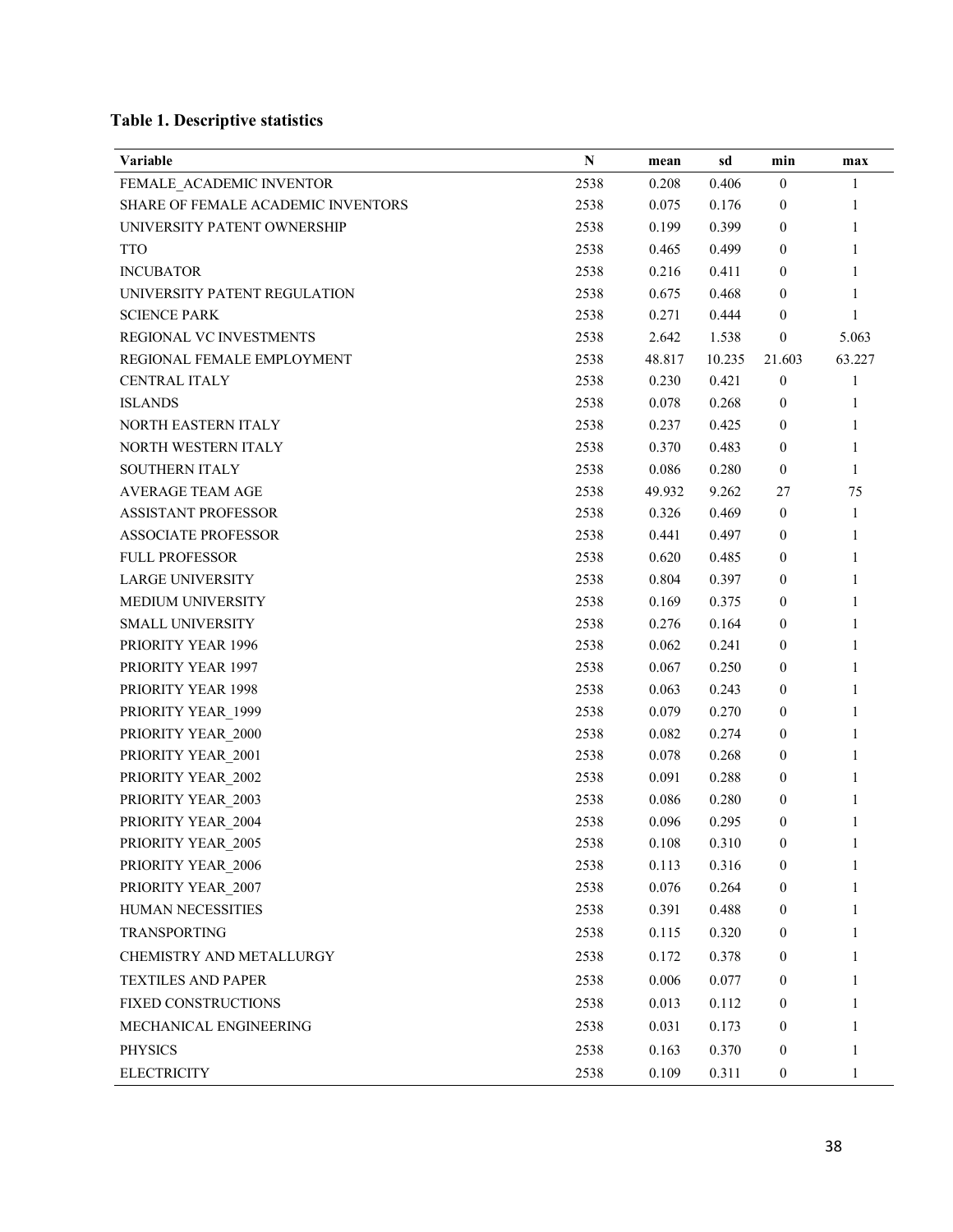|               | A                         | B                                         | $\mathcal{C}$                          | D                          | E                                      | $\mathbf{F}$                                                 | G                                                         |
|---------------|---------------------------|-------------------------------------------|----------------------------------------|----------------------------|----------------------------------------|--------------------------------------------------------------|-----------------------------------------------------------|
| Priority Year | University<br>patents (n) | University<br>invented<br>patents $(\% )$ | University<br>owned<br>patents $(\% )$ | Patents with<br>female (n) | Patents with<br>female<br>academic (n) | University<br>invented patents<br>with female<br>academic(n) | University<br>owned patents<br>with female<br>academic(n) |
| 1996          | 157                       | 94,27%                                    | 5,73%                                  | 44                         | 15                                     | 42                                                           | 2                                                         |
| 1997          | 170                       | 95,29%                                    | 4,71%                                  | 56                         | 20                                     | 52                                                           | $\overline{4}$                                            |
| 1998          | 160                       | 92,50%                                    | 7,50%                                  | 57                         | 20                                     | 49                                                           | 8                                                         |
| 1999          | 201                       | 91,54%                                    | 8,46%                                  | 74                         | 20                                     | 64                                                           | 10                                                        |
| 2000          | 208                       | 83,17%                                    | 16,83%                                 | 64                         | 32                                     | 47                                                           | 17                                                        |
| 2001          | 198                       | 80,81%                                    | 19,19%                                 | 84                         | 37                                     | 65                                                           | 19                                                        |
| 2002          | 231                       | 81,39%                                    | 18,61%                                 | 100                        | 49                                     | 82                                                           | 18                                                        |
| 2003          | 218                       | 84,40%                                    | 15,60%                                 | 99                         | 49                                     | 80                                                           | 19                                                        |
| 2004          | 244                       | 76,23%                                    | 23,77%                                 | 120                        | 59                                     | 92                                                           | 28                                                        |
| 2005          | 273                       | 73,63%                                    | 26,37%                                 | 126                        | 72                                     | 89                                                           | 37                                                        |
| 2006          | 286                       | 64,69%                                    | 35,31%                                 | 164                        | 91                                     | 97                                                           | 67                                                        |
| 2007          | 192                       | 59,90%                                    | 40,10%                                 | 101                        | 64                                     | 48                                                           | 53                                                        |
| Total sample  | 2,538                     | 80,14%                                    | 19,86%                                 | 1089                       | 528                                    | 807                                                          | 282                                                       |

**Table 2. Number and share of academic patents by type of ownership and with at least a female academic in the patent team**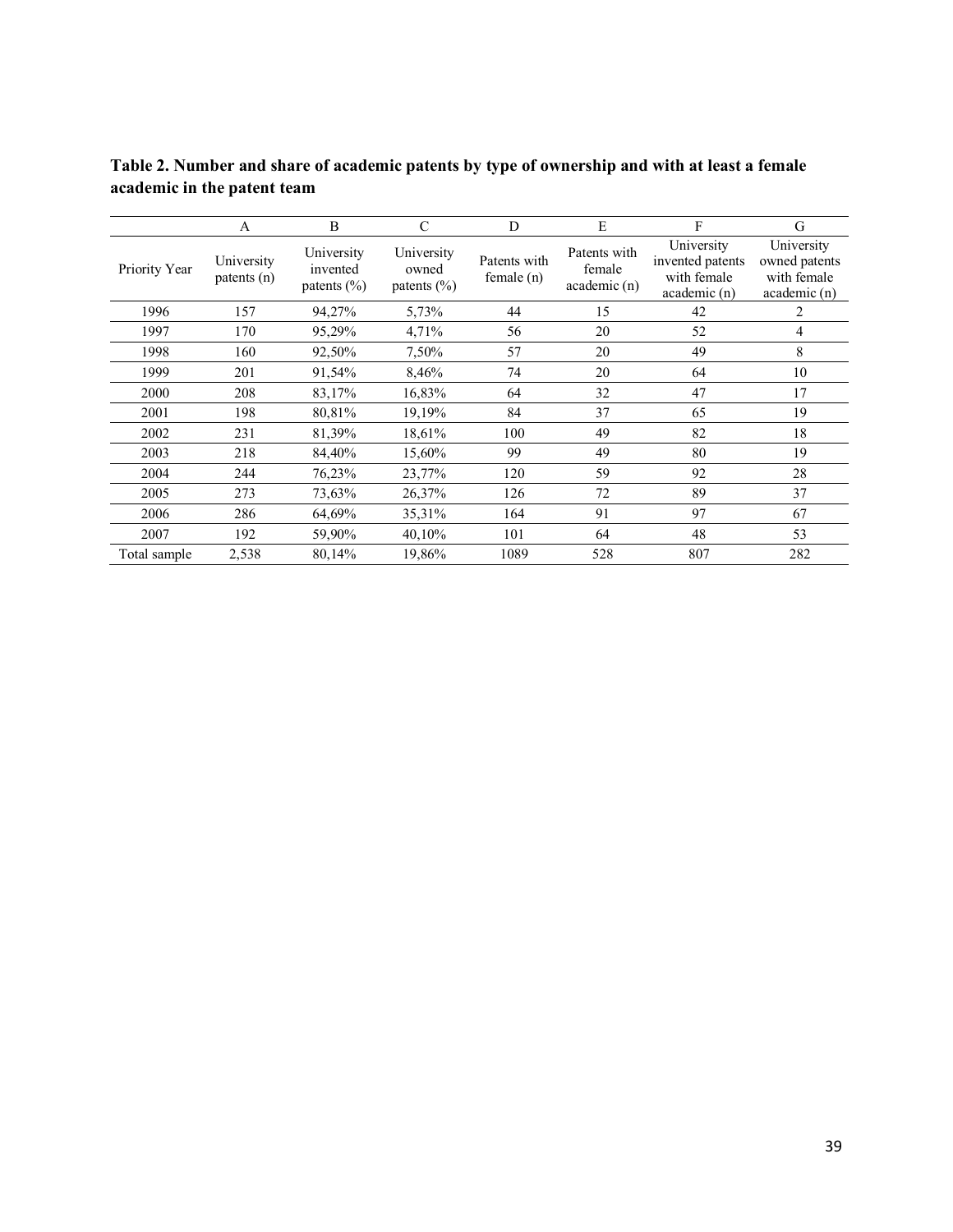# **Table 3. Correlation matrix**

|                                   |          | $\mathbf{2}$ | 3        | 4        | 5        | 6        |          | 8        | 9        | 10       | 11      | 12       | 13       | 14 |
|-----------------------------------|----------|--------------|----------|----------|----------|----------|----------|----------|----------|----------|---------|----------|----------|----|
| 1. UNIVERSITY PATENT OWNERSHIP    |          |              |          |          |          |          |          |          |          |          |         |          |          |    |
| 2. TTO                            | $0.21*$  |              |          |          |          |          |          |          |          |          |         |          |          |    |
| 3. INCUBATOR                      | $0.15*$  | $0.44*$      |          |          |          |          |          |          |          |          |         |          |          |    |
| 4. UNIVERSITY PATENT REGULATION   | $0.15*$  | $0.46*$      | $0.34*$  |          |          |          |          |          |          |          |         |          |          |    |
| <b>5. SCIENCE PARK</b>            | $0.04*$  | $0.13*$      | $0.09*$  | $0.20*$  |          |          |          |          |          |          |         |          |          |    |
| <b>6. REGIONAL VC INVESTMENTS</b> | $0.11*$  | $0.19*$      | $0.27*$  | $0.31*$  | 0.01     |          |          |          |          |          |         |          |          |    |
| 7. REGIONAL FEMALE EMPLOYMENT     | $0.09*$  | $0.14*$      | $0.29*$  | $0.24*$  | $-0.22*$ | $0.56*$  |          |          |          |          |         |          |          |    |
| 8. AVERAGE TEAM AGE               | $-0.12*$ | $-0.06*$     | $-0.10*$ | $-0.02$  | 0.00     | $-0.02$  | 0.00     |          |          |          |         |          |          |    |
| 9. ASSISTANT PROFESSOR            | $0.17*$  | $0.22*$      | $0.12*$  | $0.16*$  | $0.17*$  | 0.02     | $-0.03$  | $-0.44*$ |          |          |         |          |          |    |
| <b>10. ASSOCIATE PROFESSOR</b>    | $0.05*$  | $0.05*$      | $0.10*$  | $0.06*$  | $-0.04$  | $0.07*$  | $0.08*$  | $-0.16*$ | $-0.14*$ |          |         |          |          |    |
| <b>11. FULL PROFESSOR</b>         | $0.08*$  | $-0.04*$     | $-0.10*$ | $-0.03$  | $-0.05*$ | $-0.03$  | $-0.04*$ | $0.33*$  | $-0.15*$ | $-0.42*$ |         |          |          |    |
| <b>12. LARGE UNIVERSITY</b>       | $-0.01$  | $0.06*$      | $0.15*$  | $0.22*$  | 0.01     | $0.04*$  | $-0.08*$ | $0.09*$  | 0.02     | $-0.02$  | 0.02    |          |          |    |
| 13. MEDIUM UNIVERSITY             | 0.03     | $-0.10*$     | $-0.13*$ | $-0.17*$ | 0.04     | $-0.07*$ | $0.08*$  | $-0.09*$ | 0.01     | 0.01     | $-0.03$ | $-0.91*$ |          |    |
| <b>14. SMALL UNIVERSITY</b>       | 0.03     | $0.08*$      | $-0.07*$ | $-0.14*$ | $0.10*$  | $0.05*$  | 0.02     | $-0.01*$ | $-0.07$  | 0.02     | $-0.01$ | $-0.34*$ | $-0.08*$ |    |
| Note: $* p < 0.05$ .              |          |              |          |          |          |          |          |          |          |          |         |          |          |    |

40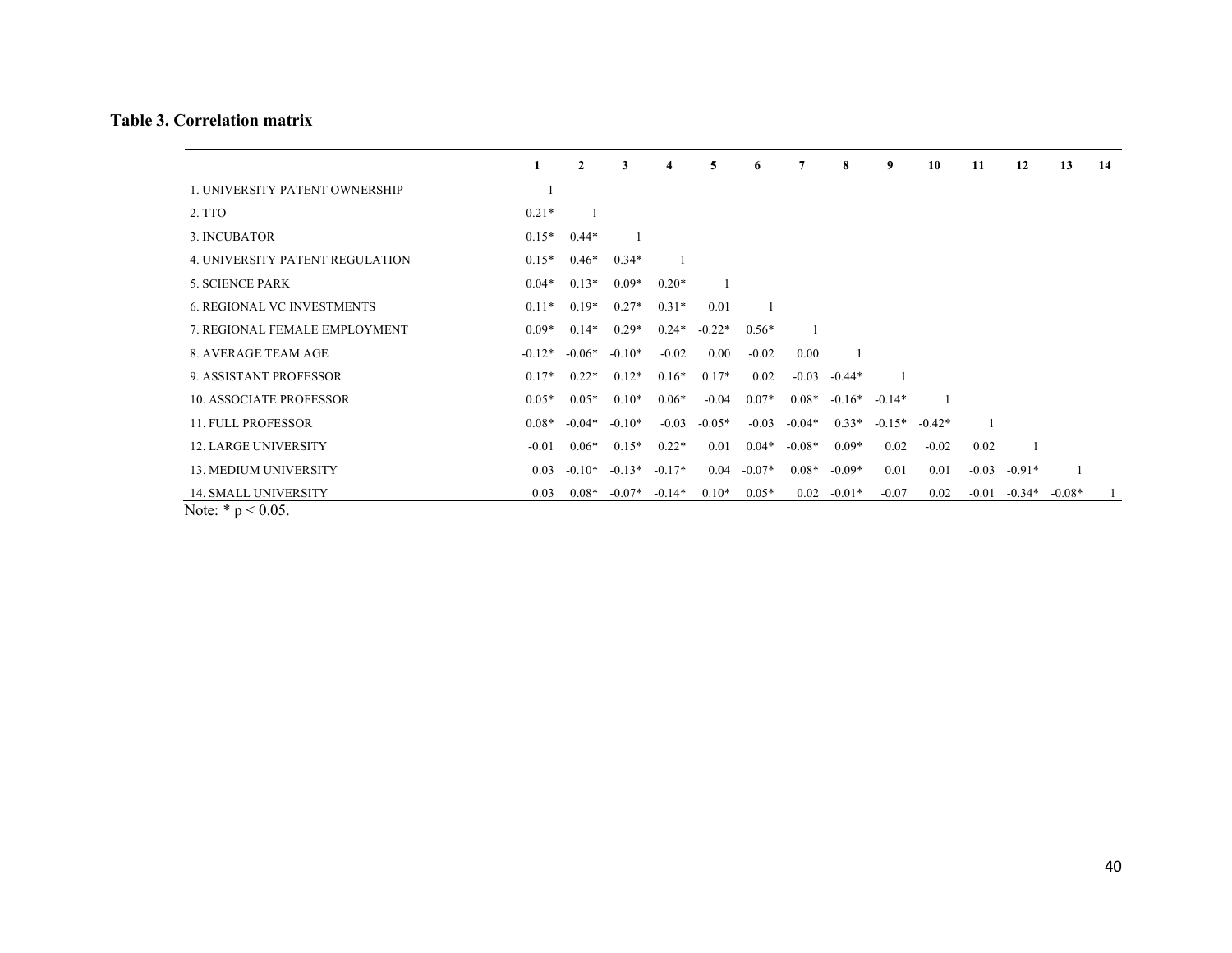| <u></u><br>$\sigma$ or the patents, (ii) a 1 1 $\sigma$ and (iii) established connections to science parties | Model 1<br>Probit | Model 2<br>Probit | Model 3<br>Probit | Model 4<br>Probit | Model 5<br>Fractional<br>logit | Model $6$<br>Fractional<br>logit |
|--------------------------------------------------------------------------------------------------------------|-------------------|-------------------|-------------------|-------------------|--------------------------------|----------------------------------|
| UNIVERSITY PATENT OWNERSHIP                                                                                  | $0.153***$        | $0.137***$        | $0.136***$        | $0.126***$        | $0.916***$                     | 0.898***                         |
|                                                                                                              | (0.028)           | (0.027)           | (0.027)           | (0.027)           | (0.201)                        | (0.205)                          |
| <b>TTO</b>                                                                                                   |                   | $0.076***$        | $0.072***$        | 0.022             | 0.289*                         | $-0.461**$                       |
|                                                                                                              |                   | (0.017)           | (0.016)           | (0.022)           | (0.172)                        | (0.230)                          |
| <b>SCIENCE PARK</b>                                                                                          |                   |                   | $0.069***$        | $0.050**$         | $0.527**$                      | 0.280                            |
|                                                                                                              |                   |                   | (0.020)           | (0.021)           | (0.188)                        | (0.198)                          |
| REGIONAL VC INVESTMENTS                                                                                      | 0.009             | 0.007             | 0.003             | 0.001             | 0.172                          | 0.108                            |
|                                                                                                              | (0.008)           | (0.008)           | (0.007)           | (0.010)           | (0.065)                        | (0.103)                          |
| REGIONAL FEMALE EMPLOYMENT                                                                                   | 0.003             | 0.001             | 0.001             | $-0.002$          | $-0.001$                       | $-0.051**$                       |
|                                                                                                              | (0.002)           | (0.002)           | (0.002)           | (0.002)           | (0.019)                        | (0.021)                          |
| <b>ISLANDS</b>                                                                                               | 0.006             | $-0.048$          | $-0.091**$        | $-0.142**$        | $-0.766$                       | $-1.965***$                      |
|                                                                                                              | (0.051)           | (0.044)           | (0.046)           | (0.050)           | (0.502)                        | (0.543)                          |
| <b>NORTH EASTERN ITALY</b>                                                                                   | $-0.137***$       | $-0.110***$       | $-0.102***$       | $-0.078**$        | $-0.904***$                    | $-0.346$                         |
|                                                                                                              | (0.033)           | (0.030)           | (0.032)           | (0.031)           | (0.276)                        | (0.289)                          |
| NORTH WESTERN ITALY                                                                                          | $-0.040*$         | $-0.033$          | $-0.033$          | $-0.015$          | 0.147                          | $0.585**$                        |
|                                                                                                              | (0.024)           | (0.027)           | (0.027)           | (0.028)           | (0.231)                        | (0.253)                          |
| <b>SOUTHERN ITALY</b>                                                                                        | $-0.049$          | $-0.074$          | $-0.107**$        | $-0.181***$       | $-0.962**$                     | $-2.462***$                      |
|                                                                                                              | (0.060)           | (0.054)           | (0.049)           | (0.052)           | (0.456)                        | (0.505)                          |
| <b>AVERAGE TEAM AGE</b>                                                                                      | $-0.008***$       | $-0.008***$       | $-0.008***$       | $-0.008***$       | $-0.052***$                    | $-0.057***$                      |
|                                                                                                              | (0.001)           | (0.001)           | (0.001)           | (0.001)           | (0.009)                        | (0.009)                          |
| <b>LARGE UNIVERSITY</b>                                                                                      | $0.082**$         | $0.096**$         | $0.075*$          | $0.066*$          | 0.443                          | 0.244                            |
|                                                                                                              | (0.040)           | (0.046)           | (0.043)           | (0.040)           | (0.480)                        | (0.486)                          |
| <b>MEDIUM UNIVERSITY</b>                                                                                     | 0.055             | 0.076             | 0.047             | 0.037             | $1.103**$                      | 0.660                            |
|                                                                                                              | (0.047)           | (0.054)           | (0.051)           | (0.046)           | (0.521)                        | (0.527)                          |
| PRIORITY YEAR 1997                                                                                           |                   |                   |                   | 0.016             |                                | 0.443                            |
|                                                                                                              |                   |                   |                   | (0.047)           |                                | (0.432)                          |
| PRIORITY YEAR 1998                                                                                           |                   |                   |                   | 0.017             |                                | 1.028**                          |
|                                                                                                              |                   |                   |                   | (0.038)           |                                | (0.525)                          |
| PRIORITY YEAR 1999                                                                                           |                   |                   |                   | $-0.024$          |                                | 0.319                            |
|                                                                                                              |                   |                   |                   | (0.034)           |                                | (0.517)                          |
| PRIORITY YEAR 2000                                                                                           |                   |                   |                   | 0.035             |                                | 1.399                            |
|                                                                                                              |                   |                   |                   | (0.046)           |                                | (0.551)                          |
| PRIORITY YEAR 2001                                                                                           |                   |                   |                   | 0.041             |                                | 1.778***                         |
|                                                                                                              |                   |                   |                   | (0.036)           |                                | (0.533)                          |
| PRIORITY YEAR 2002                                                                                           |                   |                   |                   | 0.059             |                                | 1.328                            |
|                                                                                                              |                   |                   |                   | (0.045)           |                                | (0.521)                          |
| PRIORITY YEAR 2003                                                                                           |                   |                   |                   | $0.080*$          |                                | 1.845***                         |
|                                                                                                              |                   |                   |                   | (0.046)           |                                | (0.534)                          |
| PRIORITY YEAR 2004                                                                                           |                   |                   |                   | 0.074             |                                | $1.762***$                       |
|                                                                                                              |                   |                   |                   | (0.046)           |                                | (0.529)                          |
| PRIORITY YEAR 2005                                                                                           |                   |                   |                   | 0.097**           |                                | $2.272***$                       |
|                                                                                                              |                   |                   |                   | (0.046)           |                                | (0.551)                          |
| PRIORITY YEAR 2006                                                                                           |                   |                   |                   | $0.122*$          |                                | $2.457***$                       |
|                                                                                                              |                   |                   |                   | (0.047)           |                                | (0.567)                          |
| PRIORITY YEAR 2007                                                                                           |                   |                   |                   | $0.139**$         |                                | 2.619***                         |
|                                                                                                              |                   |                   |                   | (0.051)           |                                | (0.604)                          |
| <b>TRANSPORTING</b>                                                                                          | $-0.206***$       | $-0.206***$       | $-0.209***$       | $-0.205***$       | $-1.383***$                    | $-1.332***$                      |
|                                                                                                              | (0.038)           | (0.037)           | (0.039)           | (0.039)           | (0.258)                        | (0.261)                          |
| <b>CHEMISTRY AND METALLURGY</b>                                                                              | $-0.013$          | $-0.015$          | $-0.015$          | $-0.015$          | $-0.245$                       | $-0.296$                         |
|                                                                                                              | (0.023)           | (0.023)           | (0.023)           | (0.023)           | (0.223)                        | (0.225)                          |
| <b>TEXTILES AND PAPER</b>                                                                                    | $-0.096$          | $-0.091$          | $-0.091$          | $-0.087$          | $-1.758*$                      | $-1.983***$                      |
|                                                                                                              | (0.094)           | (0.098)           | (0.102)           | (0.100)           | (1.006)                        | (1.014)                          |

#### **Table 4. Estimates of female academic involvement in patenting in case of universities with (i) ownership of the patents, (ii) a TTO and (iii) established connections to science parks**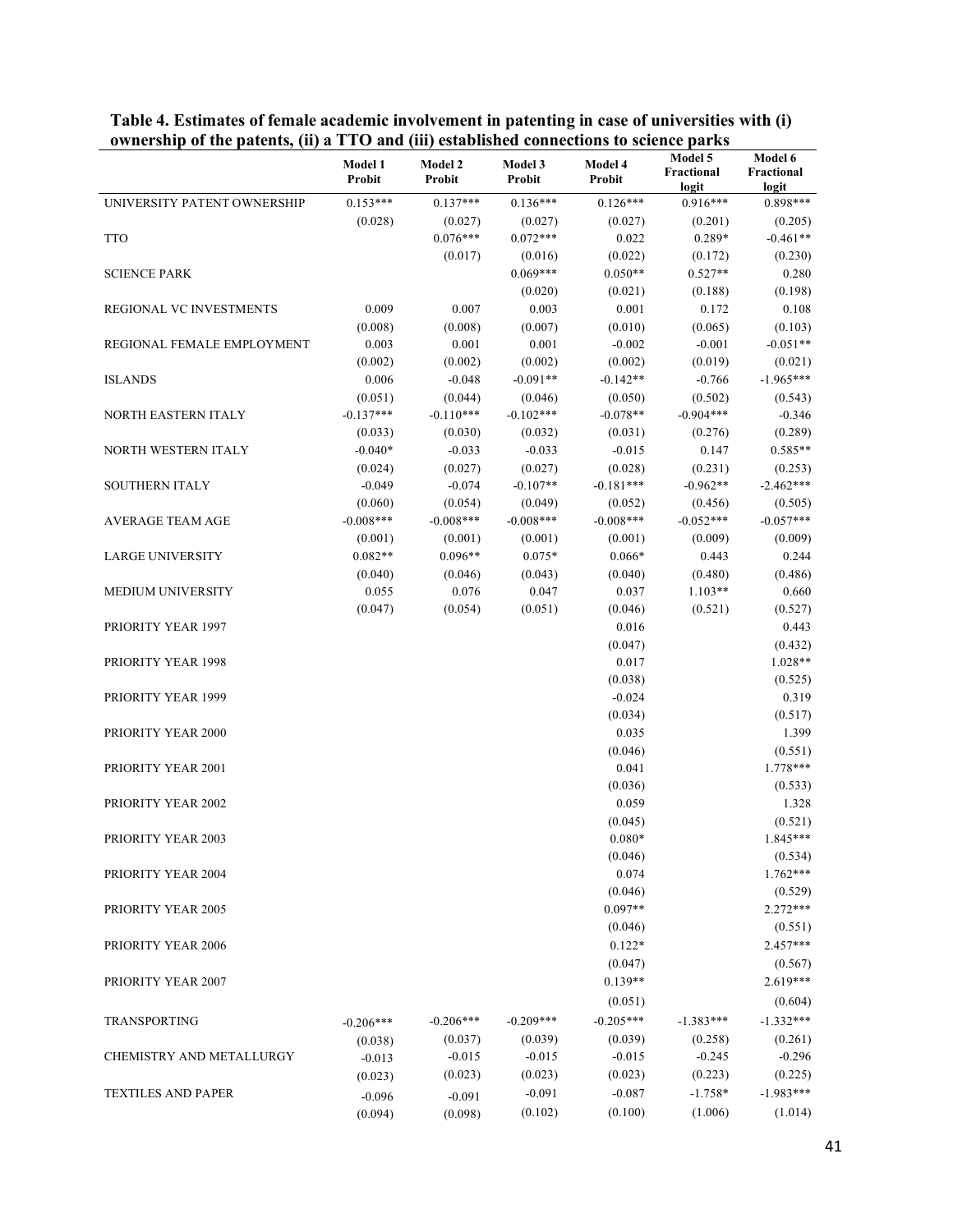| <b>FIXED CONSTRUCTIONS</b> | $-0.341**$  | $-0.341**$  | $-0.343**$  | $-0.350**$  | $-5.042***$ | $-5.195***$ |
|----------------------------|-------------|-------------|-------------|-------------|-------------|-------------|
|                            | (0.116)     | (0.115)     | (0.111)     | (0.113)     | (0.699)     | (0.704)     |
| MECHANICAL ENGINEERING     | $-0.341***$ | $-0.341***$ | $-0.335***$ | $-0.351***$ | $-3.220***$ | $-4.021***$ |
|                            | (0.085)     | (0.087)     | (0.088)     | (0.088)     | (0.456)     | (0.461)     |
| <b>PHYSICS</b>             | $-0.234***$ | $-0.234***$ | $-0.235***$ | $-0.234***$ | $-1.946***$ | $-2.135***$ |
|                            | (0.034)     | (0.035)     | (0.034)     | (0.033)     | (0.230)     | (0.232)     |
| <b>ELECTRICITY</b>         | $-0.177***$ | $-0.182***$ | $-0.183***$ | $-0.184***$ | $-1.443***$ | $-1.634***$ |
|                            | (0.042)     | (0.041)     | (0.038)     | (0.038)     | (0.272)     | (0.274)     |
| N                          | 2538        | 2538        | 2538        | 2538        | 2538        | 2538        |

Notes: Marginal effects are shown. Robust standard errors are in parentheses, adjusted for clusters by universities' identifiers. Models 1-4 use the dummy FEMALE ACADEMIC INVENTOR as dependent variable and adopt a probit econometric specification, while Models 5-6 use the 0-1 bounded variable SHARE OF FEMALE ACADEMIC INVENTORS and adopt a fractional logit econometric specification. The baseline category for geographic area dummies is CENTRAL ITALY. The baseline category for the size of the university is the variable SMALL UNIVERSITY. The baseline category for the priority year of the patent is 1996. \*  $p < 0.10$ . \*\* $p < 0.05$ . \*\*\*p  $< 0.01$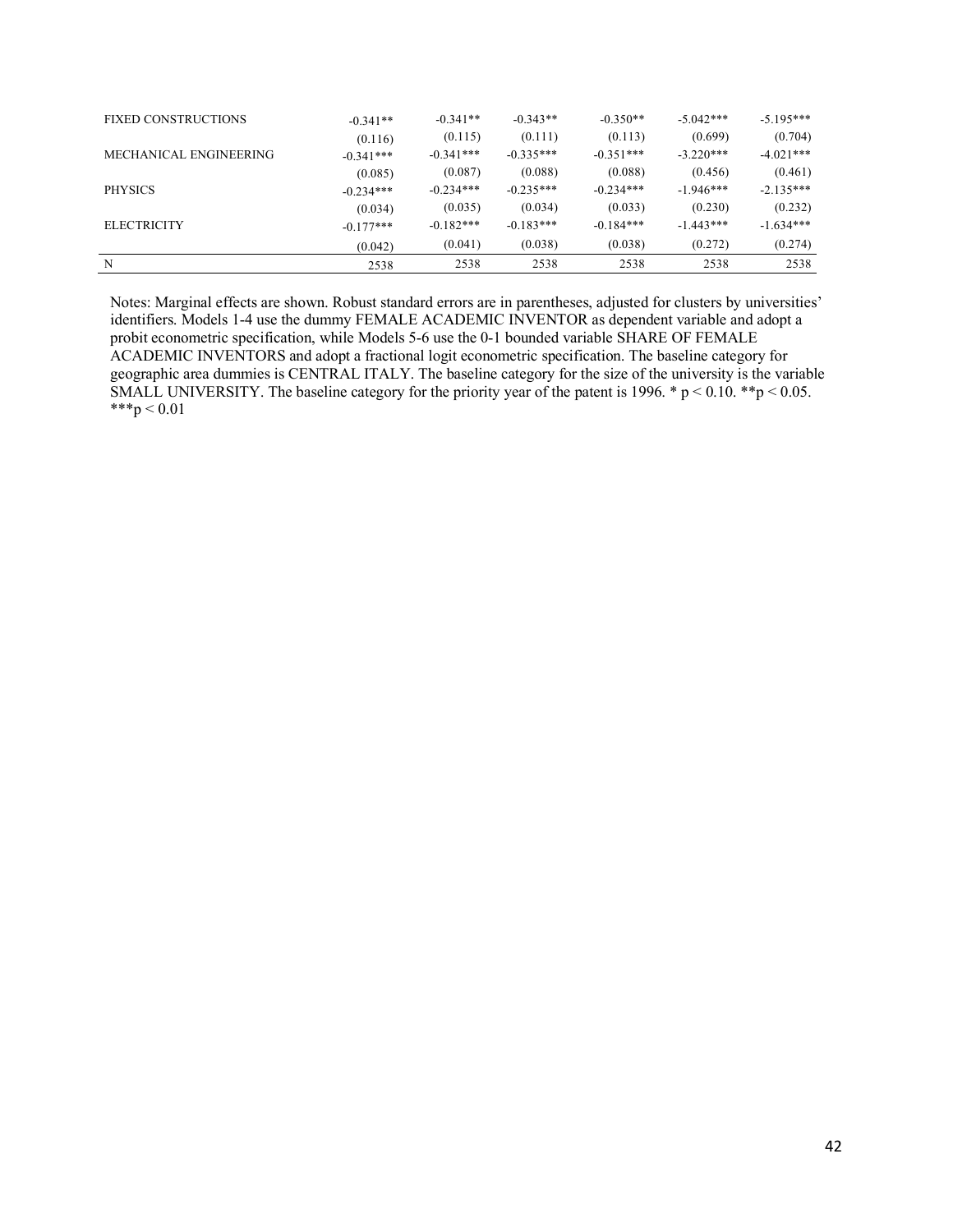| Model 1<br>Probit | Model 2<br>Probit                                                                                                                                                                                                             | Probit                                                                                                                                                                                                                                   | Model 4<br>Probit                                                                                                                                                                                                                                                             |
|-------------------|-------------------------------------------------------------------------------------------------------------------------------------------------------------------------------------------------------------------------------|------------------------------------------------------------------------------------------------------------------------------------------------------------------------------------------------------------------------------------------|-------------------------------------------------------------------------------------------------------------------------------------------------------------------------------------------------------------------------------------------------------------------------------|
| $0.148***$        | $0.146***$                                                                                                                                                                                                                    | $0.138***$                                                                                                                                                                                                                               | $0.126***$                                                                                                                                                                                                                                                                    |
| (0.027)           | (0.027)                                                                                                                                                                                                                       | (0.027)                                                                                                                                                                                                                                  | (0.027)                                                                                                                                                                                                                                                                       |
| 0.030             |                                                                                                                                                                                                                               |                                                                                                                                                                                                                                          |                                                                                                                                                                                                                                                                               |
| (0.021)           |                                                                                                                                                                                                                               |                                                                                                                                                                                                                                          |                                                                                                                                                                                                                                                                               |
|                   | $0.047**$                                                                                                                                                                                                                     |                                                                                                                                                                                                                                          |                                                                                                                                                                                                                                                                               |
|                   | (0.018)                                                                                                                                                                                                                       |                                                                                                                                                                                                                                          |                                                                                                                                                                                                                                                                               |
|                   |                                                                                                                                                                                                                               |                                                                                                                                                                                                                                          | 0.008                                                                                                                                                                                                                                                                         |
|                   |                                                                                                                                                                                                                               |                                                                                                                                                                                                                                          | (0.012)                                                                                                                                                                                                                                                                       |
|                   |                                                                                                                                                                                                                               |                                                                                                                                                                                                                                          | $0.048**$                                                                                                                                                                                                                                                                     |
|                   |                                                                                                                                                                                                                               |                                                                                                                                                                                                                                          | (0.021)                                                                                                                                                                                                                                                                       |
|                   |                                                                                                                                                                                                                               |                                                                                                                                                                                                                                          | $-0.001$                                                                                                                                                                                                                                                                      |
|                   |                                                                                                                                                                                                                               |                                                                                                                                                                                                                                          | (0.010)<br>$-0.002$                                                                                                                                                                                                                                                           |
|                   |                                                                                                                                                                                                                               |                                                                                                                                                                                                                                          | (0.002)                                                                                                                                                                                                                                                                       |
|                   |                                                                                                                                                                                                                               |                                                                                                                                                                                                                                          | $-0.145**$                                                                                                                                                                                                                                                                    |
|                   |                                                                                                                                                                                                                               |                                                                                                                                                                                                                                          | (0.048)                                                                                                                                                                                                                                                                       |
|                   |                                                                                                                                                                                                                               |                                                                                                                                                                                                                                          | $-0.079**$                                                                                                                                                                                                                                                                    |
|                   |                                                                                                                                                                                                                               |                                                                                                                                                                                                                                          | (0.032)                                                                                                                                                                                                                                                                       |
|                   |                                                                                                                                                                                                                               |                                                                                                                                                                                                                                          | $-0.015$                                                                                                                                                                                                                                                                      |
|                   |                                                                                                                                                                                                                               |                                                                                                                                                                                                                                          | (0.028)                                                                                                                                                                                                                                                                       |
|                   |                                                                                                                                                                                                                               |                                                                                                                                                                                                                                          | $-0.190***$                                                                                                                                                                                                                                                                   |
|                   |                                                                                                                                                                                                                               |                                                                                                                                                                                                                                          | (0.051)                                                                                                                                                                                                                                                                       |
|                   |                                                                                                                                                                                                                               |                                                                                                                                                                                                                                          | $-0.008***$                                                                                                                                                                                                                                                                   |
|                   |                                                                                                                                                                                                                               |                                                                                                                                                                                                                                          | (0.001)                                                                                                                                                                                                                                                                       |
| 0.053             | 0.038                                                                                                                                                                                                                         | 0.043                                                                                                                                                                                                                                    | 0.057                                                                                                                                                                                                                                                                         |
| (0.038)           | (0.040)                                                                                                                                                                                                                       | (0.040)                                                                                                                                                                                                                                  | (0.037)                                                                                                                                                                                                                                                                       |
| 0.022             | 0.013                                                                                                                                                                                                                         | 0.023                                                                                                                                                                                                                                    | 0.031                                                                                                                                                                                                                                                                         |
| (0.045)           | (0.046)                                                                                                                                                                                                                       | (0.048)                                                                                                                                                                                                                                  | (0.044)                                                                                                                                                                                                                                                                       |
|                   |                                                                                                                                                                                                                               |                                                                                                                                                                                                                                          | 0.016                                                                                                                                                                                                                                                                         |
|                   |                                                                                                                                                                                                                               |                                                                                                                                                                                                                                          | (0.047)                                                                                                                                                                                                                                                                       |
|                   |                                                                                                                                                                                                                               |                                                                                                                                                                                                                                          | 0.019                                                                                                                                                                                                                                                                         |
|                   |                                                                                                                                                                                                                               |                                                                                                                                                                                                                                          | (0.038)                                                                                                                                                                                                                                                                       |
|                   |                                                                                                                                                                                                                               |                                                                                                                                                                                                                                          | $-0.021$                                                                                                                                                                                                                                                                      |
|                   |                                                                                                                                                                                                                               |                                                                                                                                                                                                                                          | (0.035)                                                                                                                                                                                                                                                                       |
|                   |                                                                                                                                                                                                                               |                                                                                                                                                                                                                                          | 0.039                                                                                                                                                                                                                                                                         |
|                   |                                                                                                                                                                                                                               |                                                                                                                                                                                                                                          | (0.048)                                                                                                                                                                                                                                                                       |
|                   |                                                                                                                                                                                                                               |                                                                                                                                                                                                                                          | 0.046                                                                                                                                                                                                                                                                         |
|                   |                                                                                                                                                                                                                               |                                                                                                                                                                                                                                          | (0.038)                                                                                                                                                                                                                                                                       |
|                   |                                                                                                                                                                                                                               |                                                                                                                                                                                                                                          | 0.065                                                                                                                                                                                                                                                                         |
|                   |                                                                                                                                                                                                                               |                                                                                                                                                                                                                                          | (0.048)<br>$0.086*$                                                                                                                                                                                                                                                           |
|                   |                                                                                                                                                                                                                               |                                                                                                                                                                                                                                          | (0.051)                                                                                                                                                                                                                                                                       |
|                   |                                                                                                                                                                                                                               |                                                                                                                                                                                                                                          | $0.082*$                                                                                                                                                                                                                                                                      |
|                   |                                                                                                                                                                                                                               |                                                                                                                                                                                                                                          | (0.046)                                                                                                                                                                                                                                                                       |
|                   |                                                                                                                                                                                                                               |                                                                                                                                                                                                                                          | $0.107**$                                                                                                                                                                                                                                                                     |
|                   |                                                                                                                                                                                                                               |                                                                                                                                                                                                                                          | (0.050)                                                                                                                                                                                                                                                                       |
|                   |                                                                                                                                                                                                                               |                                                                                                                                                                                                                                          | $0.133**$                                                                                                                                                                                                                                                                     |
|                   |                                                                                                                                                                                                                               |                                                                                                                                                                                                                                          | (0.047)                                                                                                                                                                                                                                                                       |
|                   |                                                                                                                                                                                                                               |                                                                                                                                                                                                                                          | $0.150**$                                                                                                                                                                                                                                                                     |
|                   |                                                                                                                                                                                                                               |                                                                                                                                                                                                                                          | (0.052)                                                                                                                                                                                                                                                                       |
|                   |                                                                                                                                                                                                                               |                                                                                                                                                                                                                                          | $-0.206***$                                                                                                                                                                                                                                                                   |
|                   |                                                                                                                                                                                                                               |                                                                                                                                                                                                                                          | (0.039)                                                                                                                                                                                                                                                                       |
| $-0.015$          |                                                                                                                                                                                                                               |                                                                                                                                                                                                                                          | $-0.015$                                                                                                                                                                                                                                                                      |
|                   |                                                                                                                                                                                                                               |                                                                                                                                                                                                                                          | (0.023)                                                                                                                                                                                                                                                                       |
| $-0.100$          | $-0.095$                                                                                                                                                                                                                      | $-0.099$                                                                                                                                                                                                                                 | $-0.089$                                                                                                                                                                                                                                                                      |
|                   | $0.072***$<br>(0.020)<br>0.004<br>(0.006)<br>0.002<br>(0.002)<br>$-0.055$<br>(0.045)<br>$-0.128***$<br>(0.031)<br>$-0.042*$<br>(0.024)<br>$-0.097*$<br>(0.054)<br>$-0.008***$<br>(0.001)<br>$-0.213***$<br>(0.040)<br>(0.023) | $0.065***$<br>(0.020)<br>0.001<br>(0.006)<br>0.002<br>(0.002)<br>$-0.058$<br>(0.045)<br>$-0.121***$<br>(0.031)<br>$-0.037$<br>(0.026)<br>$-0.097*$<br>(0.051)<br>$-0.008***$<br>(0.001)<br>$-0.209***$<br>(0.040)<br>$-0.013$<br>(0.023) | Model 3<br>$0.034***$<br>(0.010)<br>$0.064**$<br>(0.021)<br>0.002<br>(0.007)<br>0.001<br>(0.002)<br>$-0.091*$<br>(0.040)<br>$-0.114***$<br>(0.029)<br>$-0.038$<br>(0.024)<br>$-0.118**$<br>(0.048)<br>$-0.008***$<br>(0.001)<br>$-0.212***$<br>(0.040)<br>$-0.016$<br>(0.023) |

**Table 5. Estimates of female academic involvement in patenting in case of universities with (i) ownership of the patents, (ii) an incubator and (iii) patent regulation**